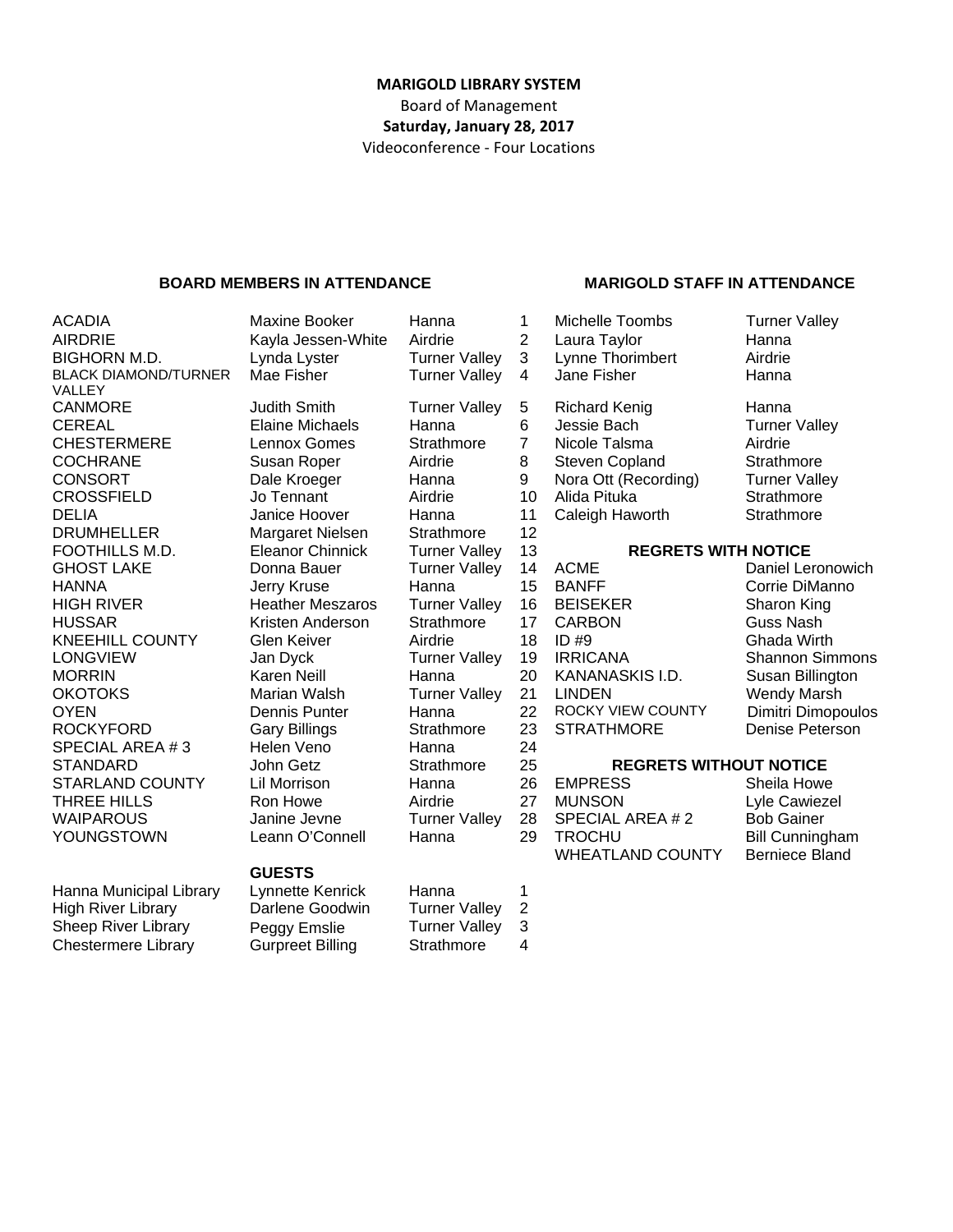#### **1. CALL TO ORDER** L. Lyster called the meeting to order at 9:42 am

- 1.1 Delegates, guests, and staff introduced themselves ‐Deputy Mayor Mike Ross, gave greetings from the Town of Black Diamond. Deputy Mayor Ross stated that the Sheep River Library has undergone major changes and now has a huge membership. He hopes that there is continued success and thanked Marigold for their support ‐Lynette Kenrick, Board Chair for the Hanna Municipal Library, welcomed delegates and provided greetings form the Town of Hanna
- 1.2 There are currently 44 appointed Marigold Trustees and no vacancies

#### **2. APPROVAL OF AGENDA**

ADDITION: 8.8 Margaret Nielsen' s Announcement DELETION: 8.1 ALTA (Alberta Library Trustees Association) Report – Lois Bedwell. The report is part of the Board Package

**MOTION:** J. Dyck/H. Meszaros -To approve the agenda as amended **by a straight and a set of the agent of the agent of the straight and straight a** 

#### **3. MINUTES OF THE November 26, 2016 MEETING**

**MOTION:** J. Getz/M. Nielsen ‐To accept the MINUTES of the November 26, 2016 meeting as presented CARRIED

#### **4. CONSENT AGENDA**

4.1 Transfer of agenda items from consent agenda ‐There were no items transferred from the consent agenda

| 4.2 | Motion to accept remaining consent agenda items |         |
|-----|-------------------------------------------------|---------|
|     | <b>MOTION:</b> D. Bauer/M. Walsh                |         |
|     | -To approve agenda items 4.1 to 4.3             | CARRIED |

#### **5. DECISION**

#### 5.1 Financial

5.1.1 Marigold Financial Statements to December 31, 2016

**MOTION:** E. Michaels/G. Billings

‐ That subject to audit, the Marigold financial statements to December 31, 2016 be accepted as presented and the set of the set of the set of the set of the set of the set of the set of the set of the set of the set of the set of the set of the set of the set of the set of the set of the set of the set of the set

5.1.2 RISE Financial Statements to December 31, 2016

**MOTION:** G. Billings/K. Jessen White ‐ That subject to audit, the RISE Financial Statements to December 31 2016 be accepted as presented **CARRIED** 

5.1.3 Marigold Operating Budget 2017 – 2018

**MOTION:** G. Billings/L. Morrison

‐To approve the Budget for 2017 and the projected budget for 2018 CARRIED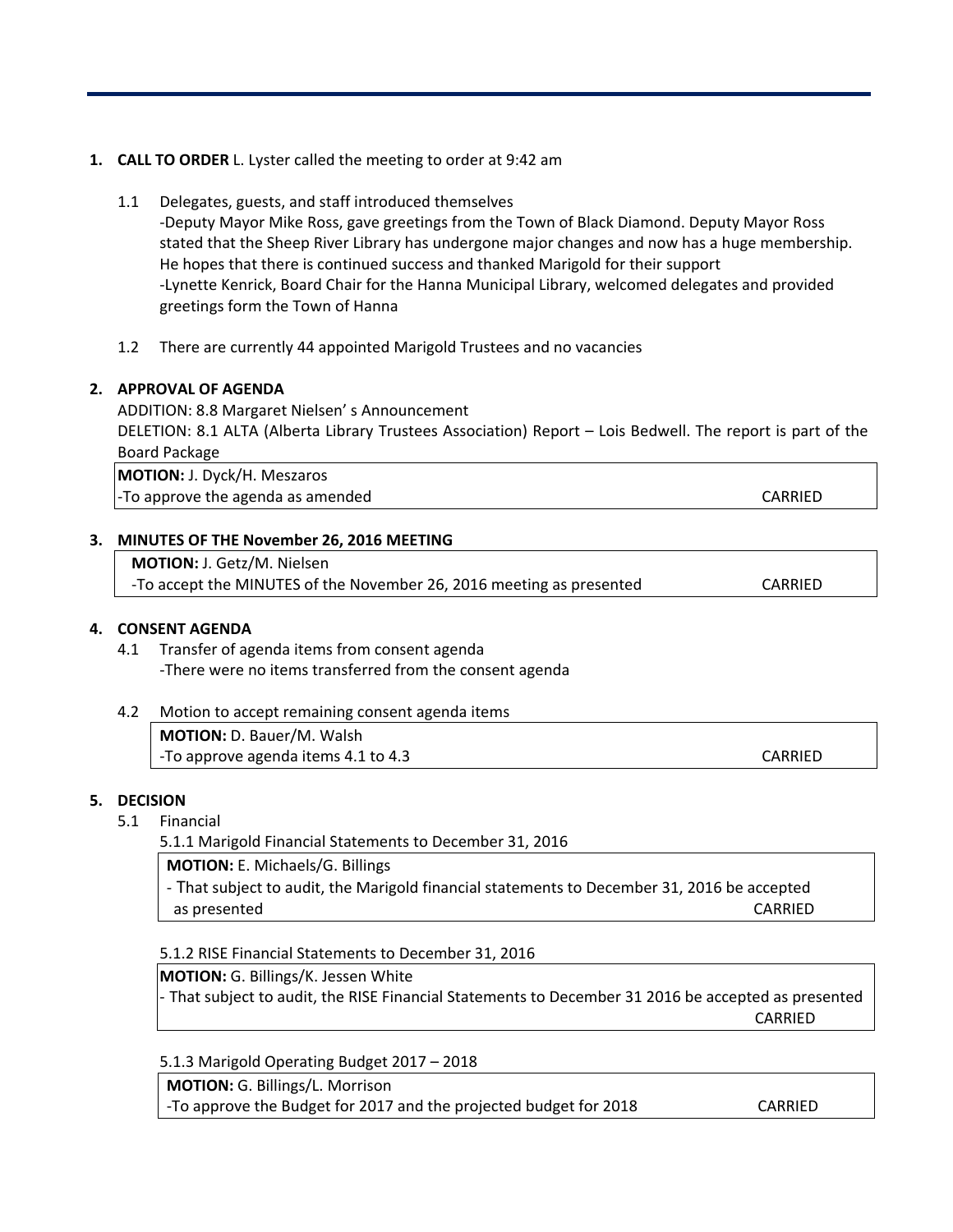| MOTION: J. Getz/M. Nielsen                                                                        |                |  |  |  |  |
|---------------------------------------------------------------------------------------------------|----------------|--|--|--|--|
| -To approve the Marigold Capital / Projects Budget for 2017                                       | <b>CARRIED</b> |  |  |  |  |
|                                                                                                   |                |  |  |  |  |
| Policies/Plans                                                                                    |                |  |  |  |  |
| 5.2.1 Collection Management Schedule B - Materials Allocation 2017 - Standards & Services         |                |  |  |  |  |
| <b>MOTION: M. Booker</b>                                                                          |                |  |  |  |  |
| -To Approve Collection Management Schedule B - Materials Allocation 2017                          | CARRIED        |  |  |  |  |
| 5.2.2 Paperbacks and Shared Collections Hierarchy 2017 - Standards & Services                     |                |  |  |  |  |
| <b>MOTION: M. Booker</b>                                                                          |                |  |  |  |  |
| -To approve the Paperbacks and Shared Collection Hierarchy 2017                                   | <b>CARRIED</b> |  |  |  |  |
|                                                                                                   |                |  |  |  |  |
| 5.2.3 Transfer Payments Policy - Standards and Services                                           |                |  |  |  |  |
| <b>MOTION: M. Booker</b>                                                                          |                |  |  |  |  |
| -To approve the Transfer Payments Policy                                                          | CARRIED        |  |  |  |  |
|                                                                                                   |                |  |  |  |  |
| 5.2.4 Schedule A - Services Grant 2017 (Transfer Payments Policy) - Standards & Services          |                |  |  |  |  |
| <b>MOTION: M. Booker</b>                                                                          |                |  |  |  |  |
| -To approve Schedule A: Services Grant 2017                                                       | CARRIED        |  |  |  |  |
|                                                                                                   |                |  |  |  |  |
| 5.2.5 Schedule B - Community Library Grant 2017 (Transfer Payments Policy) - Standards & Services |                |  |  |  |  |
| <b>MOTION: M. Booker</b>                                                                          |                |  |  |  |  |
| -To approve Schedule B: Community Library Grant 2017                                              | <b>CARRIED</b> |  |  |  |  |
|                                                                                                   |                |  |  |  |  |
| 5.2.6 IT Capacity Fund Policy and 2017 Schedule A - Standards & Services                          |                |  |  |  |  |
| <b>MOTION: M. Booker</b>                                                                          |                |  |  |  |  |
|                                                                                                   |                |  |  |  |  |

#### **6. ITEMS FROM THE CONSENT AGENDA**

 **‐**There were no further items added to the consent agenda

#### **7. SMALL GROUP DISCUSSION:**

The four locations met in their respective groups to discuss and answer the question: **"Would it be beneficial to member municipalities if Marigold Board met three times per year rather than four times per year?"**

Strathmore – The group agreed that there were pros and cons for both and that 3 meetings was worth investigating

Airdrie – Consensus was that meetings should be 4 times per year

Hanna ‐ Consensus was that meetings should be 4 times per year

Turner Valley ‐ Consensus was that meetings should be 4 times per year DECISION:

‐The majority wished to keep the meetings to 4 times per year because:

- Longer meetings mean giving up an entire Saturday and this is not desirable
- There may be a need for timely responses and every 4 months is too long to wait
- Would have to re-book the meeting if a meeting was cancelled due to bad weather

#### **8. INFORMATION**

8.1 Meet the Staff: Steven Copland, IT Support Technician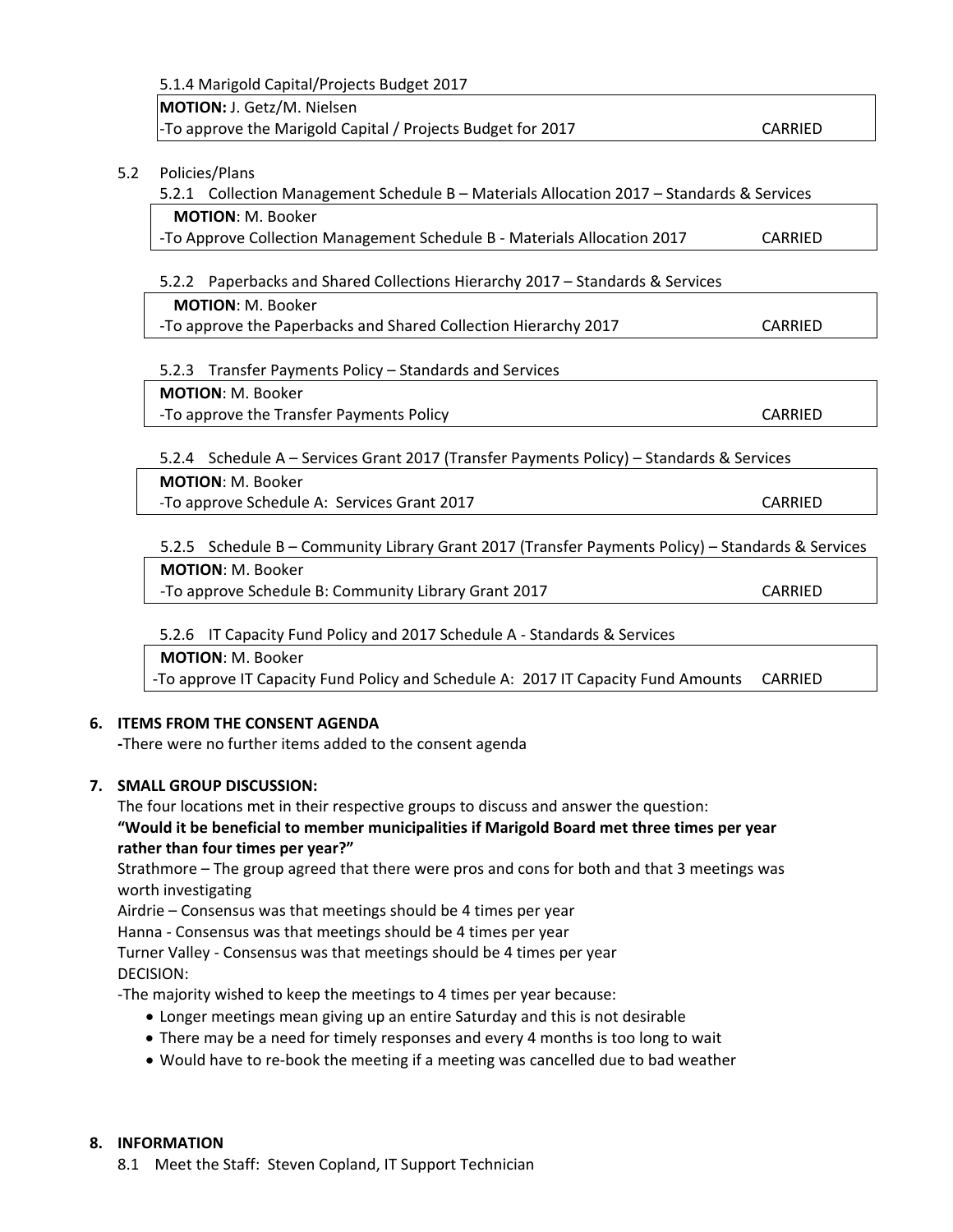‐Steven provided an overview about his position and background about himself. As an IT Support Technician, Steven provides:

- Help Desk and technical support for Marigold Library System
- Resolution to user issues by providing desktop support for hardware and software
- IT support for the videoconference network, including testing, monitoring videoconferences and resolving technical problems
- 8.2 Upcoming Board Meetings:
	- Saturday, April 22, 2017 9:30am Strathmore, Strathmore Alliance Church
	- Saturday, August 26, 2017 9:30am Okotoks
	- Saturday, November 18, 2017 9:30am Drumheller
- 8.3 Marigold Board Orientation
	- Saturday, February 11, 2017 9:30am Strathmore, Marigold Headquarters
- 8.4 Customer Satisfaction Survey

‐Laura Taylor reported:

- A total of 117 responses were received, which is an increase of 14% in respondents from the previous year
- The customer satisfaction survey will be used to provide data and feedback for Marigold's Communication Plan, Marigold's Annual Report, reports to PLSB, for the Year End Review and more. Management staff at Marigold examine the data carefully to identify how to make improvements
- Marigold staff received the highest rating
- 8.5 2016 Achievements, Marigold Library System

 – Michelle Toombs presented information on Marigold Achievements that took place in 2016, including those achievements that support the current Strategic Plan:

- Feasibility study for a new HQ building
- AUMA/AAMDC Resolution
- Services to First Nations initiative
- Management Skills Training
- Internet Capacity increase
- RISE Core Network
- Collaborated with PLSB, Library of Congress, Polaris, LAA and ALA Committees
- CollectionHQ implemented
- 8.6 Background Notes and Updates
	- Michelle Toombs has been meeting with MLA's and MP's in the Marigold area
	- The HQ Feasibility study is still considering various options in the Strathmore area
	- Margaret Newton retires at the end of the month and will continue to work on special projects
	- Schedule C 2017 2018 passed. All but one municipality signed.
	- First Nations Initiatives and meetings are starting to take place. Rose Reid began working for Marigold as our First Nations Outreach Specialist
	- Marigold HQ will need a new cement floor in the garage to mitigate safety hazards and will renovate an old washroom in the basement to obtain more meeting space
- 8.7 Information Sharing Roundtable
	- Chestermere On Family Literacy Day the Chestermere Public library participated in a 15 minute reading challenge with the other libraries in the province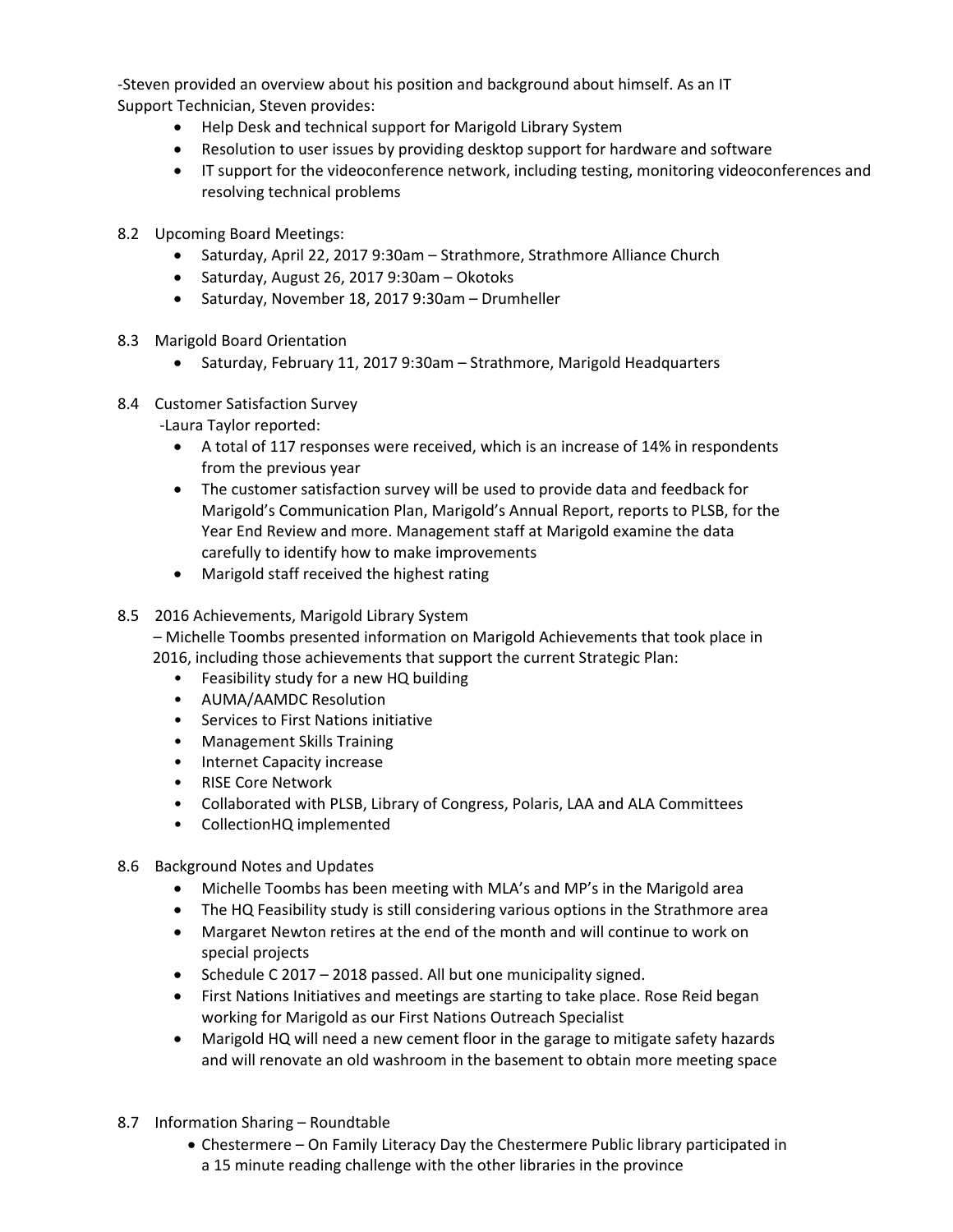- Rockyford Gary Billings wanted to let everyone know that Lynda.com has online IT training videos that are very useful
- Cereal The Cereal library received grant money for renovations and new children's furniture. They have an almost brand new library
- Waiparous The Waiparous staff were thankful to receive e-resources training from Caleigh Haworth
- Sheep River ‐ A local grocer sponsored memberships for all children in the surrounding school systems
- Hussar Hussar is still waiting for Smart Lockers. They are working on their annual report and strategic plan
- Drumheller ‐ The Town of Drumheller senior's group read Christmas stories to patrons young and old at the Drumheller Library
- Oyen ‐ The Oyen library has written letters to say that Oyen is against a Federal Government proposal to tax employee health benefits
- High River A petition on Facebook has been started to protest the Federal Government proposal to tax employee health benefits
- 8.8 Margaret Nielsen Announcement

 ‐Margaret Nielsen informed delegates that the Drumheller Library Society was donating a \$5,000.00 cheque to Marigold to be used for Marigold's floating AV collection. The money comes from a casino they did as a fundraiser.

 ‐Another fundraising event will be held in Drumheller on 11 March 2017 called an evening at the library. All delegates were invited to attend. It will include a silent auction, food and beverages. Their goal is to raise funds for every child to have a library card

**\_\_\_\_\_\_\_\_\_\_\_\_\_\_\_\_\_\_\_\_\_\_\_\_\_\_\_\_\_\_\_\_\_\_\_\_\_\_ \_\_\_\_\_\_\_\_\_\_\_\_\_\_\_\_\_\_\_\_\_\_\_\_\_\_\_\_\_\_\_\_\_\_\_**

#### **9. BOOK DRAW & FREEDOM TO READ WEEK DISPLAY DRAW**

| Airdrie:             | Book Draw:<br>Display:        | R. Howe - Three Hills<br>K. Jessen White – Airdrie |
|----------------------|-------------------------------|----------------------------------------------------|
| Hanna                | Book Draw:<br>Display:        | K. Neill - Morrin<br>J. Hoover – Delia             |
| Strathmore           | <b>Book Draw:</b><br>Display: | K. Anderson - Hussar<br>L. Gomes - Chestermere     |
| <b>Turner Valley</b> | Book Draw:<br>Display:        | Peggy Emslie - Sheep River<br>M. Walsh - Okotoks   |

**10. ADJOURNMENT** The meeting adjourned at 12:05 pm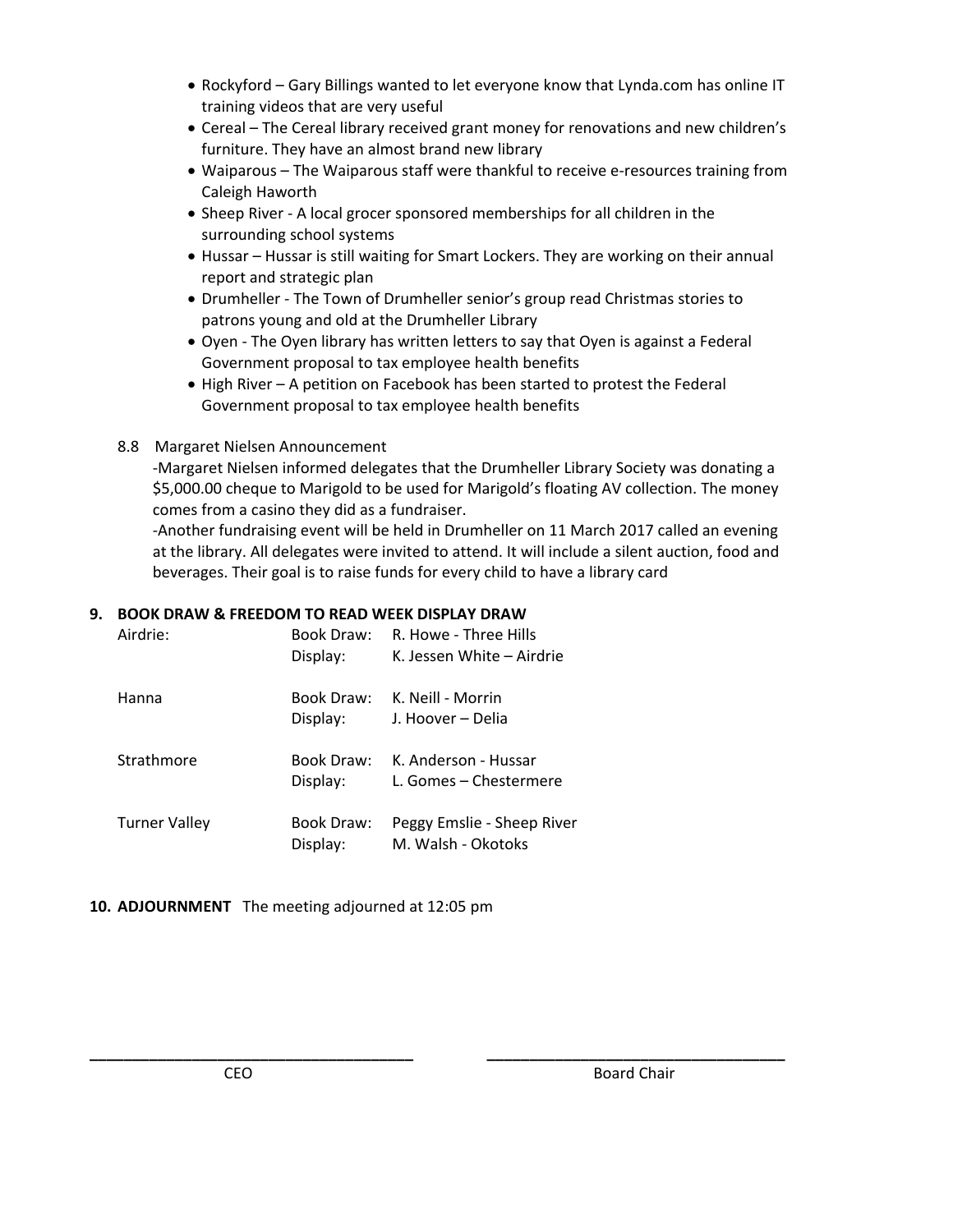#### **Marigold Board Meeting January 28, 2017 Background Notes**

#### **1. Marigold and RISE Financials**

Marigold Balance Sheet and Income Statement (unaudited) to December 31, 2016:

**Balance Sheet:** This snapshot to the end of December 2016 shows that Marigold is in a strong financial position. Vehicles increased \$60,440 because two Ford Transits were purchased and the building asset increased \$11,106 because of roof repairs. Overall assets depreciated \$86,618.

#### **Income Statement:**

 **Revenue**: To recap, Marigold received more revenue than budgeted in 2016 (+\$250,405):

- Almost \$13,000 was received over budgeted for municipal levies because of Marigold service area population growth that exceeded the moderate estimate of 2% (actually 3.35% population growth). 2015 population was released by Municipal Affairs in February after the final budget was passed on January 30, 2016.
- Provincial grants used 2015 population instead of 2014 population, adding \$44,218. We found this out in April 2016.
- On-reserve project funds from PLSB at \$89,647 were received in late June.
- Hoopla subsidy of \$27,200 was received from PLSB for use in 2016 and 2017.
- Summer student grant of \$9,423 was received.
- Interest revenue from investments was higher than expected at \$19,587.
- VISA and Grand & Toy rebates added to unexpected miscellaneous revenue at \$1,741.

 **Expenditures**: Good outcome in 2016. 94% of the budgeted expenditures were spent. There were a number of variances with some budgets over‐expended and some under‐expended; however, the expenditures of the largest budgets for materials allocation and salaries were well managed and close to budget projections.

Reasons for **over‐expenditures** include:

- Professional fees (line 22): Hired an architectural firm to do a Feasibility Study at \$47,250. Paid BRZ invoices during 2016 totaling \$34,005
- Health and Safety (line 31): Four security cameras were installed outside HQ for staff safety and to deter vandalism
- Furniture & Equipment (line 33): purchases of ergonomic furniture for Direct Services clerk who was bending over a low desk; new tables and chairs to replace furniture that was falling apart in the staff lounge
- Internet / SuperNet (line 37): \$5,000 paid back to RISE to match 2015 RISE budget
- Online cataloguing tools (line 49): Collection HQ purchased (\$25,348) to manage collections better and save staff time; much appreciated service addition by member library staff
- Insurance (line 50): updated schedules with current holdings, so insurance for materials increased along with insurance cost increase
- Downloadable/Digital Media and Electronic Resources (lines 70 and 71): hoopla "pay per transaction" business model along with increased use accounts for most of the escalating costs, now at more than \$7,000 per month; most other e‐resources increased in cost because of the weaker Canadian dollar. No new e‐resources added in 2016
- Member Library Supplies (line 91): purchased plastic library cards for members because of member library initiatives to issue library cards to students

Reasons for **under‐expenditures** include:

 Charges (Bank) and Loss (Gain) on Foreign Exchange (line 34 & 35): overestimated impact when Canadian dollar started to slide in the Fall of 2015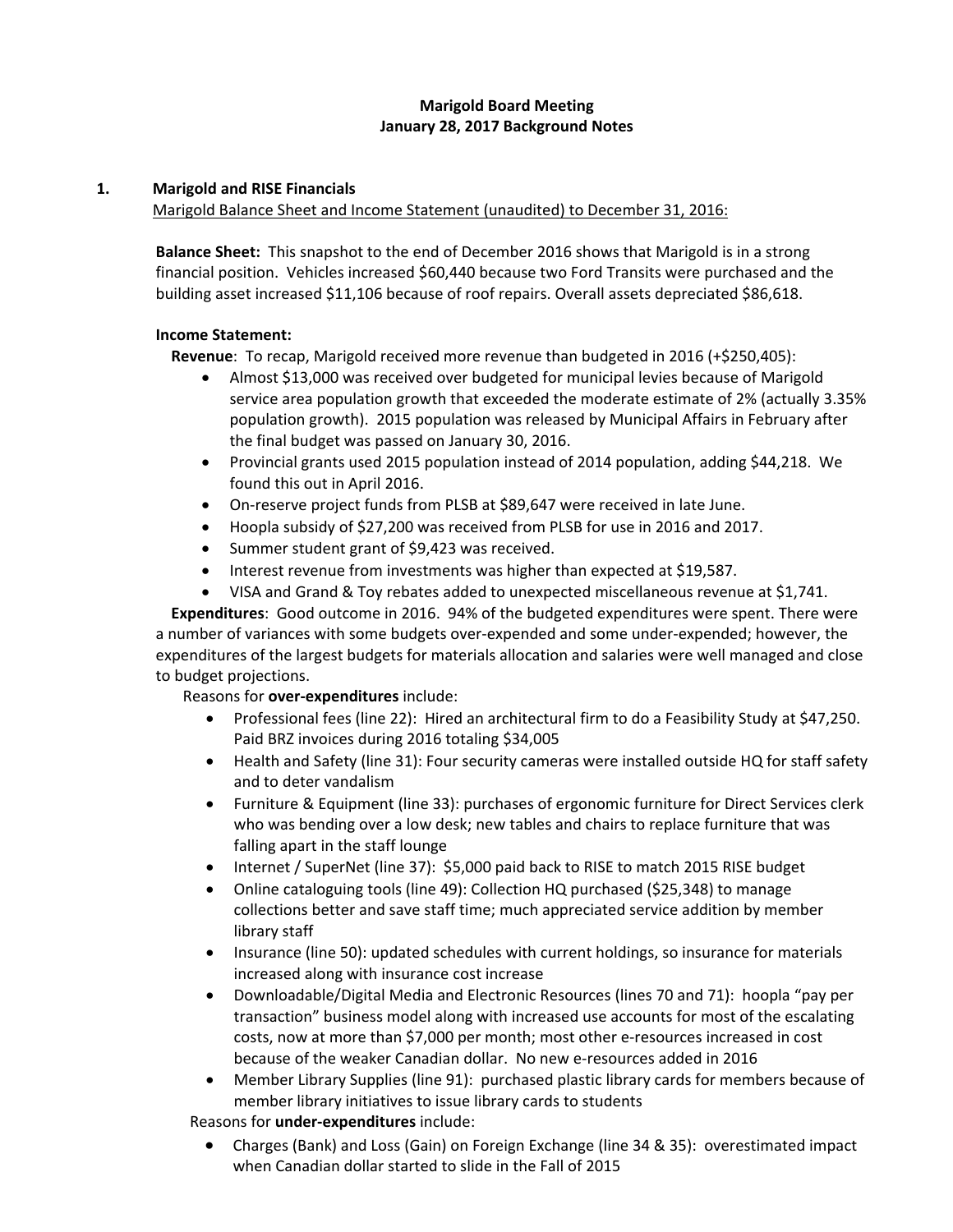- Board Conferences (line 23): Jasper bus cost less than expected and quite a few ALC attendees from other library systems purchased bus transportation from Marigold
- Insurance (Building) (line 29): vehicle insurance rates changed with newer vehicles
- Maintenance (line 30): fewer HVAC problems than in previous years
- Utilities (line 32): heating costs did not go up as much as predicted
- Maintenance Agreements (line 36): decided not to pay RISE end-point service agreement costs after investigating new RISE equipment, saving over \$80,000
- Website (line 38): didn't acquire a new website platform as planned in 2016; thus website maintenance costs were static
- Area Forums/Training (line 42): held videoconference meetings instead of in‐person meetings; management skills training in advocacy was not available, so presented less costly budgeting basics and financial statement courses instead
- Shelf-ready Cataloguing Services (line 52): didn't need as many catalogue records and costs for shelf‐ready AV materials were built into the cost of the items
- The Alberta Library (line 56): TAL members were not charged for implementing a new TALonline catalogue as we had been previously informed
- Delivery costs (line 58): maintenance costs for newer vehicles was lower and fuel costs were also lower than expected
- Promotion (line 62): didn't decide on a new logo; therefore, didn't purchase give-aways
- Benefits (line 80): a vacancy and 3 employees did not qualify for benefits in their first 3 months of employment; Lane Quinn renegotiated a 2.2% Manulife cost decrease. Marigold switched to another provider for the Health Spending Account which saved administrative fees

#### **Capital and Project Budget** expenditures

- Van replacement: 2 Ford Transits purchased for \$60,440 as planned
- IT infrastructure: switches and server rack (Auditors will tell us what will be capitalized)
- Website equipment/software/licensing: unspent, project deferred, IT Manager very busy
- HQ furniture replacement: \$11,030 for chairs and tables in the staff lounge; \$4,502 for ergonomic furniture for Direct Services
- Basement room refurbishment: unspent, busy with Feasibility Study and Steering Committee meetings
- Roof structure replacement: \$11,106 to resurface parapet walls and fix leaks on the roof
- HQ Feasibility Study: after issuing an RFP, hired BRZ Architecture for \$47,250 (\$45,000 plus disbursements)

#### RISE Balance Sheet and Income Statement (unaudited) to December 31, 2016:

There was a lot of positive activity in the RISE accounts this past year. New RISE equipment was purchased at a cost of \$63,605, which was far less than the service agreement renewal costs that Allstream provided. The new Cisco equipment will require more IT oversight, so Richard and Steven completed the extensive training (\$17,245).

As budgeted for 2017, Marigold will pay \$36,000 for 36 libraries (not Hussar) and will receive \$50,000 in reimbursement from RISE for IT staff, administrative costs and Internet. \$1,000 will be paid to Chinook Arch to support the RISE website, and \$34,000 will be kept in the RISE bank account until needed for future maintenance costs, hardware replacement and training costs.

#### **2. Draft Budget for 2017 and 2018, including Trends**

Director of PLSB, Diana Davidson has not indicated that 2016 population will be factored into 2017 provincial operating grants. This information is often not known until the provincial budget is released later in the year. She has indicated that she expects that Marigold will get funding for on‐ reserve populations. With the recent announcement of the new Minister of Municipal Affairs, we are not certain if and how much funding will be available for on-reserve populations.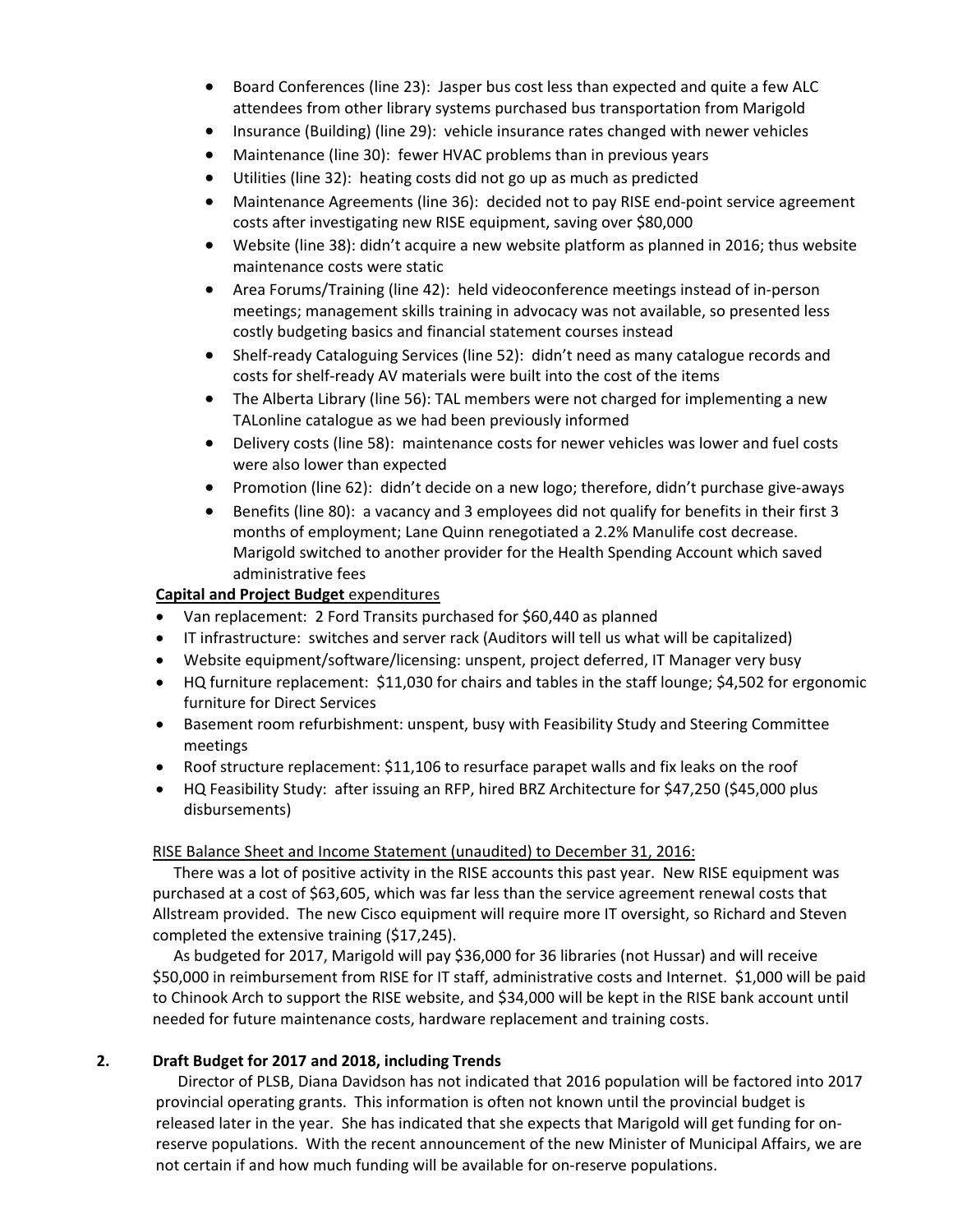Population gains seem to be flattening. Only three municipalities reported population increases for 2016 including Airdrie, Cochrane and Chestermere. Marigold is not certain when Federal census figures will be included in official populations reported by Municipal Affairs. 2017 population information may reflect updated Federal census information next year.

Reimbursements have been removed from the 2017 budget for both revenue and expenses upon the advice of the Auditors. It is almost impossible to predict an amount for this category from year to year, especially when funds are constantly going in and out, and ultimately balance. In 2016, reimbursements from member libraries increased by 173%.

RISE revenue changed this year to account for all revenue that is transferred from the RISE account to Marigold accounts. This was also with the blessing of the auditors. Our viewpoint was that it paints a more complete picture for our members of the money that is coming to Marigold to pay for RISE network support services.

A number of budgeted expenses were reduced because the end‐of‐year actuals were lower than expected: bank charges, board conferences, memberships, caretaking and landscaping, telephone, internal travel, shelf‐ready cataloguing, TAL membership and delivery costs. Several budgets were revised upward: TRAC levy, photography, promotion, ILLs and salaries for 2018. Building repair expenses were lower last year. This was partly good fortune and partly because we were waiting for the Headquarters Feasibility Study recommendations. There are a number of urgent building repairs that will be necessary to undertake in 2017 that are discussed below.

When all is said and done, we are expecting to have around \$131,398 (line 130) for capital and project expenditures in 2017. Included in that separate budget are: a van replacement, website platform, basement room refurbishment, garage floor replacement and two roof‐top HVAC unit replacements. The garage floor is deteriorating and sinking so it needs to be resurfaced. During the last visit by Gateway, our HVAC service provider, we learned that the rooftop HVAC units are 30+ years old and apparently showing signs of the need for replacement. The relatively inexpensive basement refurbishment (removing the filthy old bathroom fixtures) has been on the to do list for several years and we could use the space for archival storage.

Each year, the budget gets tighter with each year going forward. There is less money to set aside for the Capital and Project budget for 2018, but this may change with population fluctuations. The Board may advise us to maintain access to funds in the event that we can move forward with a property purchase or start a building project. We are ever hopeful that the province will approve the capital funding ask of \$2.99M. This amount is Marigold Library System's portion of funding for Regional Library System headquarters infrastructure that is put forward by PLSB each year to Alberta Infrastructure.

A major factor in rising costs is foreign exchange because most of the subscriptions and licensing services are based in the U.S. One example of a cost that is uncertain for us is the carbon tax. Costs appear to be going up somewhat faster than inflation. These increased costs will be closely monitored throughout the year.

Each year, we cautiously and judiciously budget, but for a variety of reasons, there are often surpluses. These are well accounted for by the Board's decision to reinvest in our capital reserves. The need for a new building is the #1 goal in our strategic plan and an urgent need for efficiency, growth, future economies, and for staff safety.

#### **3. Hussar Storage Lockers (written by Laura Taylor)**

The Return/Smart Locker has been ordered and should arrive in January. The Internet connection into the Credit Union has been completed, so this Bibliotheca equipment can be installed upon delivery.

Upon installation, Marigold will pay for the Internet as we do for all of the other libraries and Rosebud SuperDeposit. We will also manage the filling of the lockers by assigning the work to Direct Services Clerk Nancy Smith and reorganizing our delivery schedule to arrange for weekly filling of the lockers. The Return Locker will be the second unit that is available in Alberta. This locker system is working well in Airdrie and they are planning to add lockers. Libraries including Calgary Public Library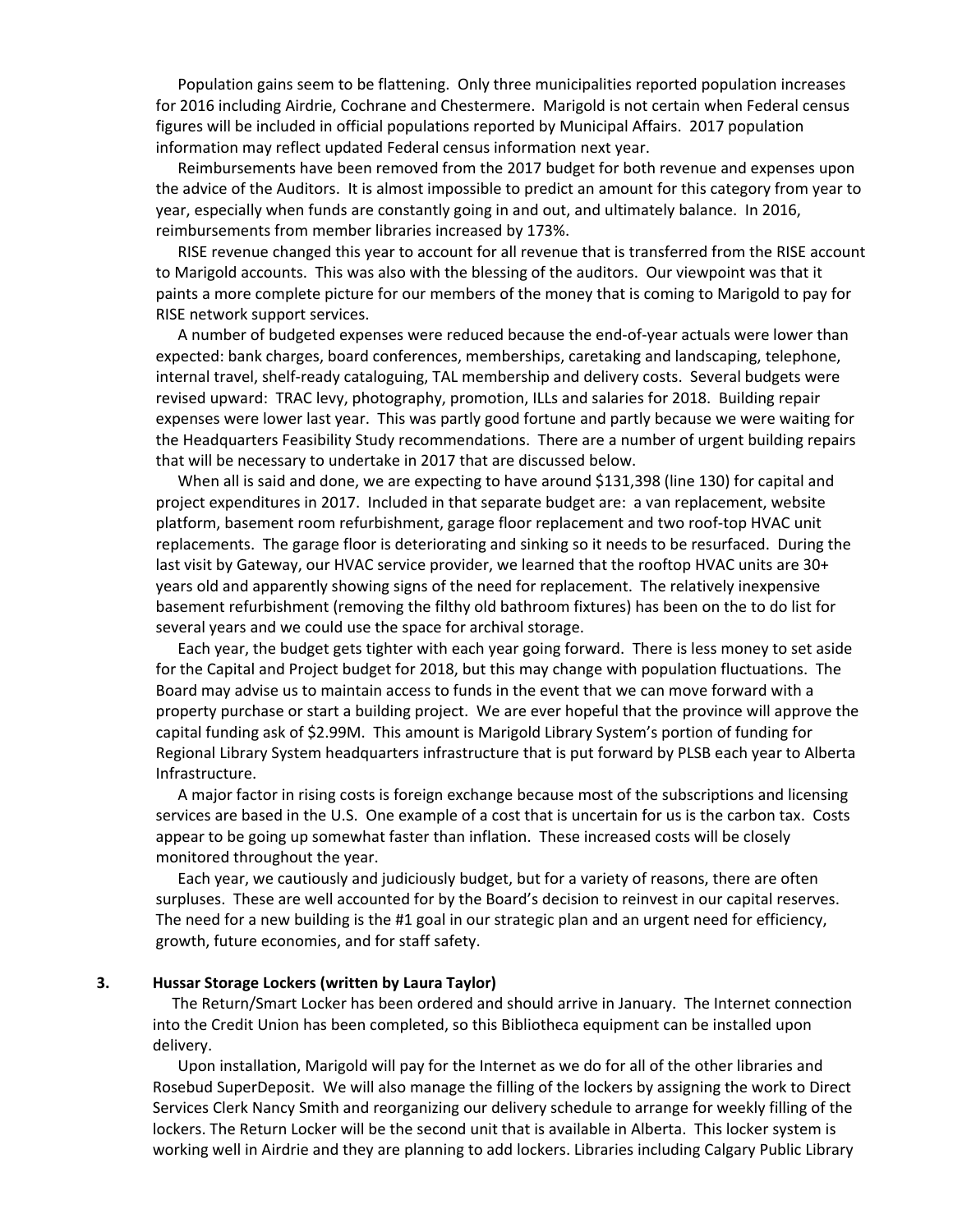are in conversations with Bibliotheca about acquiring units for locations in Calgary. Other locations are also keenly watching this pilot in Hussar, including Bragg Creek as in interim service option.

 Hussar patrons are continuing to get library cards. Marigold staff have been transferring patrons to the plastic library cards so that the barcode will work seamlessly with the Return Locker unit. Updates on the library continue to be posted on the Hussar Library website at www.hussarlibrary.ca

#### **4. Feasibility Study**

Hank Brzezinski from BRZ Partnership Architecture Inc. is planning to have a draft of the Feasibility Study to Marigold by the end of January. Anticipating discussion and refinement, he has agreed that the final draft will be available for distribution to Executive members before the end of March. This will be in time for discussion at the April Executive meeting and ready for presentation at the April 22 Board meeting.

Ken Feser (PLSB) confirmed that Marigold will receive \$2.99M out of \$10.6M if the capital funding ask is approved by Alberta Infrastructure. This ask has been submitted by PLSB every year since 2012 and started out as \$9.2M. Ken emailed *"I really believe in this funding request. It just makes sense given the critical building deficiencies, the history of provincial support and the lack of other funding streams. It is not in our control but I hope it is approved."*

#### **5. MLA Visit Messages**

Michelle met with Cameron Westhead, MLA representative for Banff‐Cochrane (NDP), on Monday, January 16. I explained our need for Infrastructure funding, and I know that he is keenly interested in the new library at Bragg Creek and the work that we are doing with on‐reserve populations.

In preparation for this visit with MLA Westhead, Carlee and Michelle have been preparing hand‐ outs. One is the fact sheet which we give out to anyone who is unfamiliar with Marigold called *Marigold Library System Overview*. A copy of the document will be included in the Board package. We also revised the key messages regarding the need for capital funding.

#### **6. New Minister of Municipal Affairs**

On January 19, the province announced that Shaye Anderson had been appointed as the new Minister for Municipal Affairs replacing Danielle Larivee. Minister Anderson is the MLA for the constituency of Leduc‐Beaumont. Minister Larivee will now be responsible for the Ministry of Children's Services.

#### **7. 2016 Highlights**

Our **2016 use statistics** from TRAC have also increased in a spectacular way (when many other library systems are experiencing equal or declining use statistics):

- 96,170 people/families have a Marigold library card (**9.6 % ↑** increase from 2015)
- 2,037,792 items loaned to Marigold cardholders (**7% ↑** increase from 2015)
- 931,898 items loaned and borrowed between libraries (**14% ↑** increase from 2015)
- 162,163 eBooks borrowed (**11% ↑** increase from 2015)
- 15,615 items checked out at Marigold libraries by MELibraries patrons (registered at libraries outside TRAC) (**66% ↑** increase from 2015)
- 3,294,481 items available in the TRACpac online catalogue (**0.13% ↑** increase from 2015)
- 14,236,452 visits to the online library catalogue, including mobile app (**18.5**% **↑** increase from 2015)

#### **2016 eResources statistics:**

- Cloud Library 14, 503 downloads (**7.6% ↑** increase from 2015)
- Freegal (downloadable music) 33,661 songs downloaded (**13.7% ↑** increase from 2015)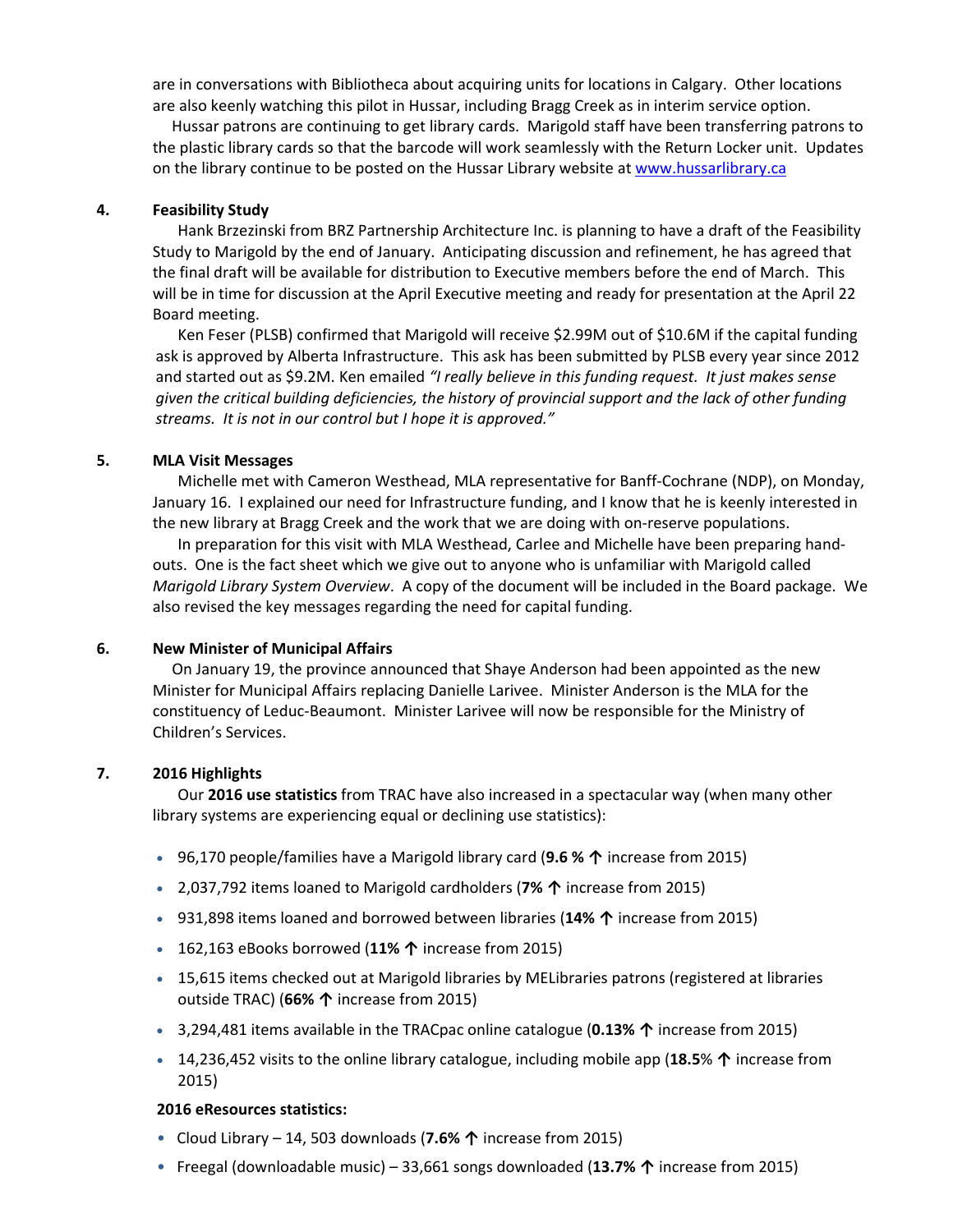- TumbleBooks 21,215 children's books accessed (**162% ↑** increase from 2015)
- Hoopla 26,563 items streamed (**69.6% ↑** increase from 2015)
- PressReader 25,867 newspaper views (**11.5% ↑** increase from 2015)
- Zinio 25,638 digital magazines downloaded (**16% ↑** increase from 2015)
- Solaro Total of 52,834 instances used including content viewed, quizzes started, tests reviewed, and tests started (**175% ↑** increase from 2015)
- Lynda.com 509 users viewed 288 hours of video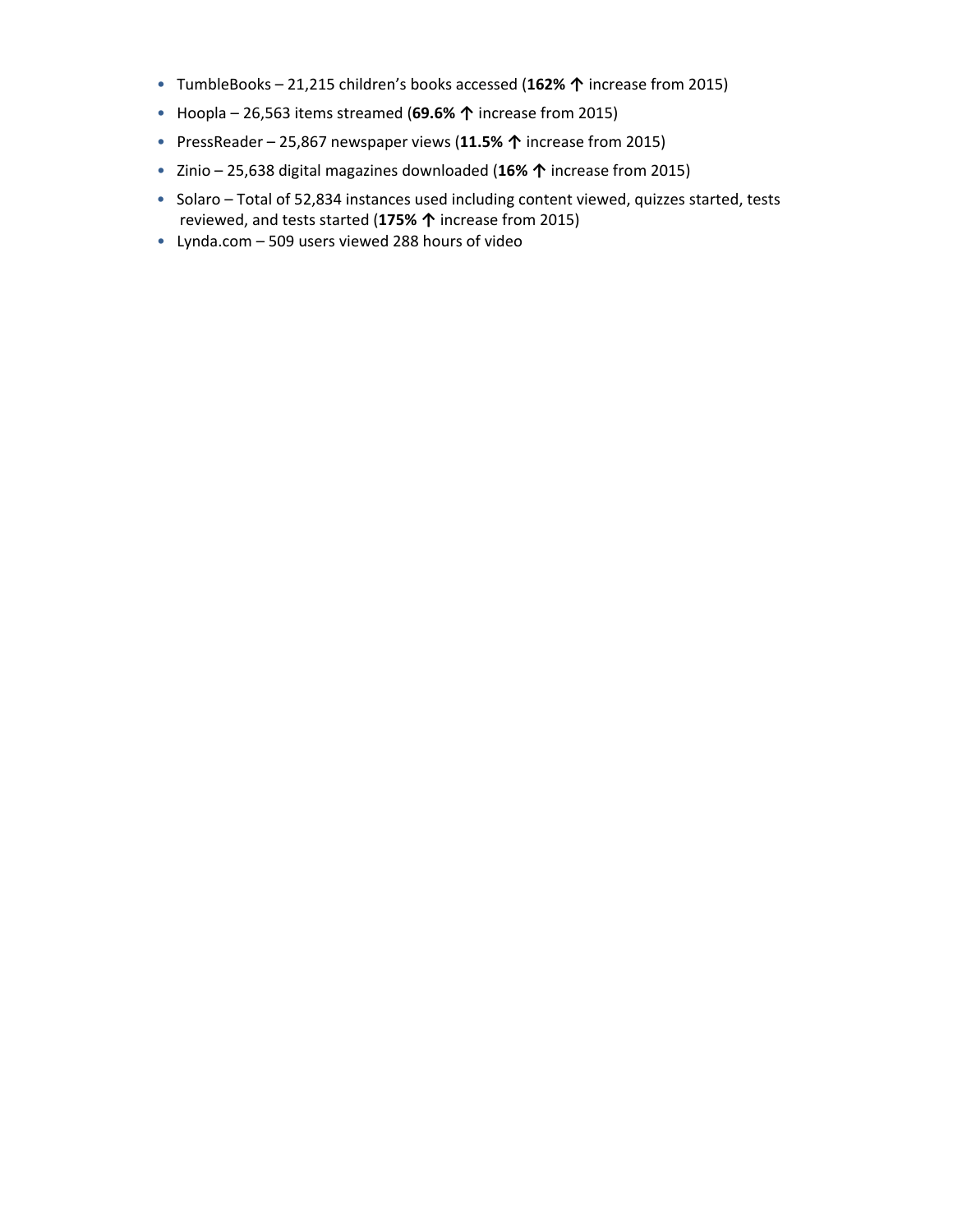#### **Marigold Library System** Board of Management **Saturday, 22 April, 2017** Strathmore Alliance Church **Strathmore, Alberta MINUTES**

#### MARIGOLD BOARD MEMBERS IN ATTENDANCE MARIGOLD HQ STAFF IN ATTENDANCE

| <b>ACADIA</b>           | Maxine Booker           | $\mathbf{1}$   | Michelle Toombs         |                               |
|-------------------------|-------------------------|----------------|-------------------------|-------------------------------|
| <b>ACME</b>             | Daniel Leronowich       | $\overline{2}$ | Laura Taylor            |                               |
| <b>AIRDRIE</b>          | Kayla Jessen-White      | 3              | Lynne Thorimbert        |                               |
| M.D. BIGHORN            | Lynda Lyster            | 4              | Carlee Pilikowski       |                               |
| <b>CANMORE</b>          | Judith Smith            | 5              | Alida Pituka            |                               |
| <b>CARBON</b>           | <b>Guss Nash</b>        | 6              | Nora Ott (recording     |                               |
| <b>CEREAL</b>           | <b>Elaine Michaels</b>  | 7              | Jessie Bach             |                               |
| <b>CHESTERMERE</b>      | Lennox Gomes            | 8              | Nicole Talsma           |                               |
| <b>COCHRANE</b>         | Susan Roper             | 9              | Jane Fisher             |                               |
| <b>CROSSFIELD</b>       | Jo Tennant              | 10             | <b>Richard Kenig</b>    |                               |
| <b>DELIA</b>            | Janice Hoover           | 11             | Caleigh Haworth         |                               |
| <b>DRUMHELLER</b>       | Margaret Nielsen        | 12             | Oleniuk, Alison         |                               |
| FOOTHILLS M.D.          | <b>Eleanor Chinnick</b> | 13             |                         |                               |
| <b>HANNA</b>            | <b>Richard Preston</b>  | 14             |                         |                               |
| <b>HIGH RIVER</b>       | <b>Heather Meszaros</b> | 15             |                         | <b>REGRETS WITHOUT NOTICE</b> |
| <b>HUSSAR</b>           | Kristen Anderson        | 16             | <b>BANFF</b>            | Corrie DiManno                |
| $I.D.$ #9               | Ghada Wirth             | 17             | <b>CONSORT</b>          | Dale Kroeger                  |
| <b>KNEEHILL COUNTY</b>  | Glen Keiver             | 18             | <b>EMPRESS</b>          | Sheila Howe                   |
| LONGVIEW                | Jan Dyck                | 19             | KANANASKIS I.D.         | Susan Billington              |
| <b>MORRIN</b>           | Karen Neill             | 20             | <b>MUNSON</b>           | Lyle Cawiezel                 |
| <b>OKOTOKS</b>          | Marian Walsh            | 21             | <b>SPECIAL AREA #4</b>  | Lisa Vert                     |
| <b>ROCKYFORD</b>        | <b>Gary Billings</b>    | 22             |                         |                               |
| <b>SPECIAL AREA #2</b>  | <b>Bob Gainer</b>       | 23             |                         | <b>GUESTS</b>                 |
| <b>STANDARD</b>         | John Getz               | 24             | Marilyn King            | Chestermere Library B         |
| <b>STARLAND COUNTY</b>  | Lil Morrison            | 25             | Janelle Sandboe         | Chestermere Library B         |
| <b>STRATHMORE</b>       | Denise Peterson         | 26             | <b>Gurpreet Billing</b> | Chestermere Library B         |
| <b>THREE HILLS</b>      | Ron Howe                | 27             | Peggy Emslie            | Sheep River Library Bo        |
| <b>TROCHU</b>           | <b>Bill Cunningham</b>  | 28             | Nancy Jackson           | Sheep River Library Bo        |
| <b>WHEATLAND COUNTY</b> | <b>Berniece Bland</b>   | 29             | Lora Peterson           | <b>Irricana Town Council</b>  |
| YOUNGSTOWN              | Leann O'Connell         | 30             | <b>Teresa Cameron</b>   | Irricana Library Board        |

#### REGRETS WITH NOTICE **Strathmore** Michael Ell Mayor of Strathmore

| <b>BEISEKER</b>   | Sharon King            |   |                           |
|-------------------|------------------------|---|---------------------------|
| <b>GHOST LAKE</b> | Donna Bauer            |   |                           |
| <b>IRRICANA</b>   | <b>Shannon Simmons</b> | 3 |                           |
| <b>LINDEN</b>     | <b>Wendy Marsh</b>     | 4 |                           |
| <b>OYEN</b>       | Dennis Punter          |   |                           |
| ROCKY VIEW COUNTY | Dimitri Dimopoulos     | 6 |                           |
| SPECIAL AREA #3   | Helen Veno             |   | <b>VACANCIES</b>          |
| <b>WAIPAROUS</b>  | Janine Jevne           | 8 | <b>BLACK DIAMOND/TURI</b> |

|     | <b>REGRETS WITHOUT NOTICE</b> |
|-----|-------------------------------|
|     | Corrie DiManno                |
|     | Dale Kroeger                  |
|     | Sheila Howe                   |
| .D. | <b>Susan Billington</b>       |
|     | Lyle Cawiezel                 |
| #4  | Lisa Vert                     |
|     |                               |

Phearland 20 Lora Peterson **Bland 20 Lora Peterson** Irricana Town Council Erin Gregory Auditor

Marilyn King Chestermere Library Board S Janelle Sandboe Chestermere Library Board S Gurpreet Billing Chestermere Library Board 7 Peggy Emslie Sheep River Library Board Reep River Library Board Sheep River Library Board

BLACK DIAMOND/TURNER VALLEY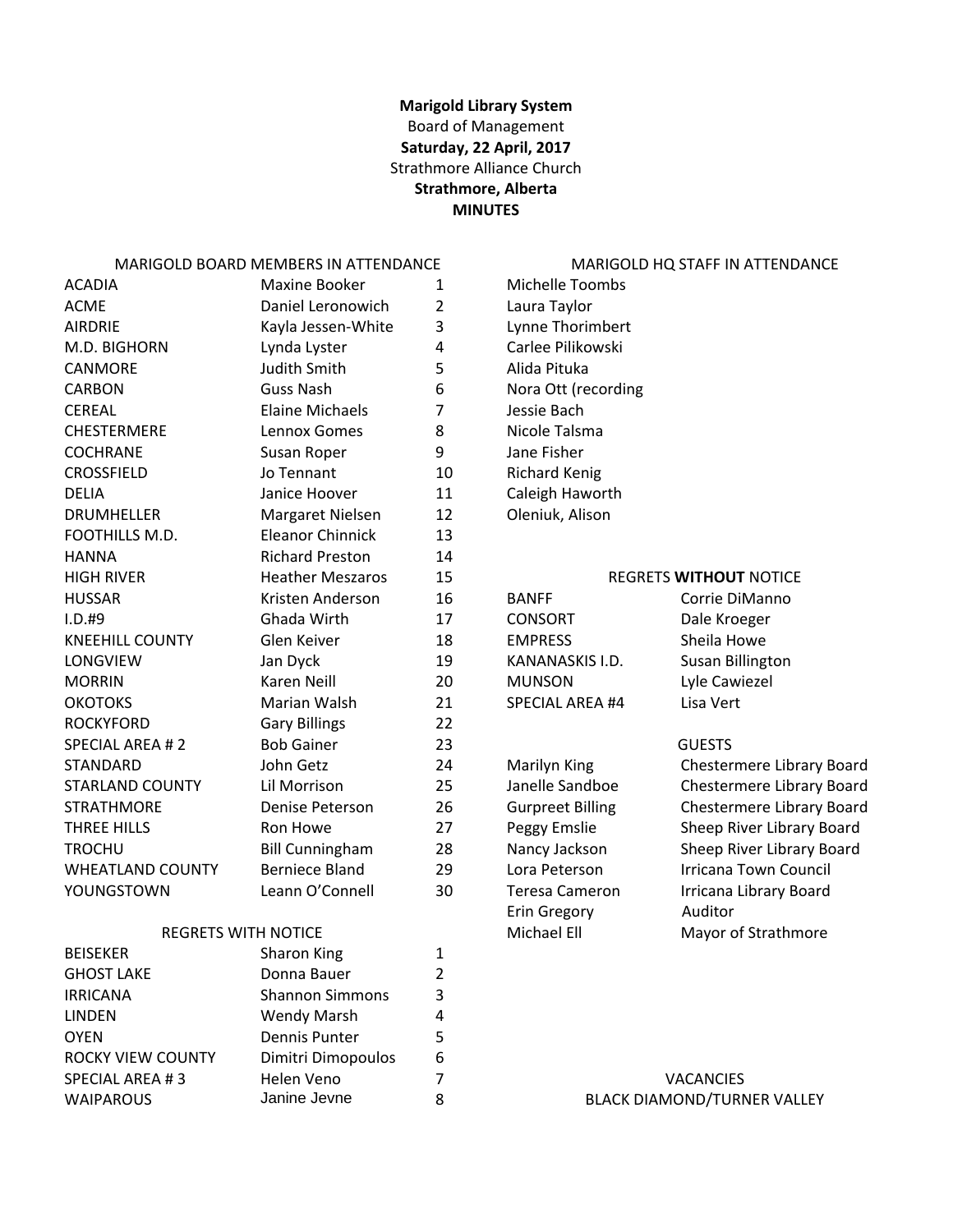#### **MINUTES 22 April 2017 Marigold Library System Board Meeting**

#### **1. CALL TO ORDER**

‐ L. Lyster called the meeting to order at 9:31 am

1.1 Greetings from the Town of Strathmore

‐ Mayor Michael Ell brought greetings on behalf of the Town of Strathmore. Mayor Ell stated that Strathmore recognizes and is grateful for the work Marigold does for its communities. He complimented Marigold for going above and beyond with innovative services that may not be provided by other library systems, citing remote lockers as an example. Mayor Ell reported that the resolution to borrow money that was taken to the Government of Alberta did not pass but increased awareness of Marigold's inability to obtain funding for a new Headquarters. As a direct result, the Government of Alberta has pledged to provide just over three million dollars towards a new building so that Marigold can serve its members better. Mayor Ell congratulated the Marigold Representatives for aiding in this awareness and stated that one of reasons Marigold is successful is because of its Board representatives

- 1.2 Introduction of delegates, guests, and staff ‐ L. Lyster asked that the delegates, guests, and staff introduce themselves
- 1.3 Recognition of new Board members
	- ‐ There are no new Board members
	- ‐There are 43 appointed Marigold Trustees

‐There is one Board vacancy– Black Diamond/Turner Valley

#### 1.4 Board and staff service recognition

‐ Six Board members were recognized for years of service:

- $\bullet$  Gary Billings 5 years
- Susan Billington– 5 years
- Daniel Leronowich 5 years
- Dennis Punter 5 years
- Ron Howe  $-5$  years
- $\bullet$  Glen Keiver 10 years

‐Three Marigold staff were recognized for years of service:

- Alison Oleniuk 5 years
- $\bullet$  Bradley Hoffman 10 years
- $\bullet$  Margaret Newton 10 years

#### **2. APPROVAL OF AGENDA**

 **MOTION:** J. Getz/M. Nielsen ‐To approve the agenda CARRIED

#### **3. MINUTES OF THE January 28, 2017 MEETING**

 **MOTION:** J. Dyck/ D. Peterson -To accept the minutes of the January 28, 2017 meeting **Sand Constants CONTACK CONTACK CONTACK** 

Lynda Lyster declared the Regular April Meeting of the Marigold Board meeting recessed at 9:52 am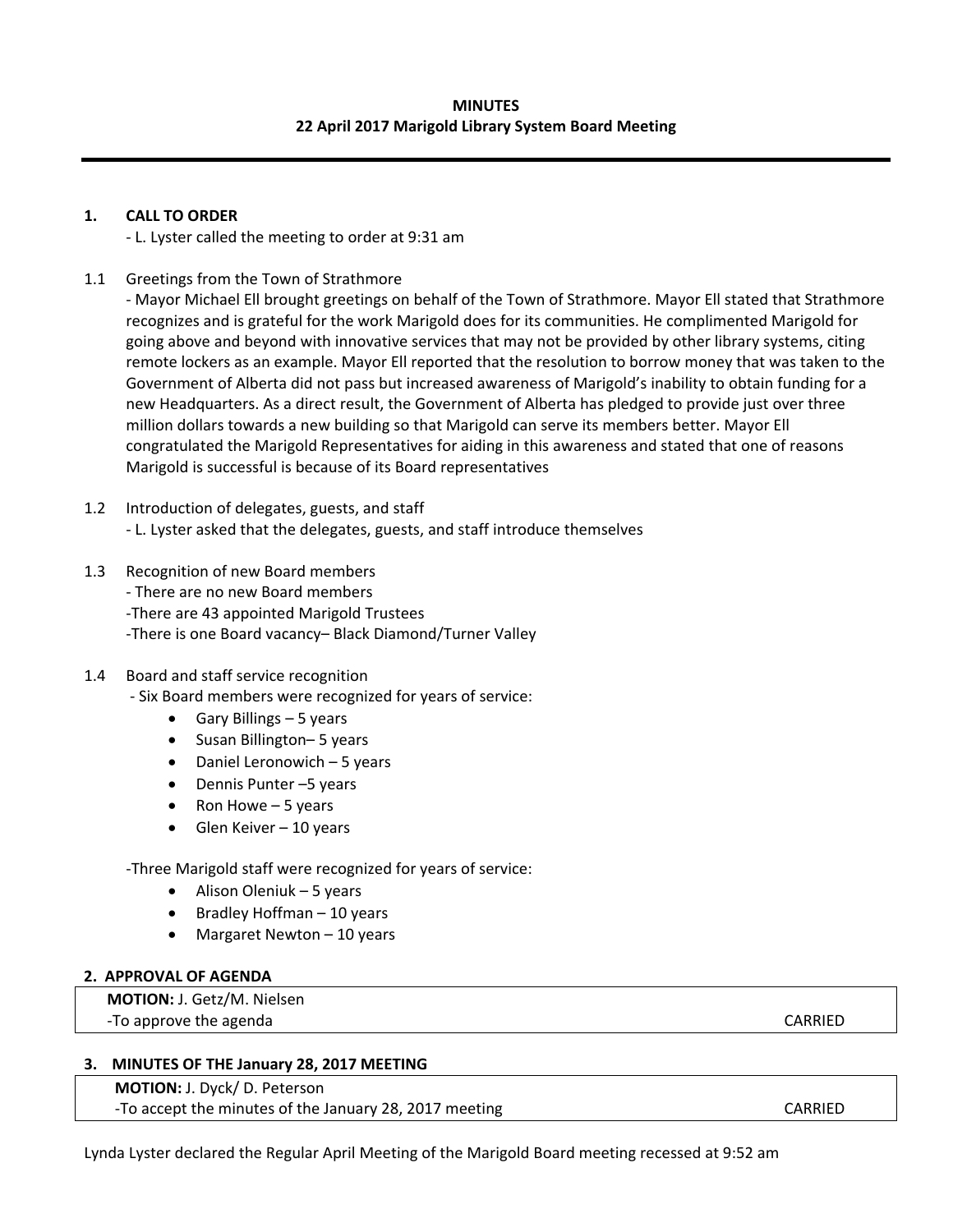The Regular April Meeting of the Marigold Board was reconvened at 10:47am

#### **4. CONSENT AGENDA**

- 4.1 Transfer of agenda items from consent agenda ‐There were no items moved from the consent agenda
- 4.2 Motion to accept remaining consent agenda items **MOTION:** B. Bland/D. Peterson ‐To approve consent agenda items 4.1 to 4.4 CARRIED

#### **5. DECISION**

5.1 Financial

5.1.1 Financial Statements to March 31, 2017

**MOTION:** G. Billings/M. Walsh

‐ Subject to audit, the Marigold financial statements to March 31, 2017 be accepted as presented

**CARRIED** 

5.1.2 RISE Financial Statements to March 31, 2017

**MOTION:** J. Getz/J. Dyck ‐Subject to audit, the RISE Financial Statements to March 31, 2017 be accepted as presented CARRIED

5.2 Policies/Plans

5.2.1 Marigold Library System Technology Plan 2016 – 2018 – Standards & Services

**MOTION:** M. Booker

‐To approve the Marigold Library System Technology Plan 2016 – 2018 CARRIED

5.2.2 Policy Making Policy – Governance

**MOTION:** K. Anderson -To approve the Policy Development Policy **Business Contract Contract CARRIED** 

5.2.3 Freedom of Information and Protection of Privacy Bylaw – Governance

**MOTION:** K. Anderson/J. Getz ‐That the Freedom of Information and Protection of Privacy Bylaw be given first reading CARRIED

**MOTION:** K. Anderson/R. Preston ‐That the Freedom of Information and Protection of Privacy Bylaw be given second reading CARRIED

**MOTION:** K. Anderson/D. Peterson ‐That the Freedom of Information and Protection of Privacy Bylaw be given third reading CARRIED

| <b>MOTION:</b> K. Anderson                                             |         |
|------------------------------------------------------------------------|---------|
| -To approve the Freedom of Information and Protection of Privacy Bylaw | CARRIED |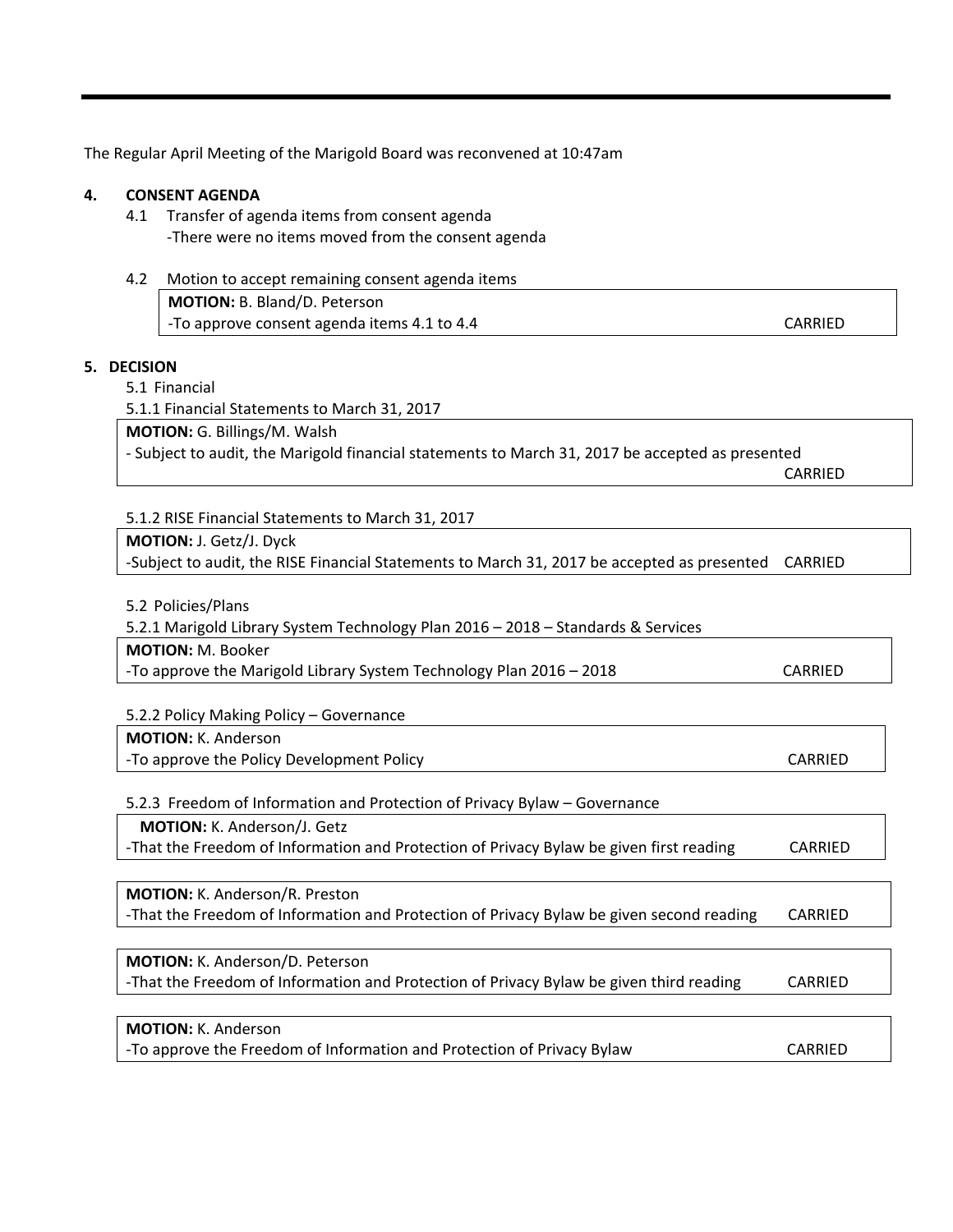#### 5.3 Marigold ALTA Representative and Alternate – Volunteers Required **POSTPONED:**

‐There were no nominations for the appointment of Marigold ALTA Representative or Alternate. Nominations for these appointments were postponed until the August 2017 Board meeting. ‐Board members thinking about volunteering for one of these positions were encouraged to speak with Lois Bedwell (past ALTA Representative) for more information

#### **6. ITEMS FROM THE CONSENT AGENDA**

‐There were no items moved from the consent agenda

#### **7. INFORMATION**

7.1 Value of Your Investment/Power of Your Library Card

– L. Taylor gave an explanation about the importance of the Value of Your Investment/Power of Your Library Card reports.

‐ The reports compare the cost of levies paid to Marigold in relation to the value of services and resources that are received by Marigold. In all cases, the levy paid to Marigold is much less than the value in direct and indirect services and resources that are received.

‐ The Power of Your Library card was created for municipalities without library boards. It highlights the variety of library services available to all residents of Marigold municipalities, including those in remote and rural communities. Attached to the Power of Your Library Card for municipalities without library boards are Value of Your Investment reports for libraries located within or near the municipality.

‐ The Value of Your Investment was created for member libraries. It outlines direct benefits that member libraries receive from Marigold Library System, such as operating grants, IT, Consultation, and training support, materials, services and programs.

7.2 Marigold HQ Feasibility Study Update

 – J. Getz and M. Toombs provided an update on the work that has taken place with the Marigold HQ Feasibility Steering Committee and the report from BRZ Partnership Architecture Inc.

‐The Feasibility Study Report will be presented at the August 2017 Board meeting. An Open House reception will be held the evening before the meeting so that Board members can look at the study and ask questions prior to the presentation

‐Marigold has received confirmation that \$3.022 million will be issued from Municipal Affairs to increase the capacity of its Headquarters.

‐If the Feasibility Study costs are accurate, Marigold will have a probable shortfall of \$1.5 ‐ 2.5 million. ‐These costs could be covered as operational expenses if Marigold can convince a municipality to borrow from the Alberta Capital Finance Authority, on Marigold's behalf, for a fixed low interest rate. Other sources of funding could include:

- Funding (in some form) from the Federal Government
- Donated land
- Various Grants

‐Because of acquiring this funding, Marigold would not be introducing a special levy or increasing levies through Schedule C for the purpose of expanding the current Headquarters. ‐Major problems with the current site include:

- Delivery of materials by semi-trailer rigs (safety concerns and insufficient space to maneuver vehicles)
- Increased construction time
- Unacceptable service disruptions/cessations during construction

‐Marigold would like a building that can be expanded in the future, if needed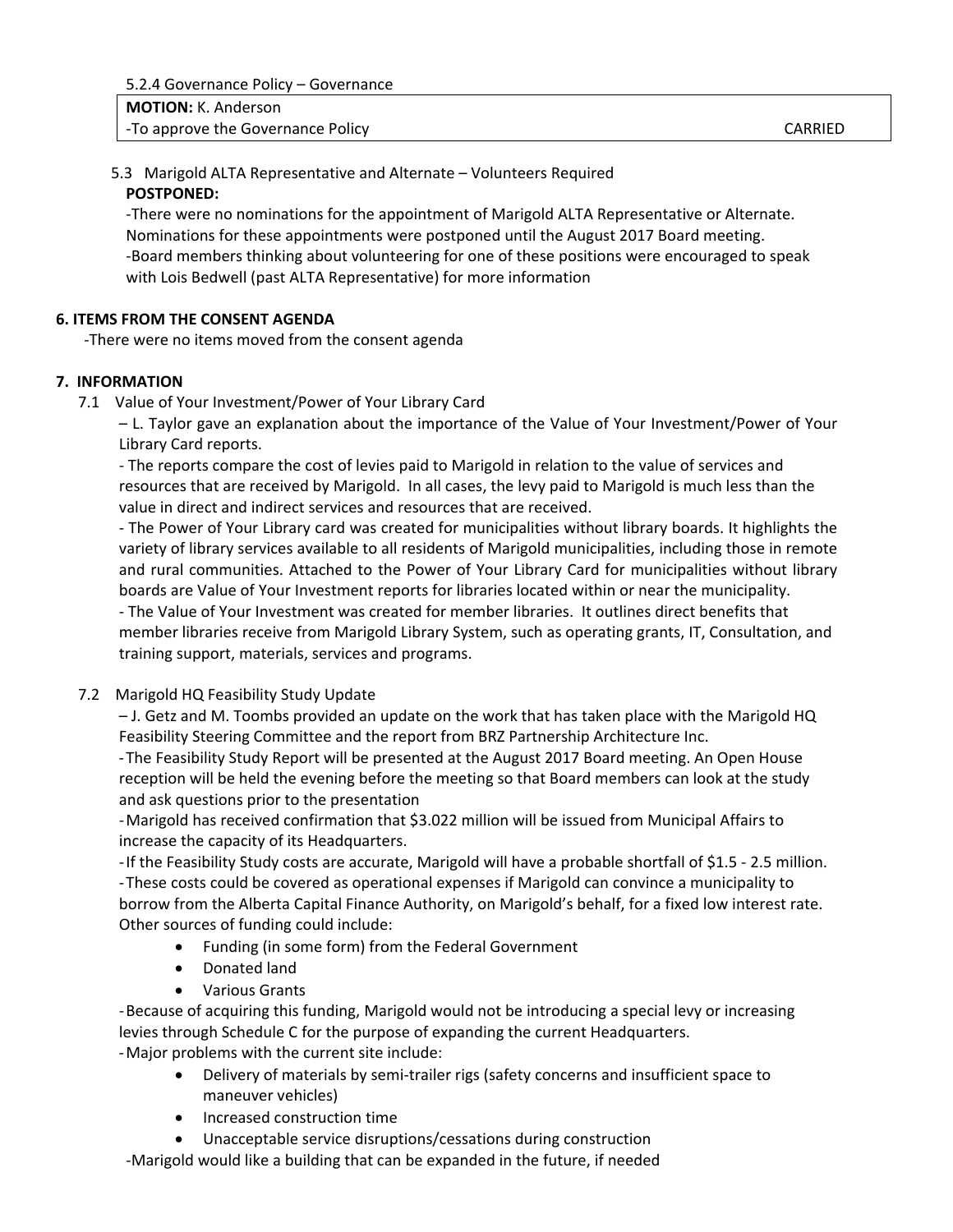‐ Because there are no advantages to leasing or sharing, the Steering Committee is less inclined to pursue these options

‐Next Steps include:

- Ensuring that the money received from Municipal Affairs can be used for a new building
- Applying for various grants
- Seeking a viable property
- Looking for a possible buyer for the current property
- 7.3 Upcoming Board Meetings
	- Friday, August 25, 2017 Wine and Cheese reception and Feasibility Study Open House in Okotoks (members were asked to request overnight accommodation)
	- $\bullet$  Saturday, August 26, 2017, 9:30 a.m.  $-$  Okotoks
	- Saturday, November 18, 2017, 9:30 a.m. Drumheller
- 7.4 Updates M. Toombs
	- **TAL**
- - took over Lois Hole Collection
- ‐Changed their governance structure
- ‐experienced four audits

PLSB

- Government Courier service is being cut back or discontinued altogether in some Regional Systems. L. Thorimbert, from Marigold, is on the committee studying this issue
- 7.5 Information Sharing Roundtable

**Crossfield** – July 1, is the tentative date for the opening ceremony of the new library. There will be a celebration from 2 to 4 pm

**ID #9** – Banff Library is hosting a gala on 28 April, from 7:30 pm to Midnight

\_\_\_\_\_\_\_\_\_\_\_\_\_\_\_\_\_\_\_\_\_\_\_\_\_\_\_\_\_\_\_\_\_\_\_\_\_\_\_\_ \_\_\_\_\_\_\_\_\_\_\_\_\_\_\_\_\_\_\_\_\_\_\_\_\_\_\_\_\_\_\_\_\_\_\_

**Chestermere** – The therapy dogs will be travelling to Airdrie the weekend of 28 April, to 30 April **Longview** – Lynda Winfield is the new manager of the Longview Library

#### **8. BOOK DRAW**

‐ The book draw for, "Photo Ark", was won by Janice Hoover from Delia

#### **9. ADJOURNMENT**

‐L. Lyster declared the meeting adjourned at 12:20 pm

CEO **BOARD CEO** 

**Marigold Board Meeting April 22, 2017 Background Notes**

#### **1. Marigold Audit**

Erin Gregory will be presenting a high‐level overview of Marigold's 2016 financials at the April Board meeting. Please read the Year‐end Financials PowerPoint and Financial Statements to December 31, 2016 in the Board package. Erin will be following the PowerPoint presentation and there will be time for questions. The management letter from Gregory, Harriman and Associates thanks Marigold staff for their cooperation and assistance. Kudos to Alida Pituka, our Accounting Administrator, Executive Committee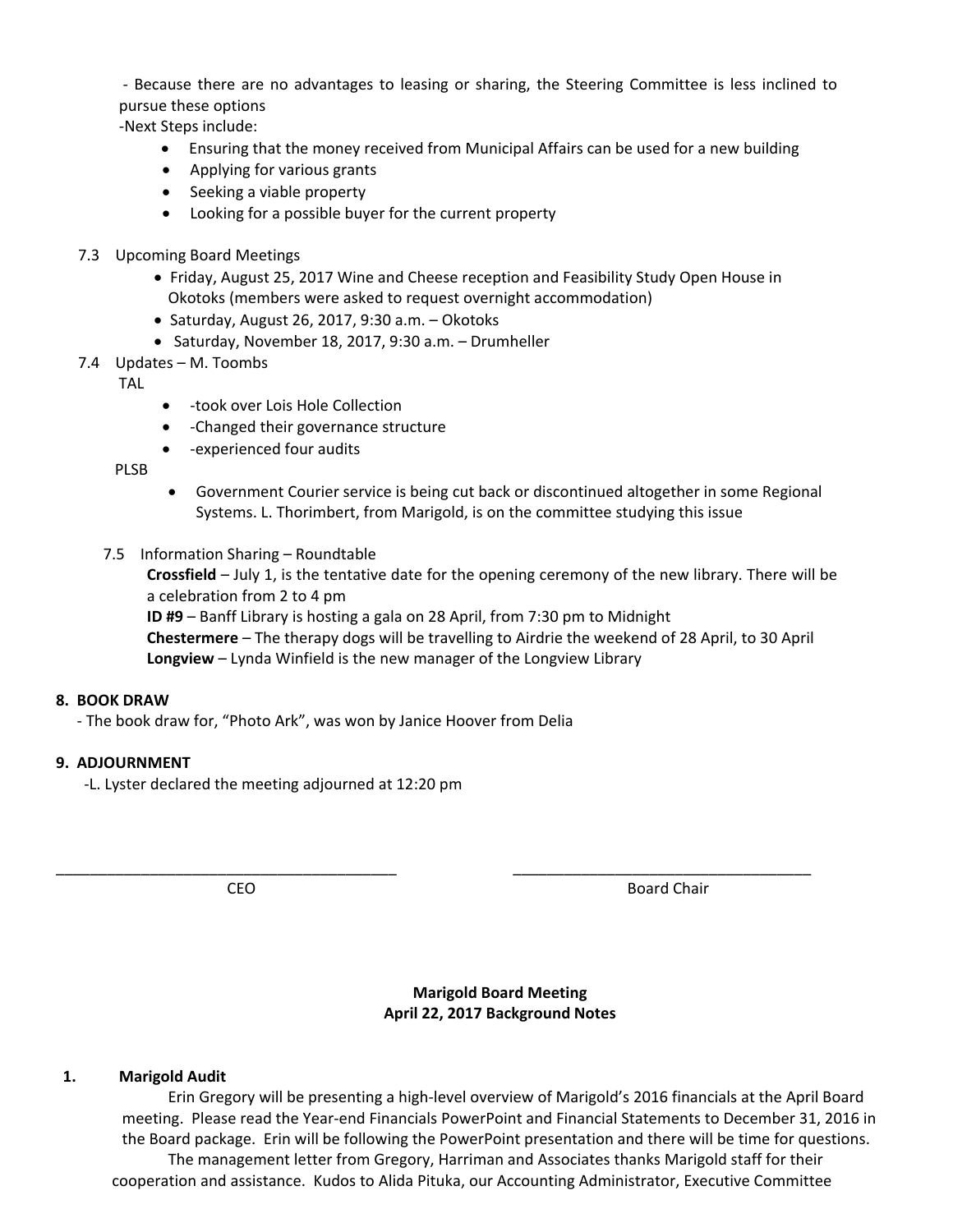members and Marigold Management staff for a clean audit and their attention and commitment to ensuring that Marigold is financially accountable and secure. Erin mentioned that Marigold has one of the best track records for audits among her clients.

#### **2. Marigold and RISE Financials**

#### Marigold Balance Sheet and Income Statement (unaudited) to March 31, 2017:

**Balance Sheet:** Marigold invoiced for municipal levies earlier this year because official population numbers were released in January from Municipal Affairs, thus, Marigold has received more income at this time of year compared to last year. Details related to assets and reserves will be adjusted after the audited financials are approved by the Board.

#### **Income Statement:**

 **Revenue**: Almost all municipalities have paid their annual levy invoices. The next revenue will be the provincial grants which typically arrive in June.

 **Expenditures**: 25% of the year has gone by and 28% of the budget has been expended. TRAC levy, TAL membership, insurance and some e-resource subscriptions are paid in full at the beginning of the year. Expenditures for collection materials and salaries are on track.

#### RISE Balance Sheet and Income Statement (unaudited) to March 31, 2017:

RISE currently has 87 libraries participating in the network. Six sites withdrew after 2016 and one site joined. The reason for withdrawal was financial. Marigold paid \$36,000 for 36 libraries and will receive \$50,000 in reimbursement from RISE for IT staff, administrative costs and Internet.

RISE transfers \$4,167 each month to Marigold for expenses to support the RISE network. There is considerable IT expertise and oversight needed to operate the new central site equipment. Richard Kenig explained that the IT staff are still working on the RISE central site project (replacement equipment was purchased for \$63,605 last fall). They are sorting out licensing issues between the old and new equipment, installing a Conductor appliance, and remedying a compatibility problem with the Jabber client. While most of us are out of our depth with the technical terms and complexity of this installation, we have the highest regard for Richard's expertise. He says that, for him, it has been the most challenging project so far. Marigold paid for a 3‐year service agreement to replace equipment if it fails and to receive software upgrades.

#### **3. Provincial budget announcement for 2017‐2018**

This March 16 email from Diana Davidson, Director of Public Library Services Branch (PLSB) in Municipal Affairs, announced exciting and unexpected news:

#### *Dear Library Stakeholders,*

You will have noticed that there is an increase to the overall Public Library Services Branch Budget proposed in the 2017-2018 Provincial Budget. Subject to legislature approval, we will be able to fund 2017-2018 operating grants at 2016 Official Populations (for those municipalities that did a census) and there is an *investment, through the Municipal Affairs Capital Plan, to fund renovations for six regional library system headquarter buildings and the Edmonton Public Library (EPL) Milner renovation* [\$10.7M*].* 

The Budget also calls for funding on-reserve and on-settlement populations through six regional systems, *Edmonton Public Library, Calgary Public Library, and the Regional Municipality of Wood Buffalo Library as was done in 2016‐2017 based on 2016 populations.*

Pending legislative approval of the Budget, we will be contacting EPL to do a grant agreement. We will also *be contacting Peace, Parkland, Yellowhead, Shortgrass, Marigold and Chinook Arch to build grant agreements based on Infrastructure's assessments done a few years ago (adjusted for inflation).* 

#### *Thank you, Diana Davidson*

Ken Feser, consultant at PLSB, clarified on January 6: *Total ask for all systems was for \$10.6 million, with* \$2.99 million flagged for Marigold. In 2012, we [PLSB] asked for \$9.2 million. We have put a request in every *year since then.* 

Diana Davidson emailed an update on April 6 as follows: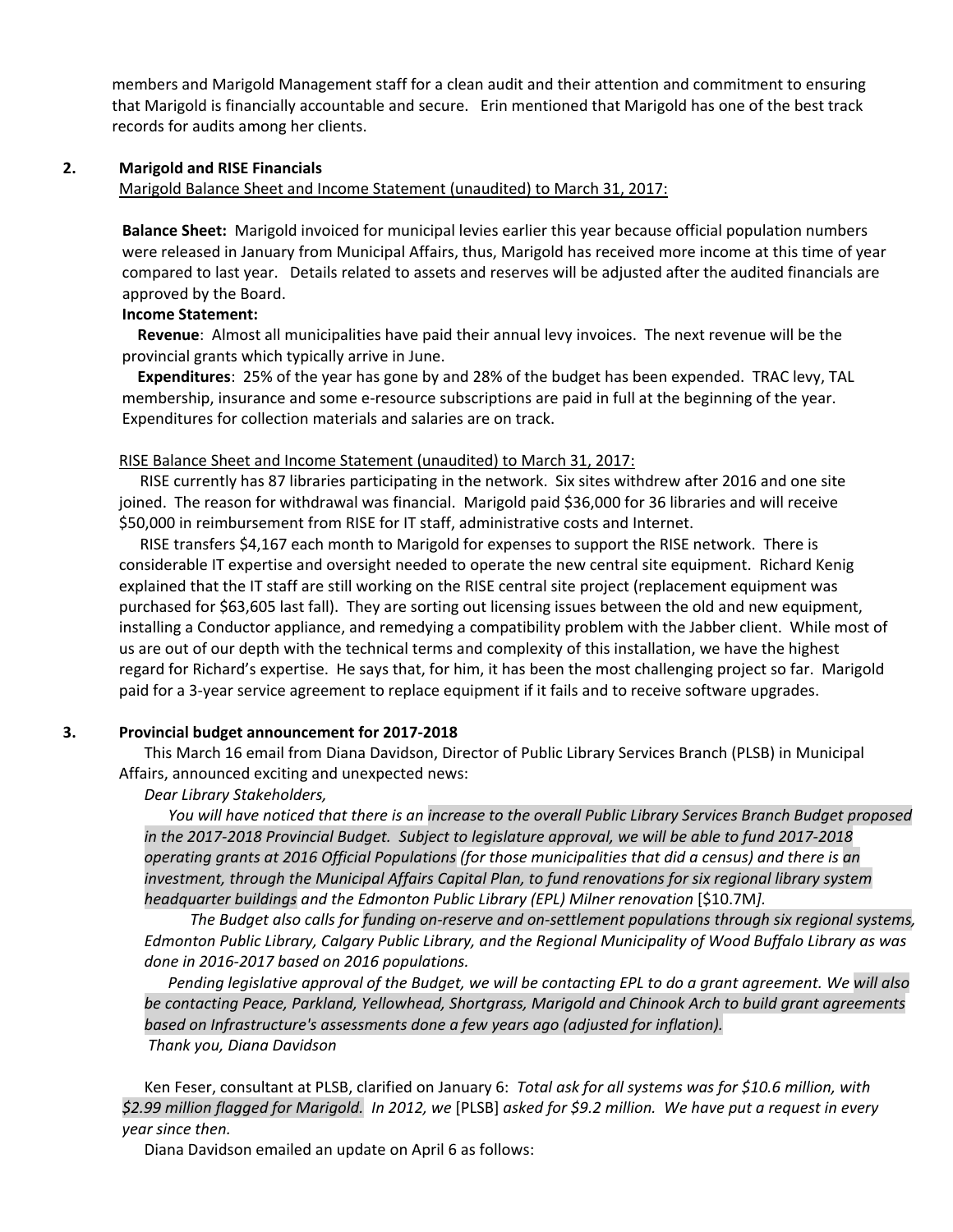*We have drafted grant agreements for each of the six systems based on the Infrastructure assessments* done a few years ago and adjusted for inflation. Once the Budget has received full Legislative Approval, after *MA* [Municipal Affairs] *goes to a Budget Committee (hopefully next week), we will send everyone their draft grant agreement to review.* 

Lynda Lyster and Michelle responded on April 10 to ask Diana if this capital funding can be used for a new build, and to advise PLSB that Marigold's Feasibility Study is recommending a new build because of planning and safety issues with the current site. We are waiting to hear her response.

It is estimated that Marigold will have in the range of \$5.5M to put towards a building project, not including revenue from the sale of the existing property. It is likely that Marigold will have to explore options for additional funding; however, we will have a better understanding of the overall cost when the project scope is defined and tendered.

#### **4. Feasibility Study**

The Executive Committee reviewed the Feasibility Study report on April 5. There were questions about the costs in the report, so Hank Brzezinski has been invited to attend the Executive meeting on May 20. He is the Principal of BRZ Architecture, the firm that was retained to do the Feasibility Study after an RFP was sent to six architectural firms with library building experience.

As specified in the RFP and the RFP responses, the Feasibility Study includes an opinion of overall probable costs, including building cost per square foot, cost of land, soft costs such as consulting fees, construction and escalation factors, and costs for the transition from the existing headquarters facility to a new or renewed facility. The report also contains schematic plans for each of the three options, separate costings for comparison and an analysis of space requirements. OPTION A is for development on the existing property; OPTION B is for renovation of an existing building; and OPTION C is for 2.5 acres upon which a new building would be constructed. In Hank's words, this Feasibility Study is longer than most because it is really three projects. The images and plans help us to visualize operations in a larger space and to better understand how large the facility should be for immediate and future needs.

The Feasibility Study report does not recommend an expansion on the current site. Hank writes: *"there are serious planning and safety issues surrounding the access / egress of delivery trucks."* Marigold is located across the street from a busy Catholic school: grades K to 12, three campuses, 900 students/teachers. "*Another important consideration is the health and safety of Marigold Library System staff through the course of the construction.*" During the estimated two‐year renovation to expand our existing facility from 9600 sq. ft. to 20,000 sq. feet, the garage and shipping area must be demolished, the roof removed, and power and services interrupted/relocated; therefore, numerous service delivery interruptions would be inevitable.

It is expected that the Feasibility Study will be distributed for discussion and possible decision at the August 26 Board meeting.

#### **5. Building repairs**

#### **a. Garage floor:**

Marigold's single garage floor is sagging and the concrete floor is deteriorating so much that the rebar is protruding. Whenever a vehicle enters the garage, there is considerable noise and vibration when standing in a basement storage room beneath the garage. Because of the significant safety risk, delivery vehicles are being parked outside the garage, materials are unloaded outdoors and carried indoors for sortation and distribution. Executive passed a motion to proceed with an engineering study. A structural engineer has examined the site and will be providing a recommendation and possible cost for shoring up the garage floor. The cost could exceed \$20,000 with alternatives to insert steel beams or to brick up the open space, pack the basement room with clean fill and re‐pour the garage floor. PLSB has been advised that this situation could impact our capacity to fully support province‐wide resource sharing.

#### **b. HVAC units on the roof:**

A Gateway technician advised us that our rooftop HVAC units require more maintenance and could fail at any time because they are 30 years old, although they are still working. Gateway, our HVAC maintenance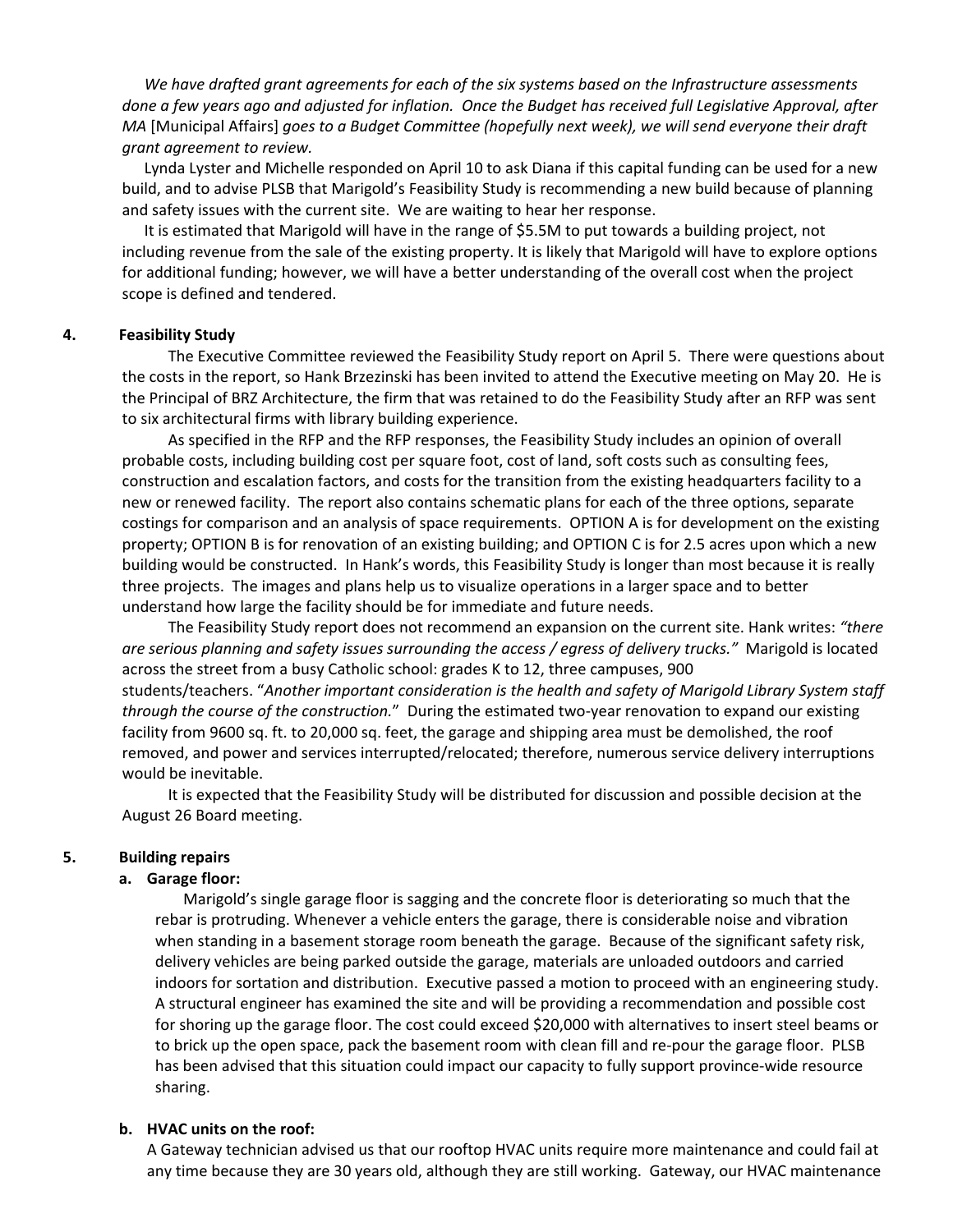vendor, provided a quote to replace these units, which was \$46,000. The Building Committee agreed not to replace the units at this time pending the outcome of the Feasibility Study and next steps for expanding HQ.

#### **c. Roof leaks**

Marigold has spent \$128,000 on roof replacement and repairs in the last two years, yet we continue to be plagued by roof leaks. The roof design does not help because ice damns in the scuppers; however, the roof leaks even when there is just water on the roof. Canterbury, the roofing company, recommended a line of heat tape along the edge of the roof. We have also contacted our roofing consultant, Bill Elliott, and he has agreed to examine the problem and give us advice.

#### **6. Delivery Vehicle Purchase and Sale (written by Lynne Thorimbert)**

As directed at the March 2017 Executive Meeting, Marigold purchased a 2017 Ford Transit cargo van for \$41,923.25 + GST \$2,146.16 = Total \$44,069.41. The primary use of this vehicle will be for delivery. The Transit is a 250 engine (more powerful than other Transit models Marigold owns), with an expanded wheel base (more cargo space), and a stronger suspension. This positions Marigold to better manage newly added delivery routes and increased volume.

Marigold sold the 2013 Ford Econoline E‐150 cargo van for \$1,000 to All in One Parts (auto wrecker). The van had significant body damage on two doors and a missing handle. The Executive agreed it was more cost-effective for Marigold to pass on an insurance claim, to sell the van as-is, and to purchase a new vehicle outright. This van was already scheduled for sale in 2017 as per the Vehicle Replacement Plan (approved by the Executive in 2016).

#### **7. MP and MLA Visits**

Michelle met with MP Martin Shields and his assistant, Andrea Hook, on February 17. Because of Martin's work on library boards and ALTA, he is very familiar with and interested in Alberta libraries and library systems, as well as municipal and Alberta government structure and practices. We talked about funding for HQ and possible federal funding sources, RISE, public library service for Indigenous Albertans, high speed Internet in rural and remote areas of the province and public library influence on community sustainability.

Michelle met with MLA Cam Westhead in January and that meeting was reported in the January 2017 Board background notes. Meetings have been requested with MLA Leela Aheer, Chestermere‐Rocky View and with MLA Rick Strankman, Drumheller‐Stettler. After the unsettling news about severe budget cuts impacting Saskatchewan library systems, we are reminded to regularly connect with decision‐makers to emphasize that public libraries are still valued, relevant and well-used. A public library is one of the few places in a rural community that is open to everyone – all ages and incomes. Residents grieve when they lose their library because they identify strongly with its value in sustaining their community and providing residents with a hand up. Public libraries in small communities would not exist without the support of a library system like Marigold.

#### **8. 2016 Federal Census**

Results from the 2016 federal census were released earlier this year. We compared the population stats from Stats Canada to the 2016 official municipal populations from Municipal Affairs, expecting increased populations in municipalities closer to Calgary. At first glance, it appears that population in most municipalities did not change very much. Population was lower in Special Areas and smaller communities like Carbon, Cereal, Empress, Standard and Youngstown. These federal census results will likely be included in the Municipal Affairs official population list for 2017 and for the next five years in most cases.

Marigold's population from the federal census is now over 300,000, so Marigold is still the third largest library system in Alberta after Calgary and Edmonton, based on population.

#### **9. County populations on Collection Schedule ‐ update**

At the January 2017 Board Meeting, there was discussion on whether county populations should be factored into the Collection Management Policy – Materials Allocation – Schedule A. Populations living in participating Marigold municipalities are able to access library collections from any member library facility in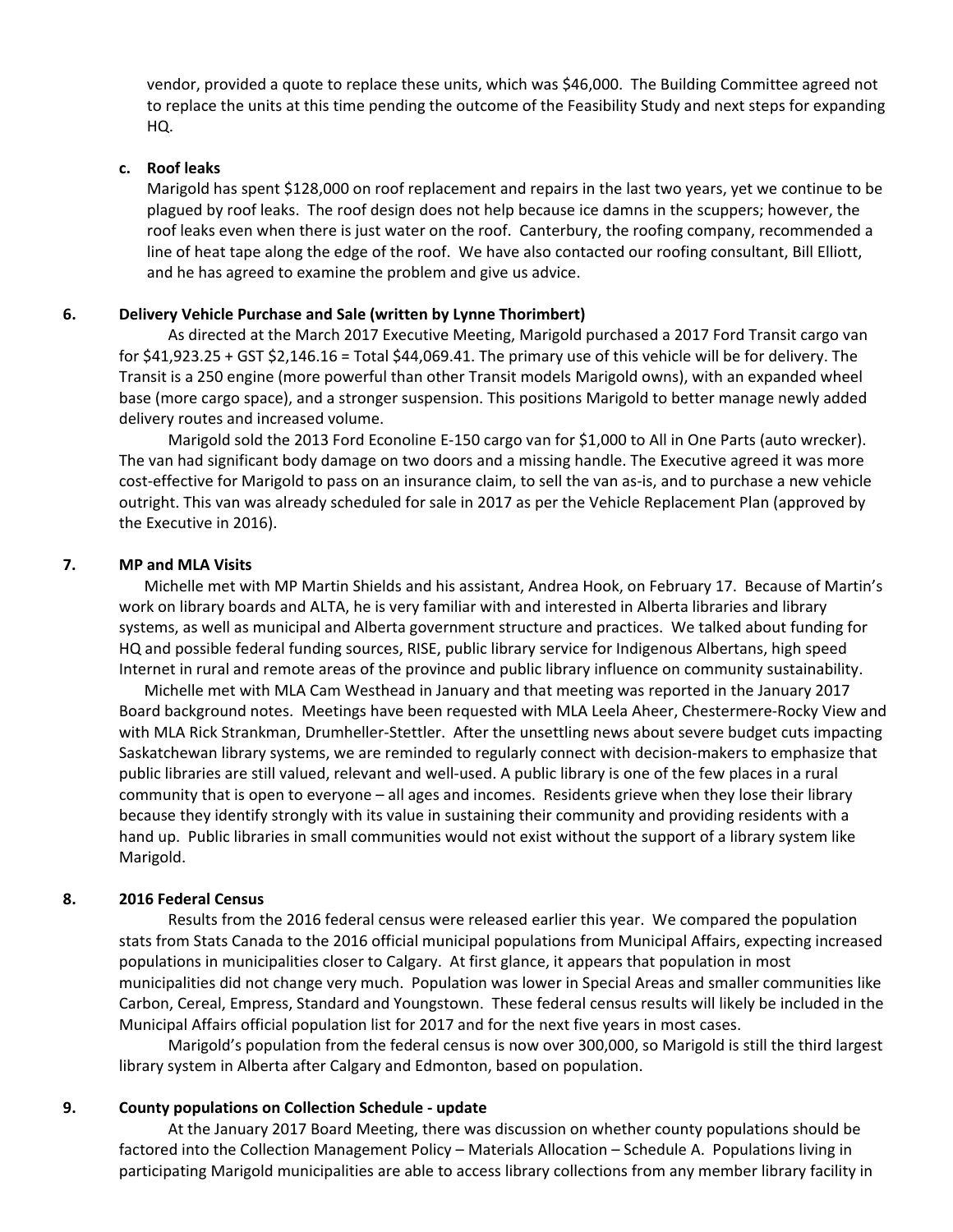Marigold (or TRAC), but the county populations have not been included in the population range used to establish collection distribution. The Marigold Board Standards & Services Committee planned to review this schedule after the release of the Federal Census. Now that the Federal Census numbers are in hand, Marigold staff have prepared a proposed schedule that will be presented to Standards & Services on May 30. Standards & Services will make a recommendation for the Executive to review, and the draft schedule for next year will be presented for approval by the Board.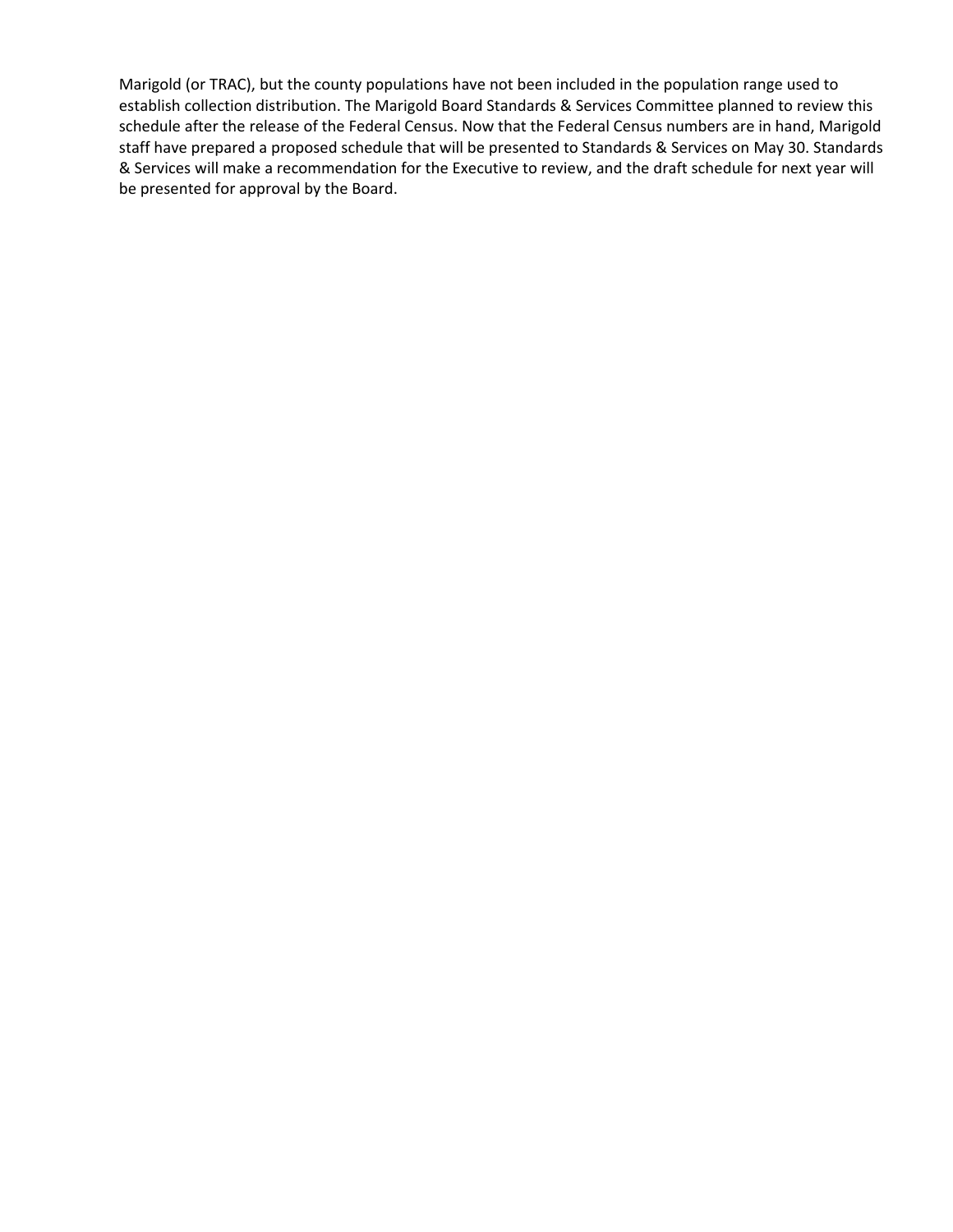# **ANNUAL GENERAL MEETING**

**Marigold Library System** Board of Management **Saturday, 22 April, 2017** Strathmore Alliance Church Strathmore, Alberta **MINUTES**

MARIGOLD BOARD MEMBERS IN ATTENDANCE MARIGOLD HO STAFF IN ATTENDANCE

| <b>ACADIA</b>           | <b>Maxine Booker</b>    | $\mathbf{1}$   | Michelle Toombs         |                           |
|-------------------------|-------------------------|----------------|-------------------------|---------------------------|
| <b>ACME</b>             | Daniel Leronowich       | $\overline{2}$ | Laura Taylor            |                           |
| <b>AIRDRIE</b>          | Kayla Jessen-White      | 3              | Lynne Thorimbert        |                           |
| M.D. BIGHORN            | Lynda Lyster            | 4              | Carlee Pilikowski       |                           |
| <b>CANMORE</b>          | <b>Judith Smith</b>     | 5              | Alida Pituka            |                           |
| <b>CARBON</b>           | <b>Guss Nash</b>        | 6              | Nora Ott (recording)    |                           |
| <b>CEREAL</b>           | <b>Elaine Michaels</b>  | $\overline{7}$ | Jessie Bach             |                           |
| <b>CHESTERMERE</b>      | Lennox Gomes            | 8              | Nicole Talsma           |                           |
| COCHRANE                | Susan Roper             | 9              | Jane Fisher             |                           |
| <b>CROSSFIELD</b>       | Jo Tennant              | 10             | <b>Richard Kenig</b>    |                           |
| <b>DELIA</b>            | Janice Hoover           | 11             | Caleigh Haworth         |                           |
| <b>DRUMHELLER</b>       | Margaret Nielsen        | 12             | Oleniuk, Alison         |                           |
| FOOTHILLS M.D.          | <b>Eleanor Chinnick</b> | 13             |                         |                           |
| <b>HANNA</b>            | <b>Richard Preston</b>  | 14             |                         |                           |
| <b>HIGH RIVER</b>       | <b>Heather Meszaros</b> | 15             |                         | <b>REGRETS WITHOUT NO</b> |
| <b>HUSSAR</b>           | Kristen Anderson        | 16             | <b>BANFF</b>            | Corrie DiMa               |
| $I.D.$ #9               | Ghada Wirth             | 17             | <b>CONSORT</b>          | Dale Kroege               |
| <b>KNEEHILL COUNTY</b>  | Glen Keiver             | 18             | <b>EMPRESS</b>          | Sheila Howe               |
| <b>LONGVIEW</b>         | Jan Dyck                | 19             | KANANASKIS I.D.         | <b>Susan Billing</b>      |
| <b>MORRIN</b>           | Karen Neill             | 20             | <b>MUNSON</b>           | Lyle Cawieze              |
| <b>OKOTOKS</b>          | Marian Walsh            | 21             | <b>SPECIAL AREA #4</b>  | Lisa Vert                 |
| <b>ROCKYFORD</b>        | <b>Gary Billings</b>    | 22             |                         |                           |
| <b>SPECIAL AREA #2</b>  | <b>Bob Gainer</b>       | 23             |                         | <b>GUESTS</b>             |
| <b>STANDARD</b>         | John Getz               | 24             | Marilyn King            | Chestermere               |
| <b>STARLAND COUNTY</b>  | Lil Morrison            | 25             | Janelle Sandboe         | Chestermere               |
| <b>STRATHMORE</b>       | Denise Peterson         | 26             | <b>Gurpreet Billing</b> | Chestermere               |
| THREE HILLS             | Ron Howe                | 27             | Peggy Emslie            | Sheep River               |
| <b>TROCHU</b>           | <b>Bill Cunningham</b>  | 28             | Nancy Jackson           | Sheep River               |
| <b>WHEATLAND COUNTY</b> | <b>Berniece Bland</b>   | 29             | Lora Peterson           | <b>Irricana Tow</b>       |
| YOUNGSTOWN              | Leann O'Connell         | 30             | <b>Teresa Cameron</b>   | Irricana Libra            |
|                         |                         |                | <b>Erin Gregory</b>     | Auditor                   |

#### REGRETS WITH NOTICE Michael Ell Michael Ell Mayor of Strathmore

| <b>BEISEKER</b>   | Sharon King            |   |                                    |
|-------------------|------------------------|---|------------------------------------|
| <b>GHOST LAKE</b> | Donna Bauer            |   |                                    |
| <b>IRRICANA</b>   | <b>Shannon Simmons</b> | 3 |                                    |
| <b>LINDEN</b>     | Wendy Marsh            | 4 |                                    |
| <b>OYEN</b>       | Dennis Punter          |   |                                    |
| ROCKY VIEW COUNTY | Dimitri Dimopoulos     | 6 |                                    |
| SPECIAL AREA #3   | Helen Veno             |   | <b>VACANCIES</b>                   |
| <b>WAIPAROUS</b>  | Janine Jevne           | 8 | <b>BLACK DIAMOND/TURNER VALLEY</b> |

1 Michelle Toombs 2 Laura Taylor 3 Lynne Thorimbert 4 Carlee Pilikowski 6 Nora Ott (recording) 8 Nicole Talsma 9 Jane Fisher 10 Richard Kenig 11 Caleigh Haworth 12 Oleniuk, Alison

# 15 REGRETS **WITHOUT** NOTICE

- 19 KANANASKIS I.D. Susan Billington 20 MUNSON Lyle Cawiezel
	-
	-
	-
	-
	-
	-
	- Erin Gregory Auditor

16 BANFF Corrie DiManno 17 CONSORT Dale Kroeger

24 Marilyn King Chestermere Library Board 25 Janelle Sandboe Chestermere Library Board 26 Gurpreet Billing Chestermere Library Board 27 Peggy Emslie Sheep River Library Board 28 Nancy Jackson Sheep River Library Board 29 Lora Peterson Irricana Town Council 30 Teresa Cameron Irricana Library Board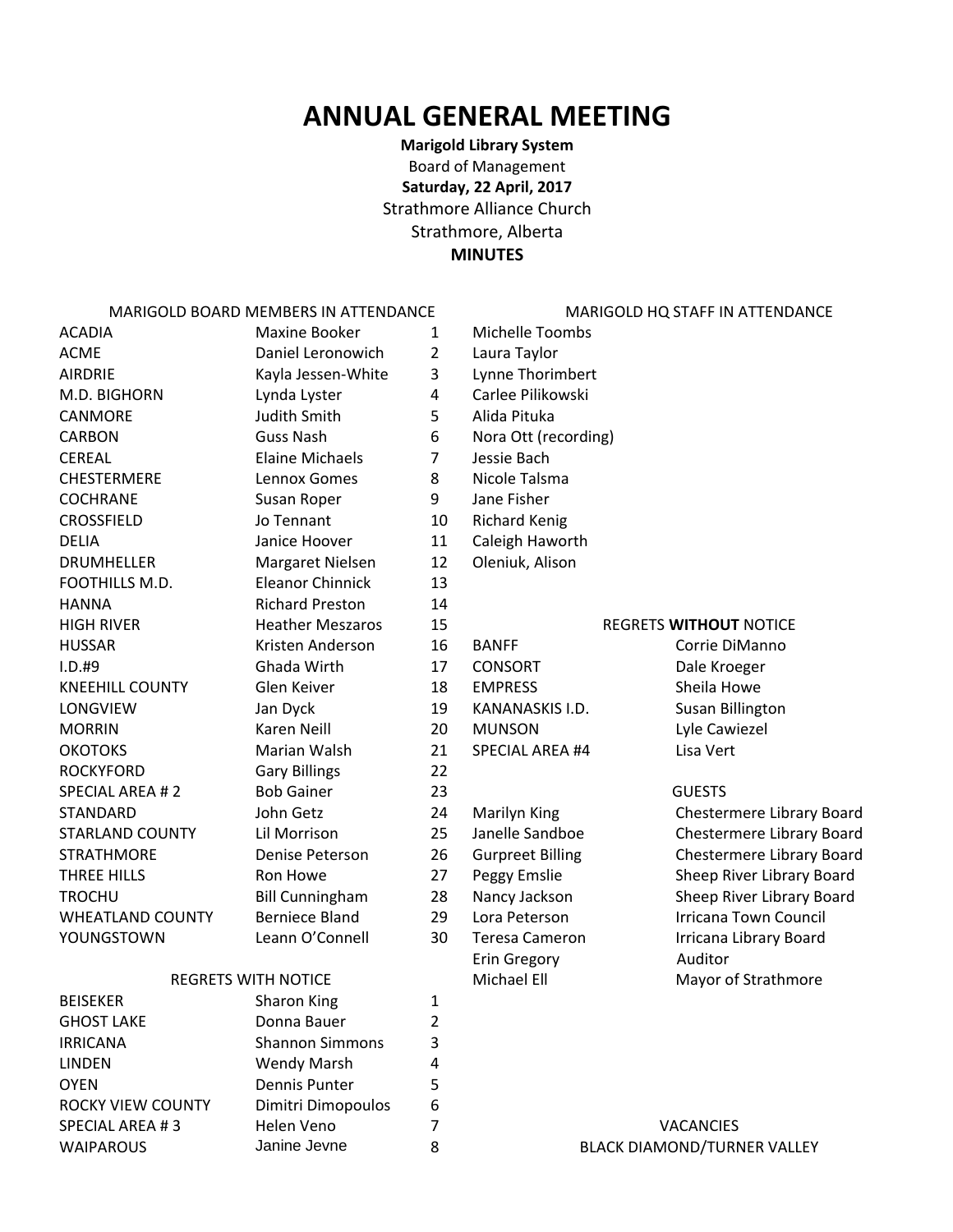# **AGM 2017**

### 1. CALL TO ORDER

‐L. Lyster called the Annual General Meeting to order at 9:52 am

#### 2. Approval of Agenda

**MOTION:** R. Preston/B. Bland ‐ To approve the 2017 Annual General Meeting agenda CARRIED

#### 3. Review of April 23, 2016 AGM Minutes

‐The minutes of the April 23, 2016 AGM that were approved at the 2016 August Board meeting were available for review

#### 4. Governance Statements

#### **Mission Statement**

 ‐Marigold cultivates a collaborative library community to support a range of responsive, quality library services.

#### **Vision**

‐Leaders in library service and innovation

#### **Values**

 ‐Leadership  ‐Respect ‐Responsiveness ‐Communication

‐Integrity

‐Inclusiveness

‐Accountability

### 4. 2016 Audited Financial Statement

‐ E. Gregory from Gregory, Harriman & Associates presented the 2016 Audited Financial Statements ‐The 2016 Audit for Marigold was a clean audit

**MOTION:** K. Jessen‐White/L. Morrison ‐That the Marigold Library Board's financial statements, for the fiscal year ending December 31, 2016, be taken as read, verified and approved **be taken as a set of the CARRIED** 

#### 5. Appointment of Auditor for 2017

**MOTION:** G. Billings/M. Nielsen ‐That Gregory, Harriman & Associates be named as auditor for 2017 CARRIED

### 6. Annual Report

‐C. Pilikowski presented the Annual Report for 2016

‐The purpose of the Annual Report is to:

- increase Marigold's visibility, accountability and transparency
- educate community leaders and influential decision makers about Marigold's work and accomplishments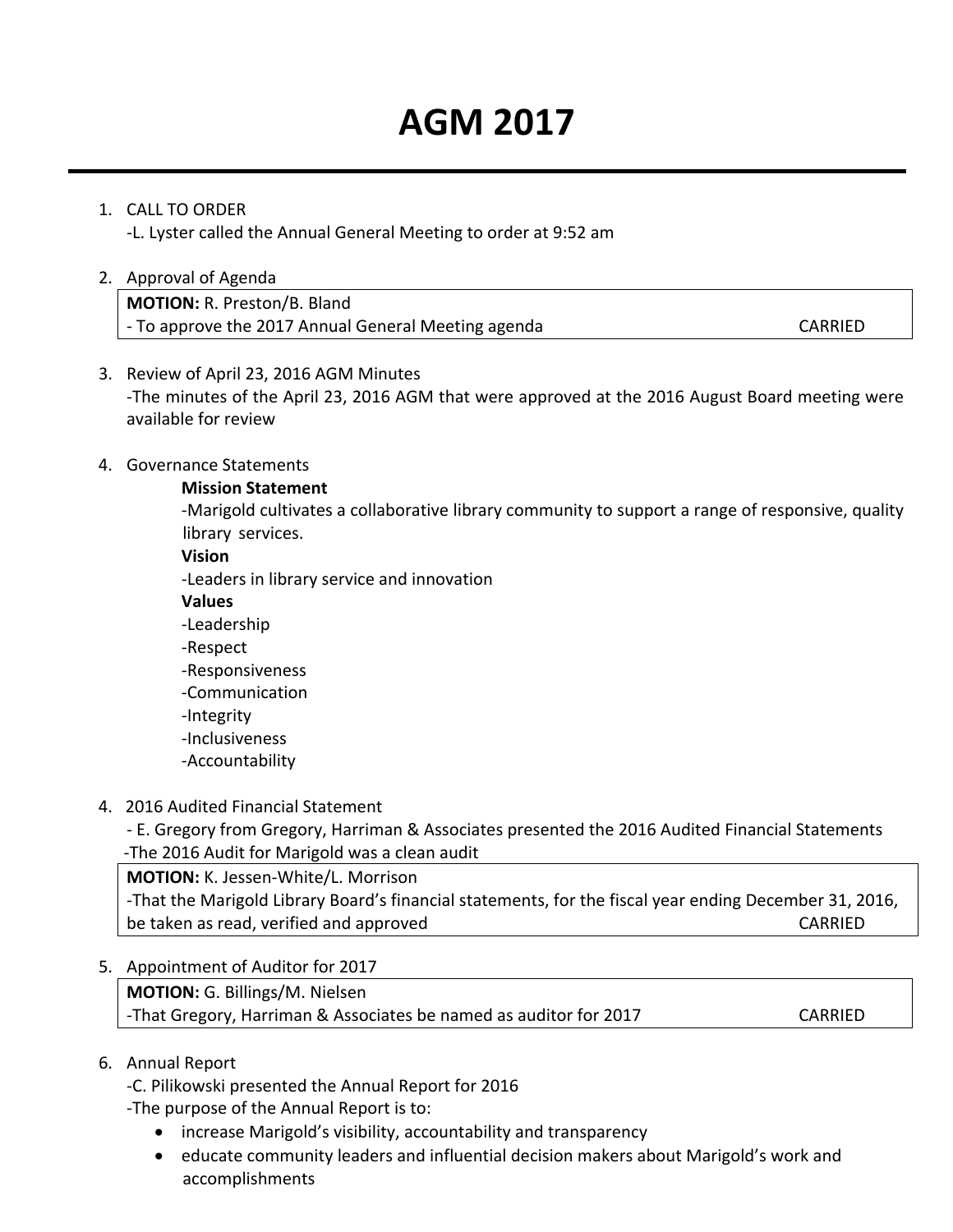be a source of reliable information for Board members to use when advocating for Marigold -As stated in the Marigold Agreement, within 3 weeks after this meeting, the Annual Report will be sent to key stakeholders including municipalities and the Public Library Services Branch.

| MOTION: E. Chinnick/L. O'Connell                                                                     |         |
|------------------------------------------------------------------------------------------------------|---------|
| -To accept the Annual Report for 2016                                                                | CARRIED |
|                                                                                                      |         |
| 7. Elections & Appointments to Committees                                                            |         |
| <b>Board Chair:</b>                                                                                  |         |
| Lynda Lyster put her name forward as Board Chair.                                                    |         |
| After 3 requests for further nominations, there were no further nominations                          |         |
| <b>MOTION: E. Michaels/E. Michaels</b>                                                               |         |
| -That Lynda Lyster be appointed Chair of the Marigold Board                                          | CARRIED |
| -As outlined in Marigold's Constitution, the Vice Chair and Treasurer are chosen from members of the |         |
| Executive Committee and were appointed at the April 5, 2016 Executive Committee meeting.             |         |
| <b>MOTION: E. Michaels/E. Michaels</b>                                                               |         |
| - That the following members be elected to the Executive Committee for 2017/2018                     |         |
| Chair Lynda Lyster - M.D. of Bighorn.                                                                |         |
| As representatives from the top three populations in Marigold:                                       |         |
| Kayla Jessen-White - City of Airdrie                                                                 |         |

Marian Walsh ‐ Town of Okotoks

Dimitri Dimopoulos ‐ Rocky View County

As Members‐at‐large:

**Vice Chair** John Getz ‐ Village of Standard

**Treasurer** Gary Billings ‐ Village of Rockyford.

Maxine Booker ‐ M.D. of Acadia

Lil Morrison - Starland County

Susan Roper ‐ Town of Cochrane

Kristen Anderson – Village of Hussar CARRIED

Advocacy Committee

**MOTION:** E. Michaels /E. Michaels

‐That Lil Morrison, Helen Veno, Jerry Kruse, Kayla Jessen‐White and Lynda Lyster, as ex officio, be appointed to the Advocacy Committee and that Lil Morrison be appointed Chair and representative on the Executive Committee *EXECUTER CONTRIEU* CARRIED

All positions on this committee are currently filled

Governance Committee

**MOTION:** E. Michaels /E. Michaels

‐ That Kristen Anderson, Eleanor Chinnick, Jan Dyck, Margaret Nielsen, Denise Peterson and John Getz be appointed to the Governance Committee and that Kristen Anderson be appointed Chair and representative on the Executive Committee. CARRIED

All positions on this committee are currently filled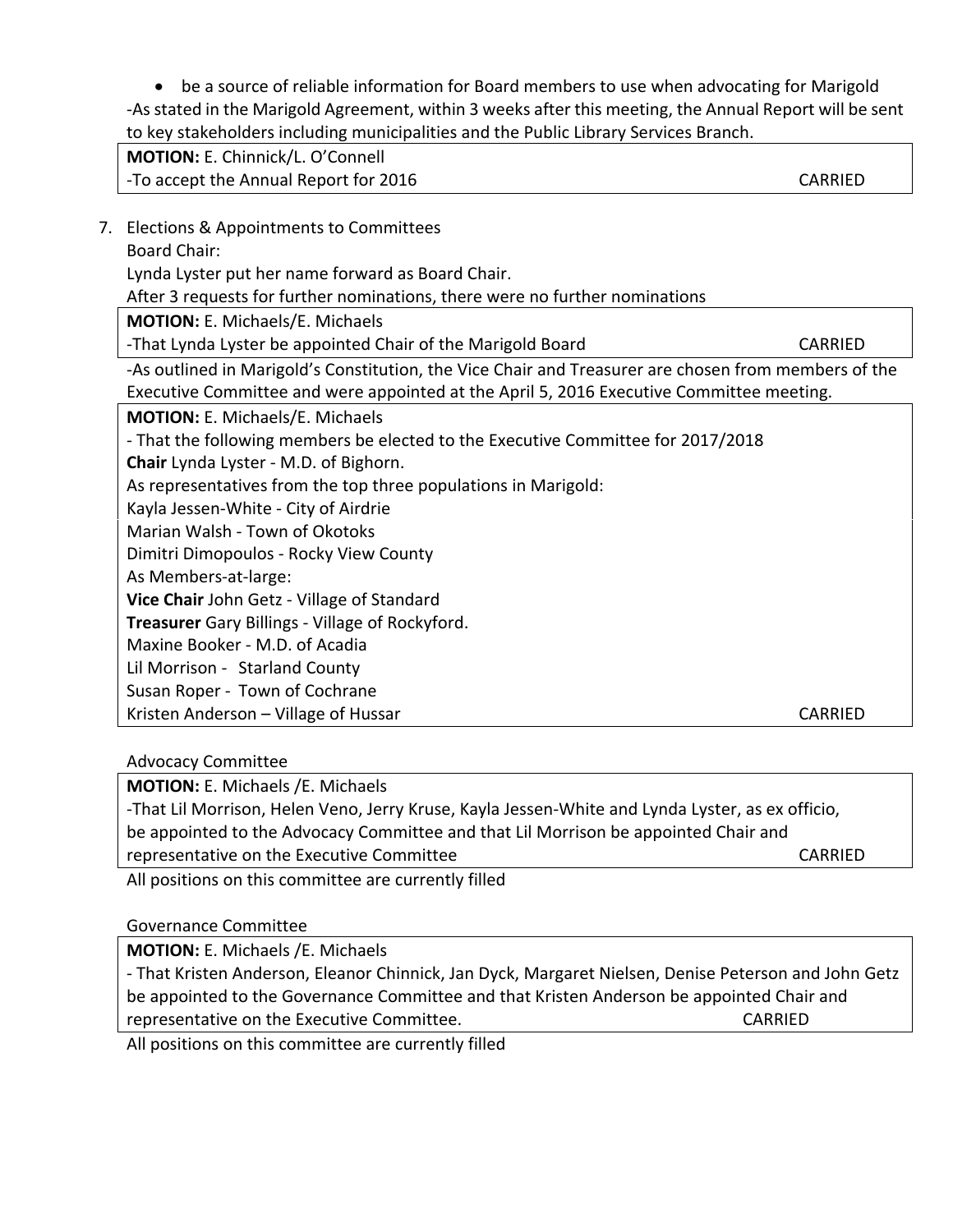Finance Committee

**MOTION:** E. Michaels /E. Michaels

‐That Gary Billings, John Getz and Lynda Lyster be appointed to the Finance

Committee and that Gary Billings be Chair. Gary Billings is Marigold's Treasurer and the representative on the Executive Committee. CARRIED

All positions on this committee are currently filled

### Standards & Services Committee

**MOTION:** E. Michaels /E. Michaels

‐That Maxine Booker, Elaine Michaels, Jo Tennant, Marian Walsh, Ghada Wirth and Lynda Lyster, as ex officio, be appointed to the Standards & Services Committee and that Maxine Booker be appointed Chair and the representative on the Executive Committee. CARRIED

All positions on this committee are currently filled

### Building Committee

**MOTION:** E. Michaels /E. Michaels

‐That John Getz, Gary Billings, Denise Peterson and Lynda Lyster, as ex officio, be appointed to the Building Committee and that John Getz be appointed Chair and representative on the Executive Committee. CARRIED

All positions on this committee are currently filled

### HR Committee

**MOTION:** E. Michaels/E. Michaels

‐That Susan Roper, Berniece Bland, Dimitri Dimopoulos and Lynda Lyster, as ex officio, be appointed to the HR Committee and that Susan Roper be appointed Chair and representative on the Executive Committee. CARRIED

All positions on this committee are currently filled

### 8. Signing Authority

### **MOTION:** G. Billings/K. Anderson

‐That Chair, Lynda Lyster, or Vice Chair, John Getz, or Treasurer, Gary Billings *and* CEO, Michelle Toombs or Deputy CEO, Laura Taylor or Director of Service Delivery, Lynne Thorimbert have signing authority where Marigold Library System does banking in Strathmore. CARRIED

9. Disposal of Records

 ‐During 2016, the records of Marigold Library System for the year 2008 were disposed of in accordance with the Records Management Policy.

 $\overline{\phantom{a}}$  , and the set of the set of the set of the set of the set of the set of the set of the set of the set of the set of the set of the set of the set of the set of the set of the set of the set of the set of the s

### 10. Adjournment of Annual Meeting

**MOTION:** D. Meszaros/L. O'Connell **‐**To adjourn the Annual General Meeting CARRIED

The AGM was adjourned at 10:30 am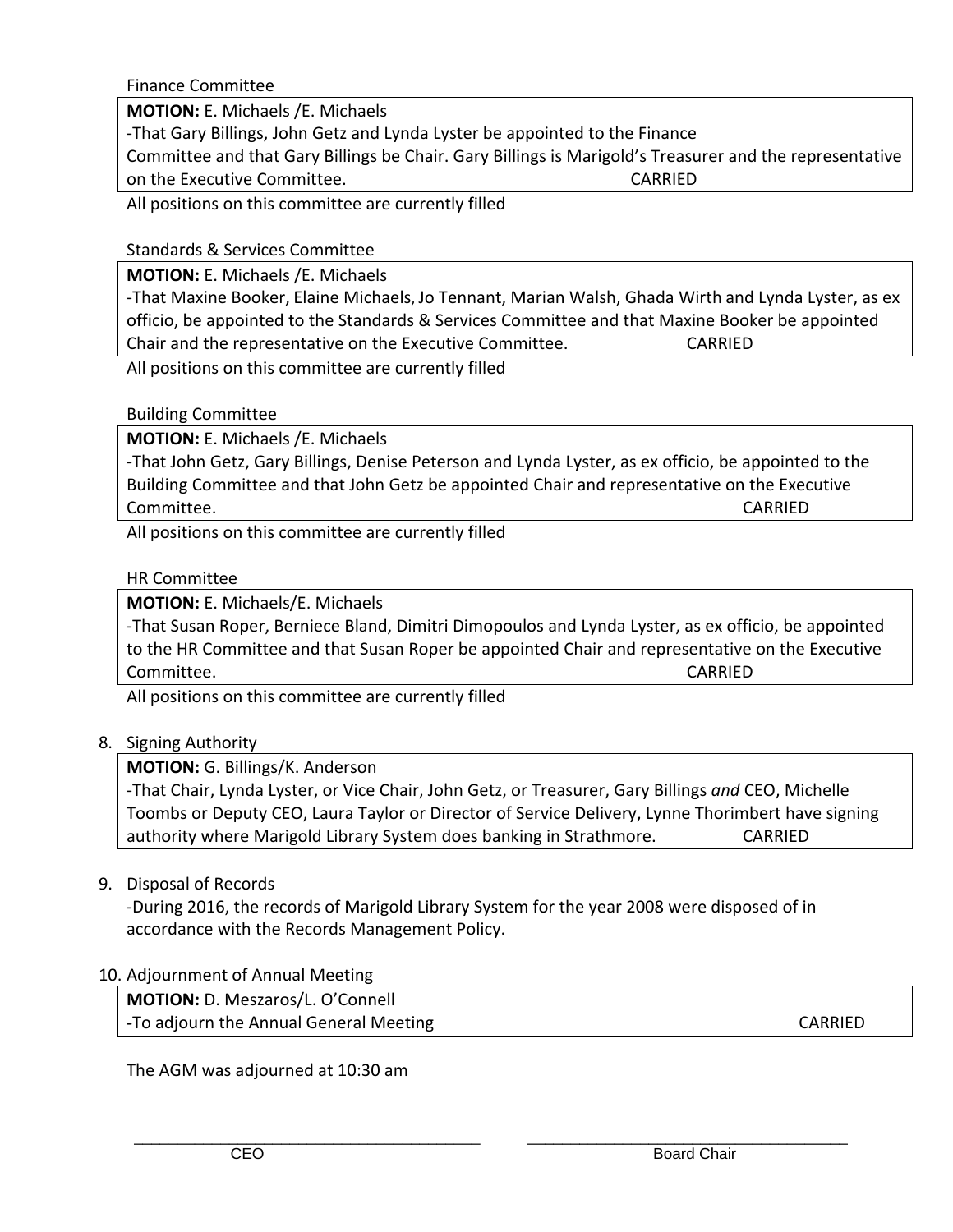#### **MARIGOLD LIBRARY SYSTEM**

Board of Management **Saturday, August 26, 2017** Crescent Point Regional Field House **Okotoks, Alberta MINUTES**

#### **MARIGOLD BOARD MEMBERS IN ATTENDANCE MARIGOLD HQ STAFF IN ATTENDANCE**

### ACADIA Maxine Booker ACME Daniel Leronowich AIRDRIE Kayla Jessen-White BEISEKER Sharon King M.D. BIGHORN Lynda Lyster CANMORE Sand Judith Smith **6** Nora Ott (recording) CARBON Guss Nash 7 Alida Pituka CEREAL Elaine Michaels CHESTERMERE Lennox Gomes COCHRANE Susan Roper 10 Nicole Talsma DELIA Janice Hoover DRUMHELLER Margaret Nielsen GHOST LAKE Donna Bauer HANNA Jerry Kruse 14 BANFF Corrie DiManno HIGH RIVER **Darlene Goodwin** 15 CROSSFIELD Jo Tennant HUSSAR Kristen Anderson 16 FOOTHILLS M.D. Eleanor Chinnick I.D. #9 Ghada Wirth 17 IRRICANA Shannon Simmons KNEEHILL COUNTY Bob Long 18 KANANASKIS I.D. Susan Billington LONGVIEW Jan Dyck 19 MORRIN Karen Neill OKOTOKS Marian Walsh 20 LINDEN Wendy Marsh OYEN COUNTY Kevin Brost COUNTY Dimitri Dimopoulos ROCKYFORD Gary Billings 22 SPECIAL AREA # 2 Bob Gainer SPECIAL AREA# 3 Helen Veno 23 STARLAND COUNTY Lil Morrison STANDARD John Getz 24 TROCHU Bill Cunningham STRATHMORE Denise Peterson <sup>25</sup> TURNER VALLEY/ BLACK THREE HILLS **Ron Howe 126** 26 WAIPAROUS Janine Jevne 27 WHEATLAND COUNTY Berniece Bland

| 1              | <b>Michelle Toombs</b>      |                        |
|----------------|-----------------------------|------------------------|
| 2              | Laura Taylor                |                        |
| 3              | Lynne Thorimbert            |                        |
| 4              | Caleigh Haworth             |                        |
| 5              | Carlee Pilikowski           |                        |
| 6              | Nora Ott (recording)        |                        |
| $\overline{7}$ | Alida Pituka                |                        |
| 8              | <b>Richard Kenig</b>        |                        |
| 9              | Jessie Bach                 |                        |
| 10             | Nicole Talsma               |                        |
| 11             | Jane Fisher                 |                        |
| 12             |                             |                        |
| 13             | <b>REGRETS WITH NOTICE</b>  |                        |
| 14             | <b>BANFF</b>                | Corrie DiMann          |
| 15             | <b>CROSSFIELD</b>           | Jo Tennant             |
| 16             | FOOTHILLS M.D.              | Eleanor Chinni         |
| 17             | <b>IRRICANA</b>             | <b>Shannon Simm</b>    |
| 18             | KANANASKIS I.D.             | Susan Billingto        |
| 19             | <b>MORRIN</b>               | <b>Karen Neill</b>     |
| 20             | <b>LINDEN</b>               | Wendy Marsh            |
| 21             | <b>ROCKY VIEW COUNTY</b>    | Dimitri Dimopo         |
| 22             | <b>SPECIAL AREA #2</b>      | <b>Bob Gainer</b>      |
| 23             | <b>STARLAND COUNTY</b>      | Lil Morrison           |
| 24             | <b>TROCHU</b>               | <b>Bill Cunninghar</b> |
| 25             | <b>TURNER VALLEY/ BLACK</b> | Nancy Jackson          |
| 26             | <b>DIAMOND</b>              |                        |
| 27             |                             |                        |
| 28             |                             |                        |
|                |                             |                        |

#### **GUESTS REGRETS WITHOUT NOTICE**

| Kerry Anderson | Public Library Services Branch | <b>CONSORT</b>  | Dale Kroeger    |
|----------------|--------------------------------|-----------------|-----------------|
| Ken Feser      | Public Library Services Branch | <b>EMPRESS</b>  | Sheila Howe     |
|                |                                | <b>MUNSON</b>   | Lyle Cawiezel   |
|                |                                | SPECIAL AREA #4 | Lisa Vert       |
|                |                                | YOUNGSTOWN      | Leann O'Connell |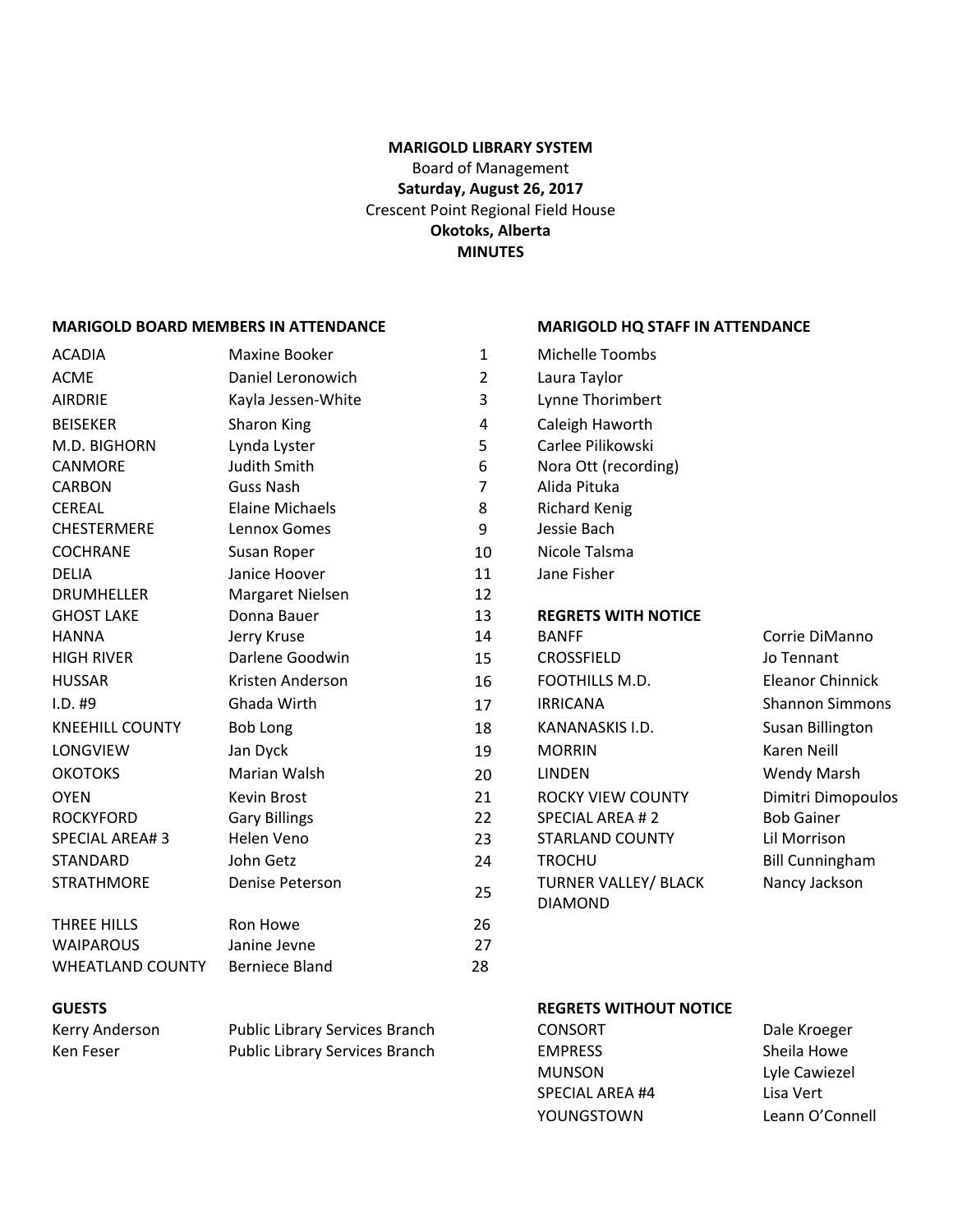# **MINUTES**

- **1. CALL TO ORDER ‐** L. Lyster called the meeting to order at 9:30 a.m. and acknowledged that the meeting was situated on Treaty 7 territory, traditional lands of Indigenous peoples of Southern Alberta
	- 1.1 Greetings from the Town of Okotoks
		- ‐ Mayor Bill Robertson brought and distributed gifts, from the Town of Okotoks, to all those in attendance at the meeting. Mayor Robertson informed everyone that the Crescent Point Field House was a joint project between the Town of Okotoks and the Foothills M. D. The building was funded with \$22 million acquired from grants and is totally debt-free. He stated that Libraries are a life line to the world and offer a gathering place to the community. Marigold was acknowledged as a progressive system that offered a wide range of services and was thanked for all its hard work to keep libraries thriving
	- 1.2 Delegates, guests, and Marigold staff introduced themselves
	- 1.3 Recognition of new Board members
		- Nancy Jackson Town of Black Diamond/Town of Turner Valley
		- Kevin Brost Town of Oyen
		- There are no vacancies

#### **2. APPROVAL OF AGENDA**

| <b>MOTION: J. Getz/G. Nash</b> |         |
|--------------------------------|---------|
| -To approve the agenda         | CARRIED |

#### **3. MINUTES OF THE April 22, 2017 MEETING**

**MOTION:** D. Peterson/D. Leronowich **‐**To accept the Minutes of the APRIL 22, 2017 Board Meeting as presented CARRIED

#### **4. MINUTES OF THE April 22, 2017 AGM**

**MOTION:** J. Dyck/M. Nielsen **‐**To accept the Minutes of the APRIL 22, 2017 AGM as presented CARRIED

#### **5. CONSENT AGENDA**

5.1 Transfer of agenda items from consent agenda ‐There were no items to be transferred from the consent agenda

| Motion to accept remaining consent agenda items |         |
|-------------------------------------------------|---------|
| MOTION: K. Jessen-White/K. Anderson             |         |
| -To approve agenda items 5.1 to 5.5.            | CARRIED |

#### **6. DECISION**

- 6.1 Financial
	- 6.1.1 Marigold Financial Statements to July 31, 2017

**MOTION**: E. Michaels/G. Billings

‐That subject to audit, the Marigold Financial Statements to July 31, 2017 be accepted as presented

**CARRIED**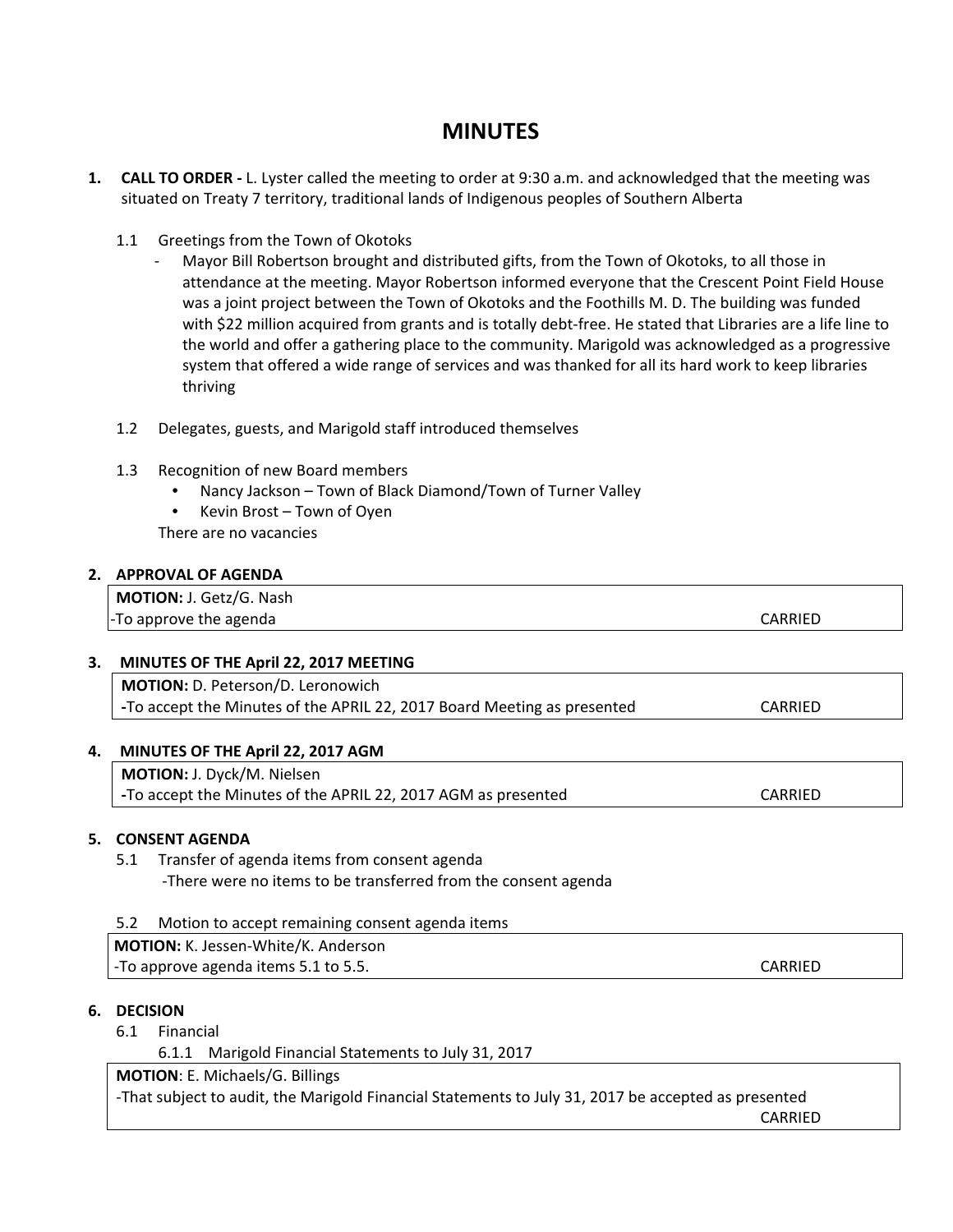6.1.2 RISE Financial Statements to July 31, 2017

#### **MOTION:** J. Dyck/M. Walsh

‐That, subject to audit, the RISE Financial Statements to July 31, 2017 be accepted as presented

**CARRIED** 

6.1.3 Budget Estimates 2018

### **MOTION:** S. Roper/G. Billings

‐To accept the Marigold Budget Estimates for 2018 CARRIED

#### 6.2 Policies/Plans

| 6.2.1 Collection Management Policy - Standards & Services |
|-----------------------------------------------------------|
| <b>MOTION: M. Booker</b>                                  |

‐ To approve the Collection Management Policy CARRIED

6.2.2 Collection Management Policy, Schedule B – Distribution of Materials – Standards & Services

#### **MOTION:** M. Booker

**‐**To Approve the Collection Management Policy, Schedule B – Distribution of Materials

CARRIED

#### 6.2.3 Collection Management Policy, Schedule C – Paperback & Shared Collections – Standards & Services

#### **MOTION:** M. Booker

**‐** To Approve the Collection Management Policy, Schedule C – Paperbacks & Shared Collections CARRIED

#### 6.2.4 Programs Policy – Standards & Services

#### **MOTION:** M. Booker

**‐** To Approve the Programs Policy CARRIED

#### 6.2.5 Records Management Policy – Governance

#### **MOTION:** K. Anderson

**‐** To approve the Records Management Policy CARRIED

### 6.2.6 Records Management Policy, Library Service Points – Governance

**MOTION:** K. Anderson

**‐** To Approve the Records Management Policy for Library Service Points CARRIED

### **7. ITEMS FROM THE CONSENT AGENDA**

 **‐**There were no items from the Consent Agenda

#### **8. FEASIBILITY STUDY**

#### **MOTION:** D. Peterson/ J. Getz

**‐** To accept, for information, the recommendations in the Feasibility Study, and to use this information as a guide to proceed with planning for a new headquarters facility for Marigold Library System in a different location in Strathmore, Alberta CARRIED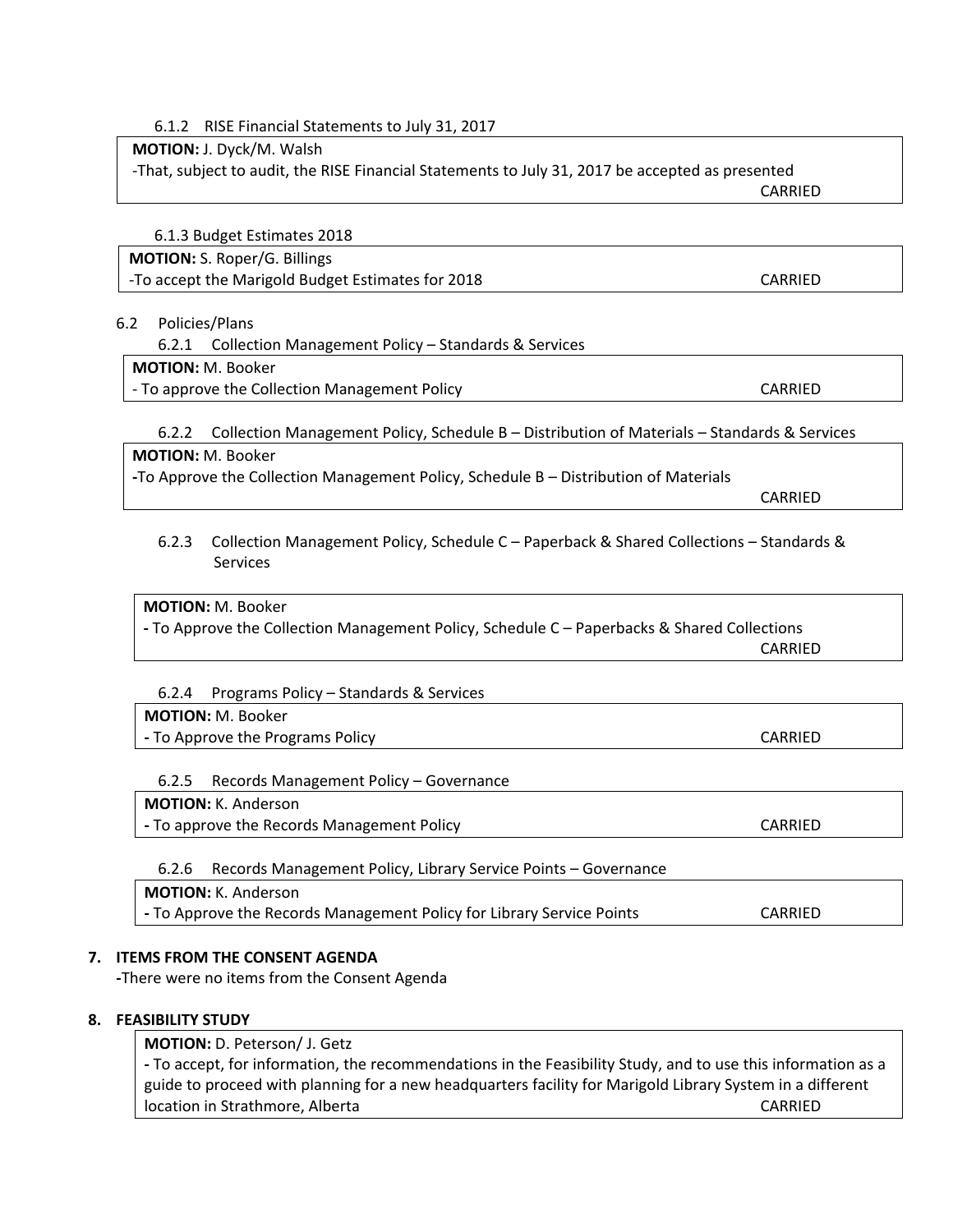**MOTION:** J. Kruse/ K. Anderson

**‐** To authorize Marigold Library System to enter into a joint venture with Western Irrigation District (WID) and to negotiate with WID to purchase property for a co-located facility **CARRIED** 

#### **MOTION:** K. Jessen‐White/ G. Wirth

‐To grant the Executive Committee of Marigold Library Board clear authority to proceed with negotiations, enter into binding agreements to buy land and build, and to commit to the expenditure of funds for the property purchase and building project **building**  $\mathbf{C}$  ARRIED

#### **MOTION:** M. Booker/ H. Veno

‐ To approach the Town of Strathmore and/or Wheatland County to provide Marigold with a loan of up to \$3,000,000. Marigold is prepared to negotiate and enter into binding agreements for a repayment plan and mortgage security **and mortgage security and mortgage security example 2018** 

#### **9. GROUP DISCUSSION**

**Q**. Why doesn't Marigold expand to two storeys on the existing site?

- **A.** Expanding upwards does not decrease costs, and for Marigold operations, two storeys would impede efficient workflows and collaboration
- **Q**. Does Marigold have to be located in Strathmore?
- **A.** Yes: Strathmore is Ideal for equitable access to municipalities across system for delivery services, IT, training and consultation. It has required services for daily operations. Most staff live in Strathmore and have indicated that they will not re‐locate. Strathmore property is more affordable than other options investigated
- **Q**. Does Option C, in the Feasibility Study estimated costs, include the sale of the current building?
- **A.** Estimated costs do not include the sale of Marigold's current headquarters property
- **Q**. Will WID will make a lot of money on this?
- **A.** WID has lots of money, it's not about that. WID wishes to save building costs and believes that by partnering with Marigold it can achieve this. WID and Marigold are in alignment in terms of cost controls. "Looking for a Chevy not a Cadillac" when it comes to the build. The WID Board voted unanimously to work with Marigold, at their last board meeting. WID has also expressed a desire to contribute to the community. They think this might be achieved by providing a shared green space/garden or much needed meeting space that could be rented (bringing in revenue). Co-locating with an appropriate partner may make Marigold eligible for certain grants
- **Q**. Will there be someone looking at this from outside Marigold?
- **A.** Marigold and WID will each have separate legal representation during the entire process. Marigold will look to hire a legal firm that specializes in condominium agreements. A real estate estimate from a licenced appraiser will be obtained to ascertain a realistic value on the proposed land parcel before negotiations begin
- **Q**. Is there a conflict of interest?
- **A.** J. Getz, Vice Chair and Feasibility Steering Committee member, stated that there was no conflict of interest with any current committee members and that if there was anyone involved with WID they should withdraw and refrain from voting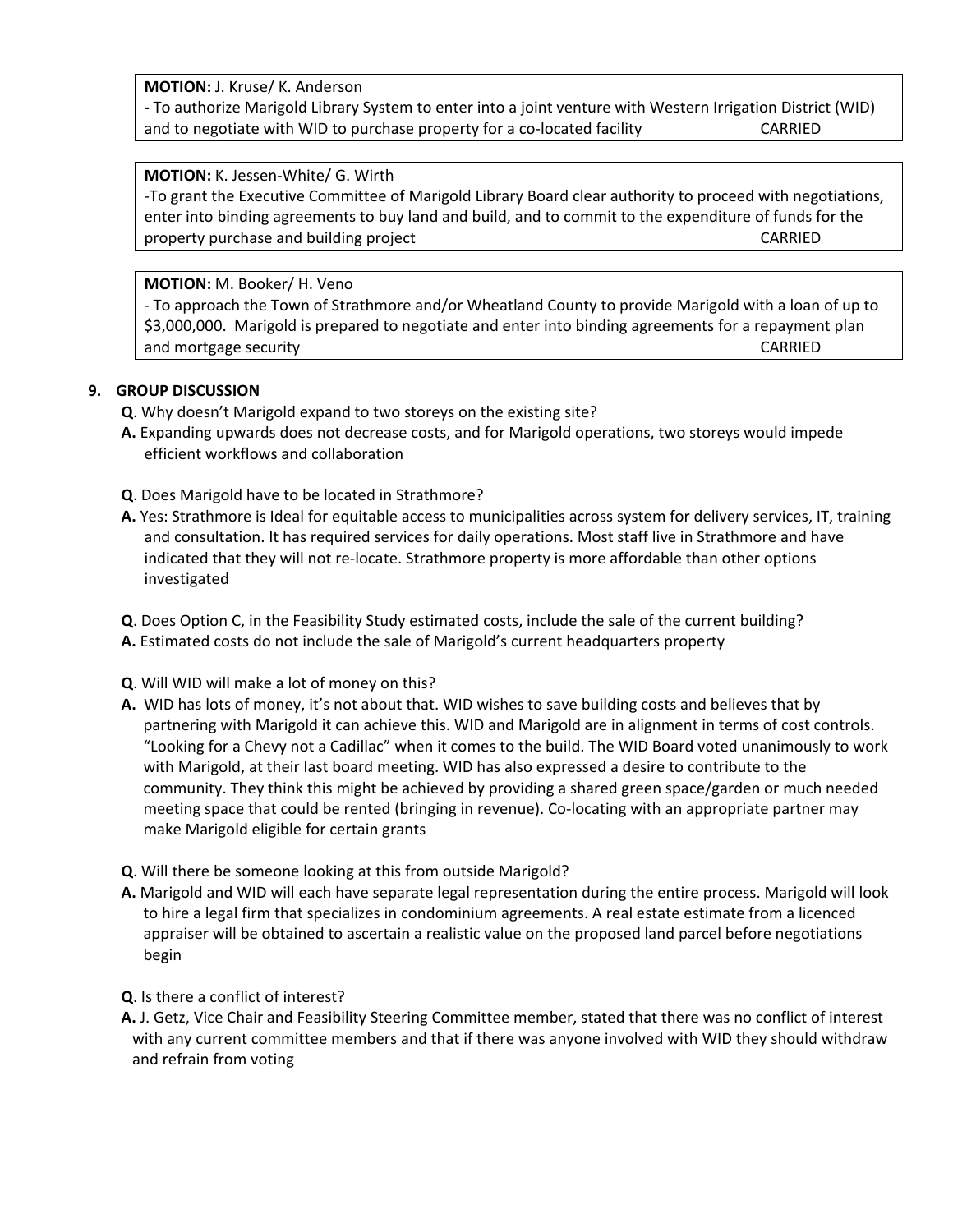- **Q**. Is WID invested in this facility long‐term? Will it be their primary building in Strathmore?
- **A.** WID's current headquarters is in Strathmore, but is not in an ideal location. WID is aligned with Marigold in seeking a new headquarters by the end of 2020. Both the Town of Strathmore and Wheatland County have had a long term, successful relationships with WID
- **Q**. It was stated that WID provides grants. Would WID provide funding or grants to Marigold?
- **A.** If WID issues grants it is unlikely that Marigold would become a recipient. Marigold will investigate.
- **Q**. Should all major decisions come back to the Board?
- **A.** Many decisions must be made quickly. The full Board only meets four times per year. The Executive meets monthly. Marigold must move forward. If the Provincial grant money is not spent before the end of 2020, then it is slated to go back to the Province
- **Q**. Why not modify the third motion so that it ends at "buy land?"
- **A.** The term "build" includes getting RFPs, hiring an architect, developing plans, acquiring permits, and other administrative projects. It was explained that to proceed in a timely fashion, the term "build", would need to go beyond just buying land
- **Q**. Will this mean that the Executive will have carte blanche on spending?
- **A.** The Executive cannot spend more than available funds allow. One member stated that the Executive has demonstrated that they make sound financial decisions
- **Q**. Will municipalities be financially responsible for any loan defaults?
- **A.** No: PLSB confirmed that Marigold is a separate corporate body. Marigold's ability to pay back a loan using operating funds was explained in detail by G. Billings, Board Treasurer and Chair of the Finance Committee
- **Q**. What if Marigold does not have sufficient funds and would require additional funding during the build?
- **A.** Contingencies have been built into the recommendations of the Feasibility Study which includes soft and hard costs. To further defray costs, Marigold will apply for funding through grants and will receive funds from the sale of their building
- **Q**. Would it be possible to have more frequent communication from Executive to Board about progress?
- **A.** If something major were to take place, it was agreed that an informative email would be sent to the full Board

#### **10. INFORMATION**

10.1 PLSB (Public Library Services Branch)

‐Ken Feser and Kerry Anderson provided an update from the Public Library Services Branch

- PLSB offers Board Basics, a training workshop for Board members
- The province will not "top-up" Hoopla in 2017. Hoopla service may end because of the exorbitant costs associated with its pay‐per‐use platform
- Marigold is participating in a pilot project using Canada Post. The project is being initiated to discover whether using Canada Post is more cost effective. PLSB also would like more information supplied on invoices so they can determine what they are paying for
- The PLSB has been short staffed with two vacancies
- TRAC became disconnected from the ME Libraries database. This problem will be fixed by the end of August
- PLSB has been going through a rigorous procurement process to acquire e‐resources and RFPs may be in place before the year's end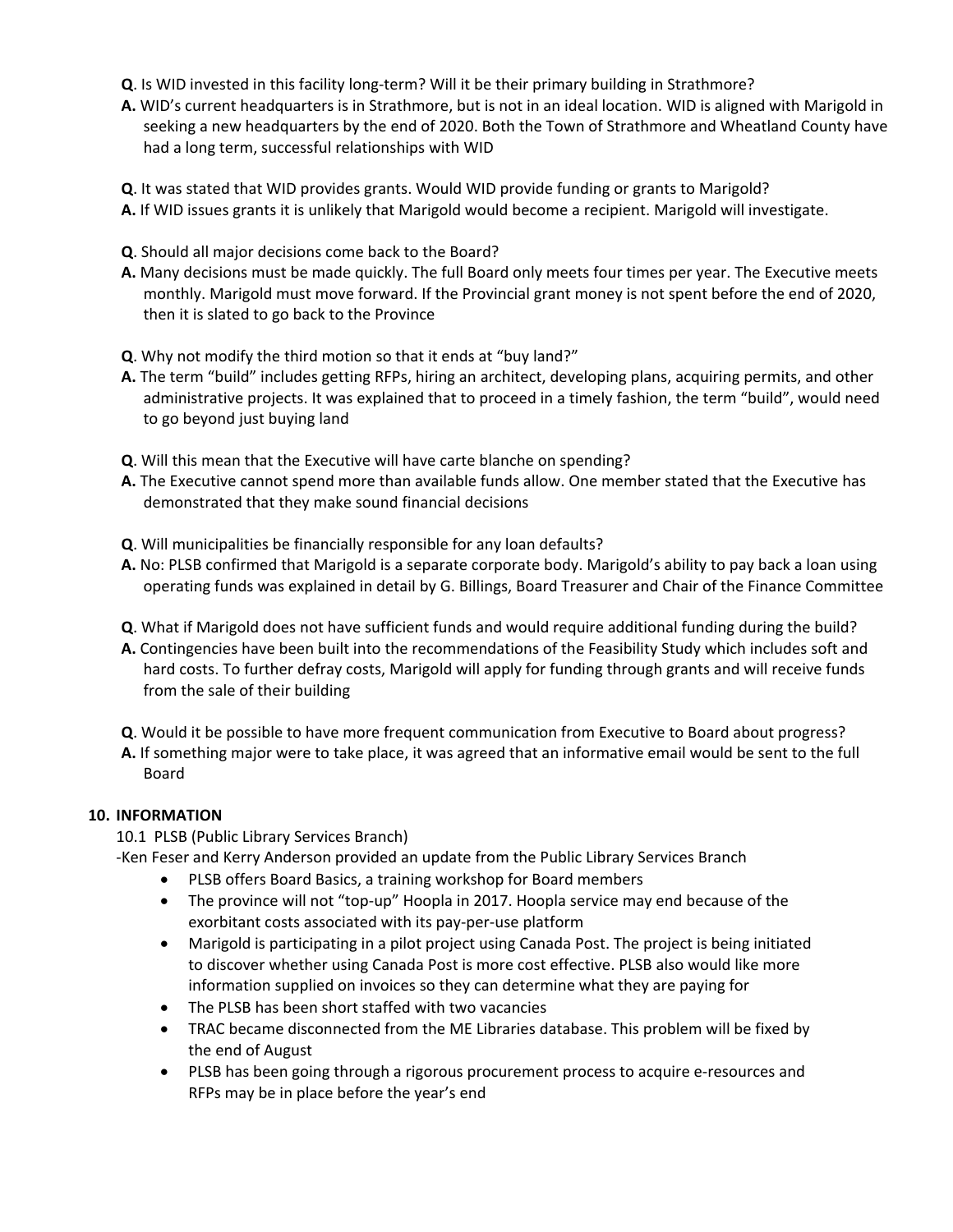#### 10.2 Library Month

‐C. Pilikowski outlined ways that libraries can promote Library month in October. ‐Marigold will again be taking advantage of some of the marketing materials from the American Library Association's library card sign up campaign. Bookmarks and stickers have been purchased

#### 10.3 Updates – Michelle Toombs

- The demolition of the old washroom in the basement and its renovation as a meeting/training space is complete. This will increase the resale value of the building and will give HQ staff another flexible workspace
- The garage floor has been reinforced with steel beams. A new concrete floor will be installed so the garage will be functional before the temperature drops and the snow flies
- Marigold is partnering with Peace and Northern Lights Library Systems to develop an Advocacy training course. This will be helpful to member libraries so they can learn skills that will help them to communicate effectively with councils and other stakeholders
- Marigold will need to re-form the Schedule C Committee. The two-year schedule expires at the end of 2018
- Marigold is investigating new website platforms
- Marigold is investigating options for a new logo
- The system reception at the Alberta Library Conference in Jasper will be cancelled in 2018. This will save money for the seven library systems.
- The Alberta Library has been audited for GST and is assessed for  $\sim$ \$1.2 million in arrears. TAL will contest this assessment and is currently engaged in the objection process. They have also hired a lawyer. Members and Directors will not be personally responsible for any part of the assessment

#### 10.4 Upcoming Board Meetings

- The November meeting will be held in Drumheller on Saturday, November 18, 9:30 am, at the Badlands Community Facility.
- The January meeting will be held on Saturday, January 27, 9:30 am, 2018 in 4 locations via videoconference at Airdrie, Hanna, Sheep River Library in Turner Valley and Marigold Headquarters in Strathmore

#### 10.5 Information Sharing ‐ Roundtable

- The Strathmore Municipal Library has moved into a temporary space while their permanent location is increased in size by 35 – 40 %
- Airdrie received a 1200 sq. ft. expansion
- Hanna's newly renovated library is now open
- Drumheller lost 3 employees. They now have a staff that they hope will stay for a few years. The Drumheller Library Society donated \$10,000.00 for library cards and \$10,000.00 for the library to purchase Canadian content

#### **11. BOOK DRAW**

The book, "Canada 150 Panoramas", Photos by George Fischer was won by:

Ghada Wirth ‐ ID#9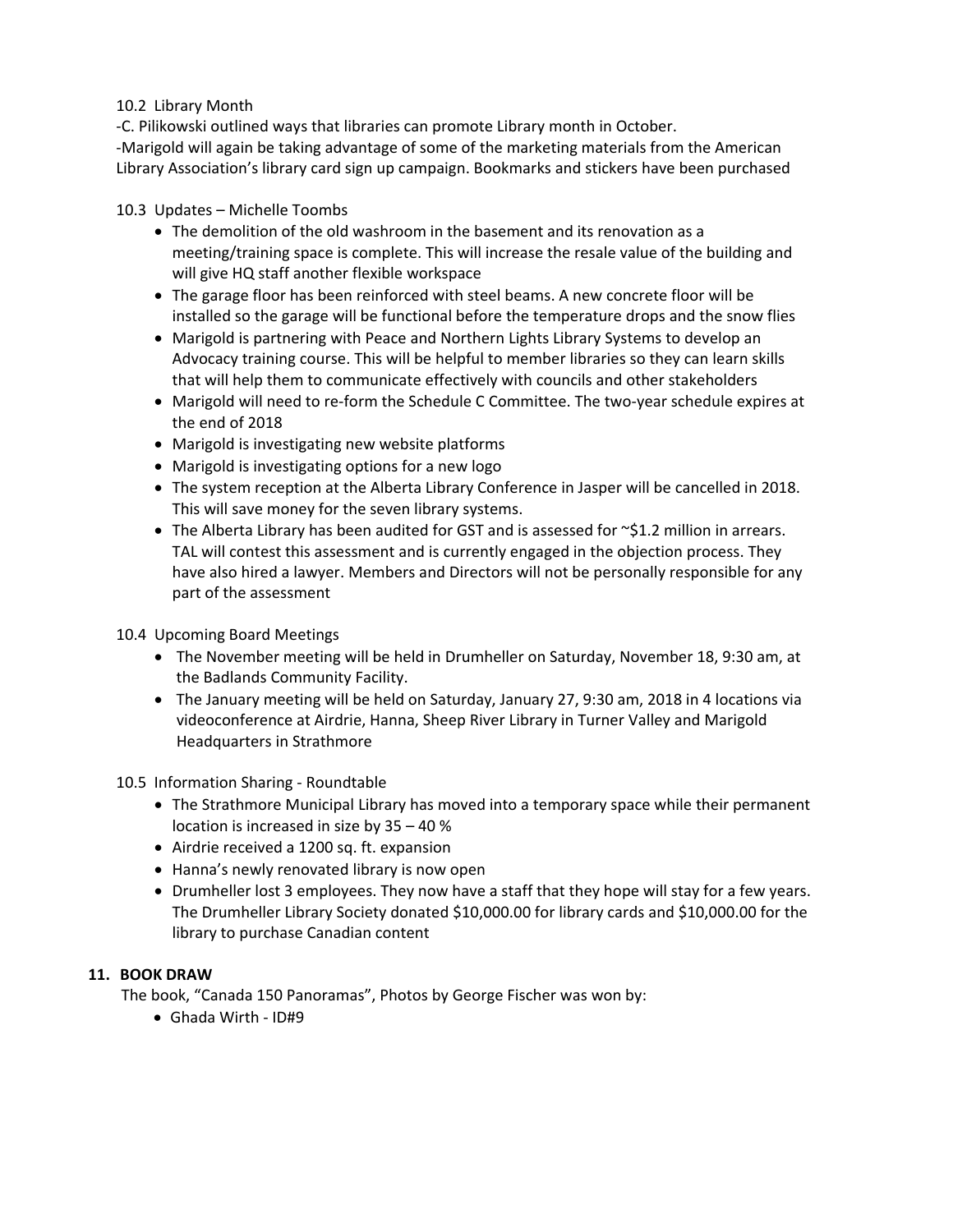Okotoks Mayor, Bill Robertson, donated five cookbooks. The winners of the cookbooks were:

**\_\_\_\_\_\_\_\_\_\_\_\_\_\_\_\_\_\_\_\_\_\_\_\_\_\_\_\_\_\_\_\_\_\_\_\_\_\_\_\_ \_\_\_\_\_\_\_\_\_\_\_\_\_\_\_\_\_\_\_\_\_\_\_\_\_\_\_\_\_\_\_\_\_\_\_\_\_\_**

- Darlene Goodwin Town of High River
- Judith Smith Town of Canmore
- Kayla Jessen-White City of Airdrie
- Bob Long Kneehill County
- Marian Walsh Town of Okotoks
- **12. ADJOURNMENT ‐** L. Lyster declared the meeting adjourned at 12:35 pm

**CEO** Board Chair

**Marigold Board Meeting August 26, 2017 Background Notes**

#### **1. Marigold and RISE Financials**

Marigold Balance Sheet and Income Statement (unaudited) to July 31, 2017:

#### **Balance Sheet:**

The \$3,020,000 (Capital Infrastructure grant) arrived from Municipal Affairs in June and was invested in a GIC maturing in 2018 when we anticipate needing this money for the new building project.

Furniture and equipment assets decreased substantially after the inventory list was updated and because remaining assets were almost fully depreciated.

The deferred Indigenous Grant fund amount (\$67,544) was unspent as of December 31, 2016. This fund was totally spent by March 31, 2017 to coincide with the Provincial government financial year-end. The Indigenous Project report was sent to Public Library Services Branch (PLSB) on May 18 after receiving Executive approval.

The Establishment Fund was decreased by almost \$64,000 because of the annual amortized value of the Bell wireless system that was installed in 2013. The Establishment Fund has \$389,000 in expendable funds after annual amortizations.

The total money allocated to reserves increased by \$369,813 after the 2016 audit was approved by the Board in April. The Building reserve increased by \$300,000 to \$2,223,987. The vehicle reserve increased by \$24,000, and then \$42,710 was withdrawn for a replacement delivery Ford Transit van, leaving \$5,850. The Videoconferencing reserve was increased by \$80,000 by Executive Motion in July 2016. \$80,000 had been budgeted for three‐year maintenance agreements for videoconferencing equipment at Marigold Libraries; however, those maintenance agreements were no longer available from the vendor, so \$80,000 was invested in this capital reserve for possible future replacement of videoconferencing equipment at Marigold libraries. The Executive may reallocate this amount to another reserve or expend this money for a different purpose if they choose. The operating reserve at \$996,467 would theoretically cover expenses for 2.4 months (using a rough estimate of annual budget divided by 12 months).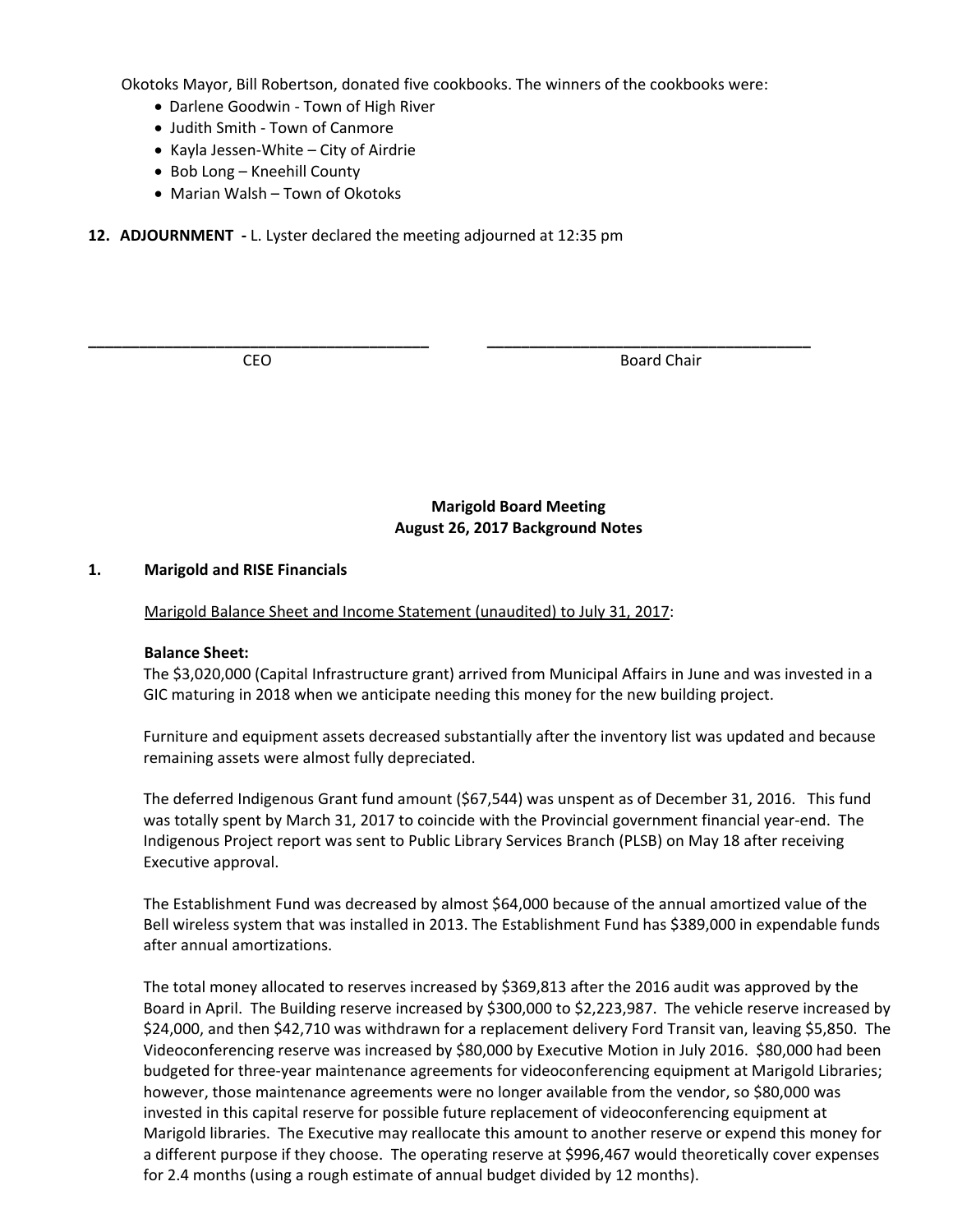Excess Revenue Over Expenditures for 2017 includes the capital infrastructure grant of \$3,020,000. That is why it is so much more than the amount in 2016.

#### **Income Statement:**

**Revenue**: Marigold is in a good financial position. Provincial grants were deposited in June and July as follows:

- a. **Capital Infrastructure Grant** = \$3,020,000 (posted to Other Grants, line 12)
- b. **Indigenous Project Grant** = \$93,624 (+\$ 3,977 because 2016 population for Siksika and Stoney Nakoda residents increased)
- c. **Library System Operating Grant** = \$1,394,358 (+\$30,122 because 2016 population increased)
- d. **(Rural) Library Service Grant** = \$456,227 (no \$ increase because 2016 populations did not change according to Municipal Affairs)

Marigold also received a grant of \$2,882 to cover the wages of a summer student employee. Marigold received two grants for summer students. The remainder of the grant funding payout will be received after the completion of the two students' employment.

Please note that Reimbursements are listed for information on the Income Statement under Revenue and Expenditures even though they are not included in the 2017 budget as agreed by Executive upon the advice of the auditors. These reimbursements include \$24,378 for the Hussar Remote (hold pick‐up) Lockers which Hussar paid for, as well as the cost of the service agreements for the new RISE central site equipment. Marigold staff are much busier this year purchasing supplies and computer equipment/consumables for our member libraries.

Miscellaneous income is already over budget for the year because of auditor‐approved changes to how travel reimbursements are recorded. 

**Expenditures**: 58% of the year has passed to the end of July; 57% of the Expenses budget has been spent.

Expenditures are on track, including salaries at 55%. Staff salary increases went into effect on July 1 following a salary grid review that was approved by Executive on May 17.

The additional \$10,000 that was budgeted for a new venue for the Member Library Workshop on May 10 was well worth the investment. Everyone raved about the Clarion Hotel convenience, ample space and food, and we easily accommodated a 25% increase in attendance, which we hope to grow in the future with more sessions and attendees.

Although we are concerned about the escalating cost of our electronic resources, especially hoopla, our electronic resources expenditures are on track at 45%; however, we are waiting for several large annual invoices that are due for payment in the Fall.

#### RISE Balance Sheet and Income Statement (unaudited) to July 31, 2017:

**Balance Sheet:** Prepaid accounts include \$34,950 for three years of maintenance support for the new RISE central site equipment that was purchased in 2016. The auditors have adjusted the RISE balance sheet following the approval of the 2016 Marigold financials.

**Income Statement:** Nothing new to report. Everything on track.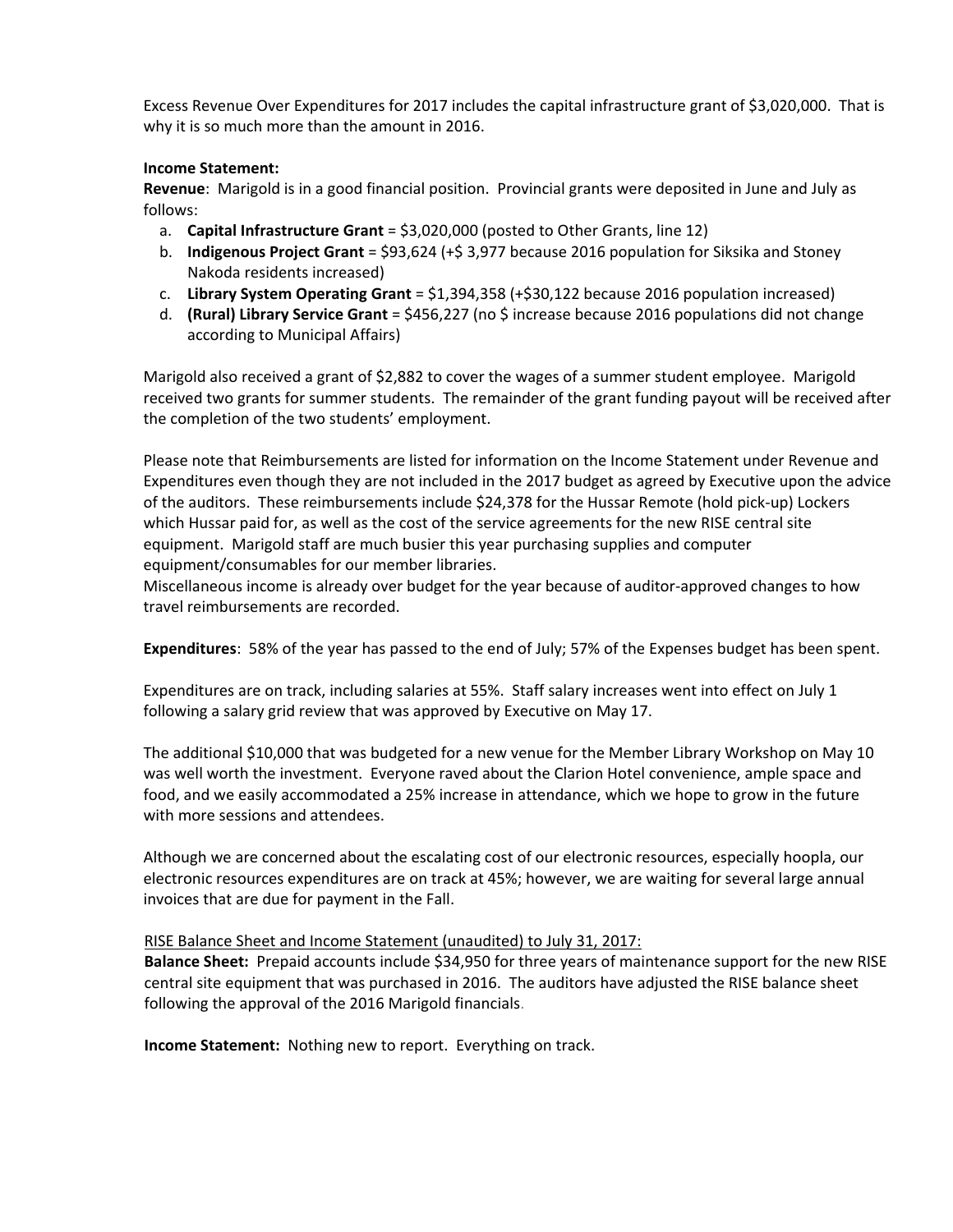#### **2. 2018 Marigold Budget Estimates for Councils**

Marigold's estimated budget for 2018 is \$5,259,480, which is 3.5% above the Board‐approved 2017 budget. Expenditures follow revenue projections because of the higher cost of goods and services for a service population that is expected to increase in 2018.

Marigold managers began compiling the 2018 budget in May and the draft budget will go through several more intense reviews and updates before the final budget is presented and approved at the January 2018 Board meeting.

Factors affecting the 2018 budget projections include:

- **Revenue**: Official municipal populations published by Municipal Affairs in January 2018 are expected to mirror recent federal census results for counties and smaller municipalities; however, revenue is expected to increase by a small amount. Public Library Services Branch recommends using the past year's provincial grant amount because any grant increases are unknown until March.
- **Marigold Expenses**: Marigold's Service population has increased year over year and patron use of Marigold services has steadily increased as well; therefore, there are increased costs for materials, resource sharing, van deliveries, supplies and more. Some contract costs are based on current population (e.g., electronic resource subscriptions; TRAC levy; TAL membership; licenses).
	- o **Salaries and benefits**: + 6% includes salary grid step increases for eligible staff; cost increases because of changes to Employment Standards Code (e.g., banked time); and expected increases for benefits. A salary grid review was completed in Spring 2017 (four years after the last review) and most salaries were adjusted on July 1, 2017 after comparison with salaries in similar organizations. Marigold's staff costs are partially paid with Indigenous Project Grant funding, transfers from the RISE account and government grants for summer students. Marigold's staff complement totals 33 people during the summer, and this year there are four students.
	- o **Materials, processing, delivery**: + 2%, mostly for e‐book and digital purchases. Annual e‐book and e-resource subscription costs set by US vendors are increasing faster than inflation. Delivery costs are expected to increase because of increased mileage, larger vehicles and more frequent trips to high transaction volume libraries.
	- o **Transfer payments: +** 2%. Service grants for communities near Calgary are based on population, while a set amount for communities with smaller populations have not changed.
	- o **Admin, Board, building, supplies, vendor services and contracts**: + 6% anticipates rising contract costs for insurance, caretaking, landscaping & snow removal services, utilities, TRAC levy and TAL membership. Shelf‐ready cataloguing service costs are expected to increase because Marigold will be acquiring more shelf-ready collection materials from vendors, thus maintaining and improving turn‐around for materials purchased through HQ.
	- o **Computers, peripherals, licenses, network costs:** + 8%, mostly because of scheduled replacement of Fortigate devices at our member libraries. These devices communicate with the SuperNet to enable all online services. A new Website platform is coming soon, although the cost is substantial. IT Manager, Richard Kenig advises that the telephone system at headquarters needs to be upgraded. Last year, the overall computer budget expenditures were lower than expected because the new TAL online catalogue cost a lot less. This year, however, computer hardware and licensing costs are generally increasing and are an essential part of our service.
	- o **Consultation, programs, marketing**: + 4% will cover increased travel costs for Marigold consultants, IT staff and program staff to travel to member libraries. Increasing cell phone costs are also included because cell phones are provided for all Marigold staff who travel on Marigold business.
- **Capital and project expenditures** are based on available funds after operating costs have been subtracted from revenue projections. This budget will be used to replace a delivery van in 2018 and to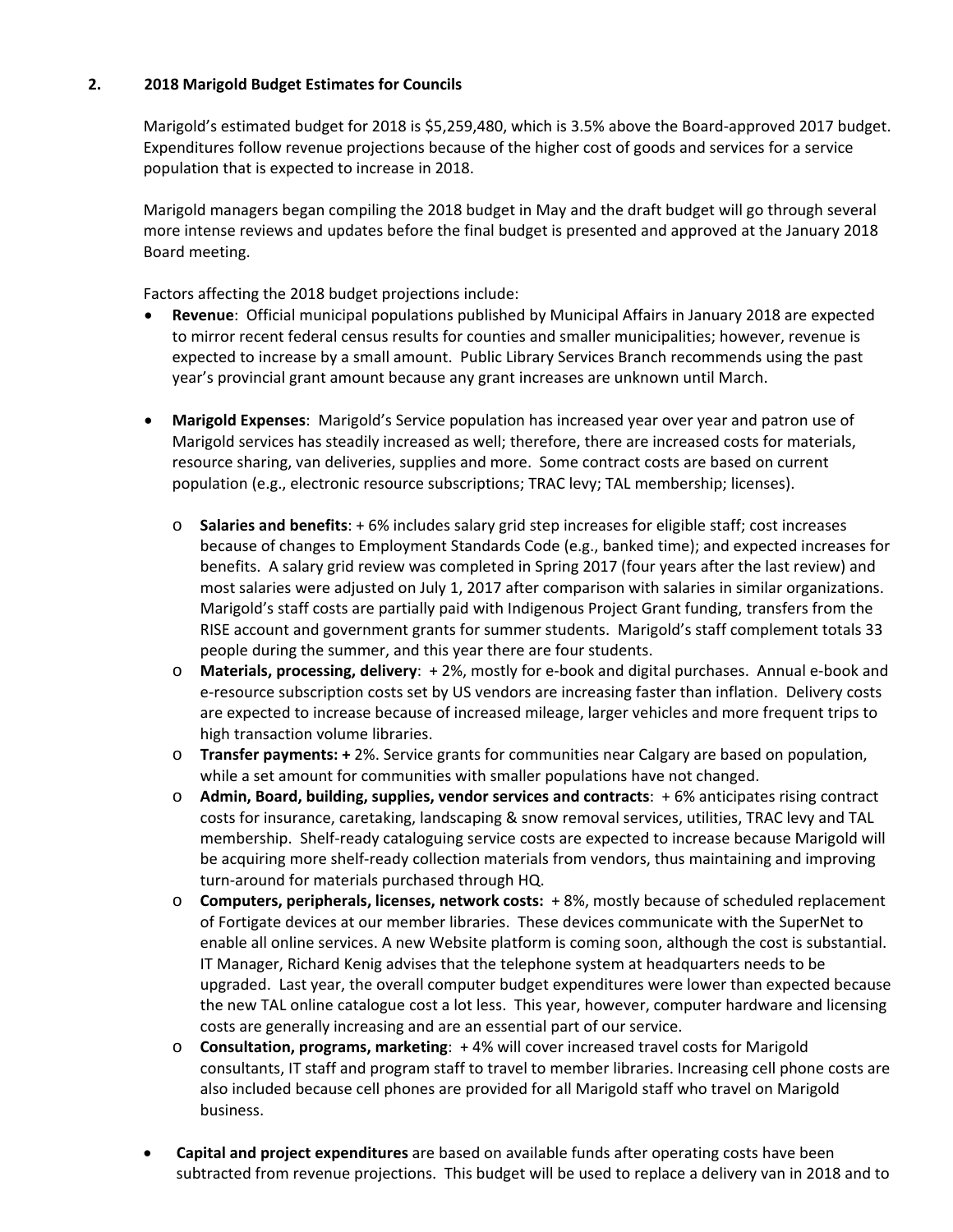assist with a new website platform development. Available funds for capital and project expenditures are decreasing year to year as budgets get tighter. It is expected that there will be about 35% less in available funds for capital and project expenditures in 2018.

#### **3. Marigold Library System Feasibility Study**

A Feasibility Study is a study designed to determine the practicability of a plan (dictionary definition).

The recommendations and probable costs contained in the Marigold Library System Feasibility Study report are not final or written in stone.

At the August meeting, Board members will be asked to vote on a motion to authorize the Executive Committee to proceed with negotiations and to authorize the expenditure of funds for the building of a new Marigold Library System headquarters facility. If this motion is approved, negotiations will begin to purchase property and issue RFPs (Requests for Proposals) for various building contracts. This competitive bid process will inform final costs. Because Board meetings occur infrequently (November, January, April and August) and because all of the infrastructure grant funding from the province has to be spent by 2020, Marigold needs the Executive Committee to have this flexibility and authority to commit to business plans and decisions in a timely manner.

After the Executive Committee decided in September 2015 to proceed with a Feasibility Study using the professional services of an architectural firm, an RFP (Request for Proposal) was prepared by Marigold staff and sent to six architectural firms with experience designing library facilities. BRZ Partnership Architecture was chosen by the Marigold Board Building Committee in April 2016 to conduct the study and prepare a report.

A Steering Committee of Marigold Board members, Headquarters staff, Hank Brzezinski and BRZ staff was formed, and ten meetings were held in 2016 to provide background and input for the report findings and recommendations, which were presented to the Executive Committee in May 2017. The report was distributed to all Board members for information on July 24, 2017.

The Feasibility Study had the following objectives:

a. To provide an expert opinion on whether Marigold Headquarters needs a larger facility:

#### **Report findings:**

The recommendation from the Space Requirements / Program in the Feasibility Study is for 20,000 sq feet, which is in line with other library system headquarters of similar size in Alberta. Currently Marigold has 9,600 sq ft.

b. To identify issues with the current facility and property:

#### **Report findings:**

- i. Inadequate garage and shipping & receiving workspace
- ii. Inadequate security and infrastructure to support IT work
- iii. Inadequate meeting and training space
- iv. Inadequate space for future growth and changing roles for Marigold, such as supporting library programs
- v. Not enough parking spaces
- vi. Unsafe egress for large delivery trucks near a large school with 900 students and staff, and not enough space on the property to safely turn around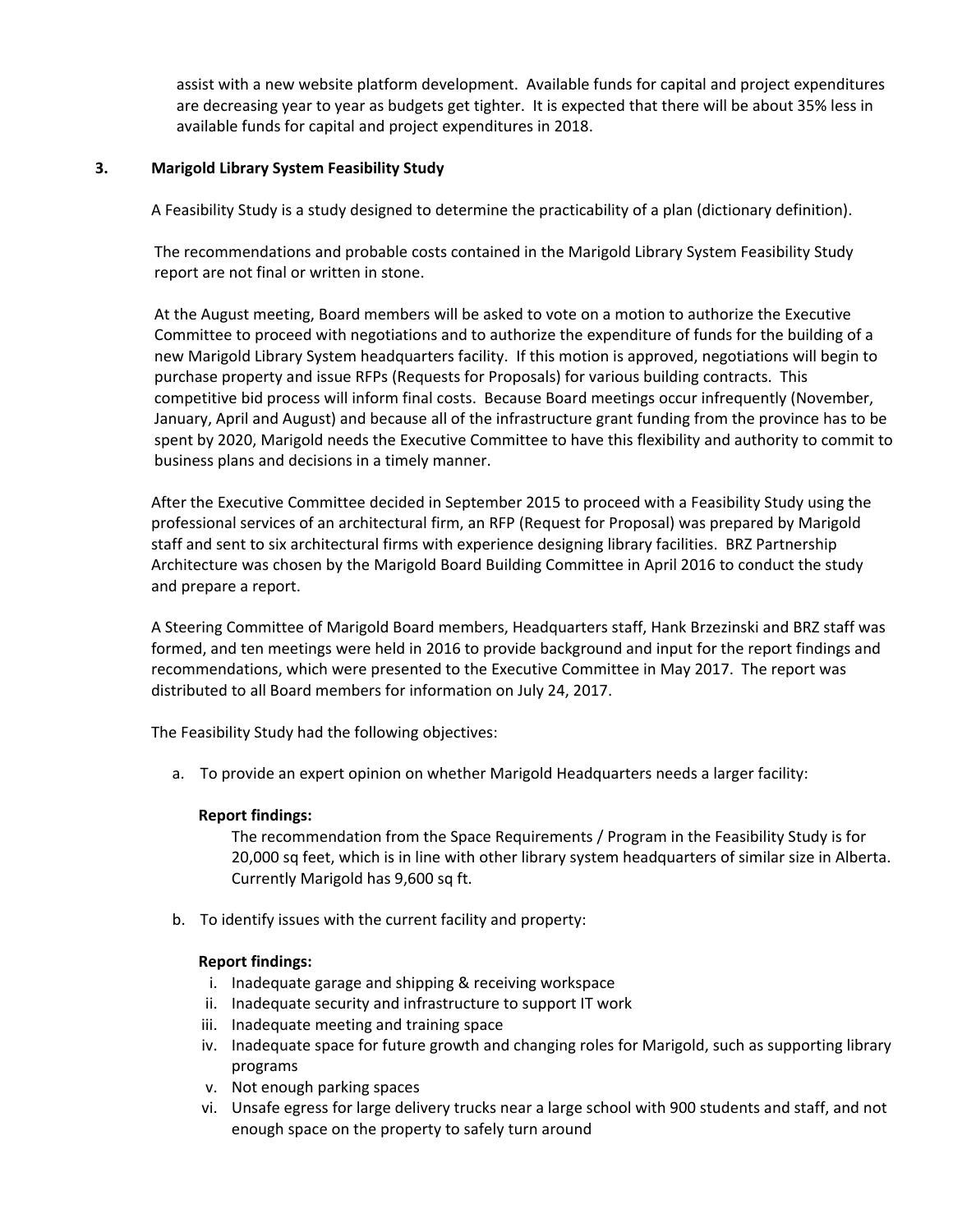- c. To analyze and compare three building options, including:
	- i. Option A) ‐‐ renovating and expanding the current building
	- ii. Option B) ‐‐ renovating an existing facility elsewhere in Strathmore
	- iii. Option C) ‐‐ purchasing property and building a new building

#### **Report findings:**

- **i. The Feasibility Study recommendation is to construct a new building on a different property (Option C, starting on page 41 of the Feasibility Study report) because Option C has no major planning or construction issues and has good access / egress for delivery trucks and the SuperNet. In addition, the property and building should be large enough to support future expansion if required.**
- ii. The Feasibility Study does not recommend renovating and expanding our current HQ building (Option A) because there are serious planning and safety issues.
- iii. The Feasibility Study does not recommend renovating and adding facilities such as garages to another existing building in or near Strathmore. There is no appropriately sized facility in the real estate inventory, and a two-storey facility is not well suited to Marigold's operations.
- d. To provide probable costs for a new headquarters building:

#### **Report findings:**

- i. Option A (existing property and building): \$ 7,417,593 (\$120/sq ft for renovation and \$250/sq ft for additions)
- ii. Option B (another office building in Strathmore): \$ 8,307,374 (\$110/sq ft for renovation and \$250/sq ft for addition)
- iii. Option C (new property and new building): \$7,697,279 (\$213 per square foot for just the new construction).
- e. These probable cost estimates include the estimated costs for a suggested property purchase, structural work, building envelope, interior finishes, mechanical, electrical, data, site improvements, contingencies, furnishings, relocation costs and permit fees.
- f. The actual cost of the project will depend on the cost of the property, the results of the design and construction RFPs and the potential for a joint venture with another organization in Strathmore.
- g. The conceptual floor plan in the Feasibility Study (page 48) is not set in stone either. It was useful to have a floor plan to identify work spaces and adjacencies to other workspaces for operational efficiencies.

#### **Priorities for a new building and property**

- 1. Headquarters facility to be all on one level to facilitate workflows and movement of materials and to maintain effective oversight of daily operations
	- a. An elevator is expensive to maintain; an out‐of‐service elevator impedes productivity; and there are delays in servicing outside a major urban area
- 2. Good access and egress on and off the property for delivery trucks.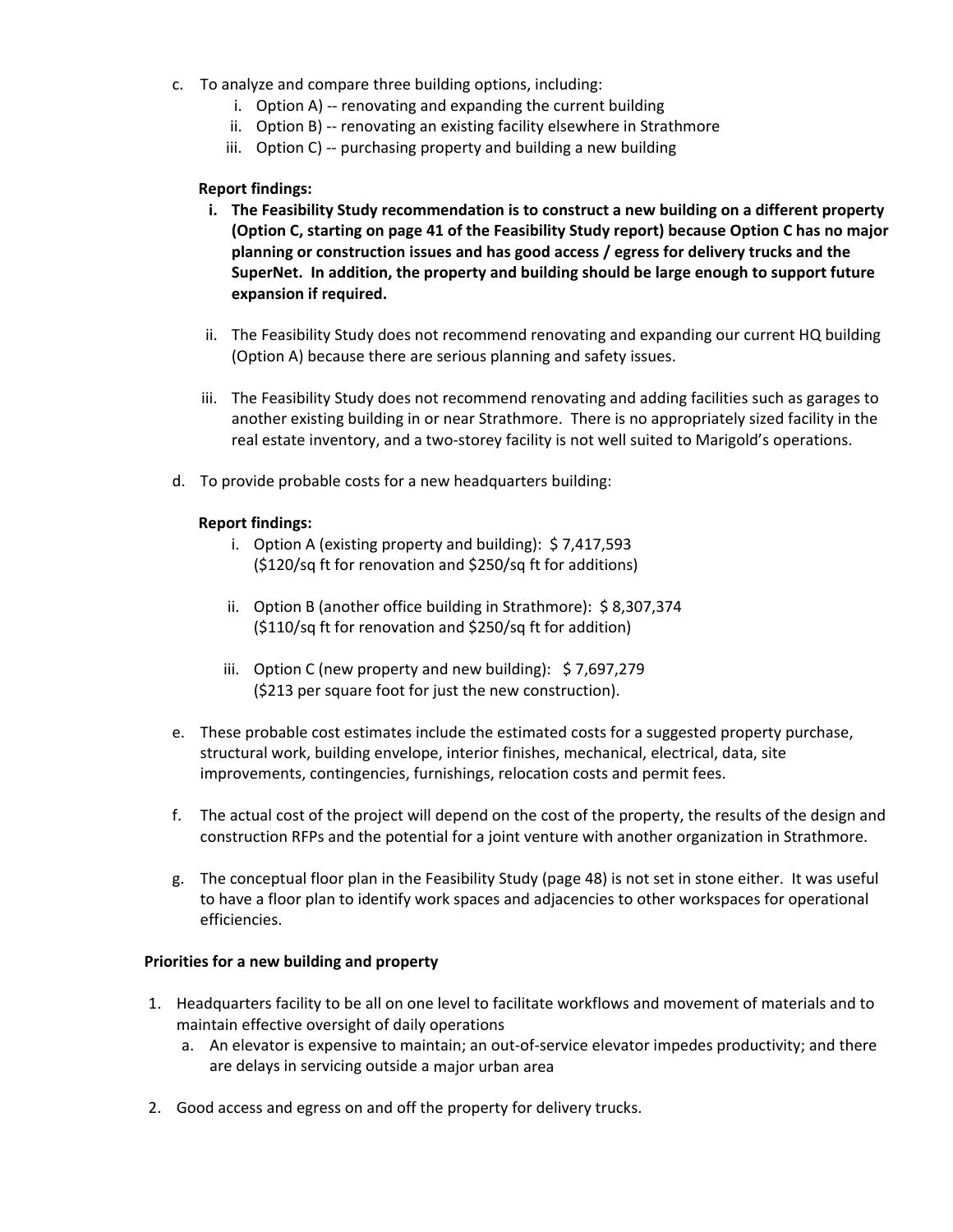- 3. Large enough property for future expansion if needed and for enough parking stalls. Town Planning Dept. will guide the decision on how many parking stalls are required. Feasibility Study recommends 50 and there is a preference for wide stalls
- 4. Acoustic treatments and noise abatement throughout the building, especially for offices and meeting spaces
- 5. Shipping & Receiving
	- a. Side‐by‐side garages for four vehicles so that vehicles can fit inside and staff can walk around the vehicles for loading and unloading. Marigold has six vehicles, which are all in use most days
	- b. Loading dock with good access and egress for freight trucks
	- c. Larger shipping receiving area for an efficient workflow and accessible storage for bins and bags; adjacent to loading dock and garages
	- d. Recycling bin
- 6. IT Dept
	- a. Adequate, accessible and secure space for IT network equipment
	- b. Server room must be secured, have environmental controls, and be large enough for expansion
	- c. Functional area for staging and testing IT equipment and storing IT equipment, supplies and consumables; long work bench to spread out computer equipment and work on more than one computer at a time (e.g., loading software)
	- d. Functional area for managing videoconferencing network and providing helpdesk IT support
	- e. Flexible power and conduit connections to support future IT capacity and functionality
	- f. Flexible workspaces to allow for additional IT staff; IT staff need to have enough space for multiple computers and screens, and convenient access to see what is going on in the server room
	- g. SuperNet and Internet connections with convenient access to network equipment
- 7. Multi‐purpose Meeting Room
	- a. Large enough meeting room to accommodate at least 60 people; partitioned for smaller meetings with enough sound protection to have concurrent meetings
	- b. Meeting room equipped with Wi‐Fi, videoconferencing, projection and sound equipment; able to accommodate multiple laptops for training events, meetings and programs
	- c. Kitchen adjacent to the meeting room large enough to cater a Board meeting
	- d. Bathrooms to accommodate staff and meeting room needs
	- e. Storage space for tables, chairs and meeting room supplies
	- f. Adjustable lighting to allow for presentations
- 8. Storage and Equipment
	- a. Adequate space for staff to sort and organize shipments of materials, supplies, programming supplies/equipment, board materials, communications/marketing materials; to sort and store donated materials; and to prepare recycling
	- b. Adequate storage space for equipment and supplies for Marigold and for member libraries; convenient access to store and retrieve supplies
	- c. Adequate space to manage interlibrary loans, Library 2 You (mail service), remote locker service and paperback deposits; chairs for public visits
	- d. Secure and accessible storage for confidential personnel, business-related files and archived materials
	- e. Separate fire‐rated rooms for production equipment (copiers) with enough space to collate materials and store paper/supplies, and to house a humidifier
	- f. Staff room with kitchen facility and space to relax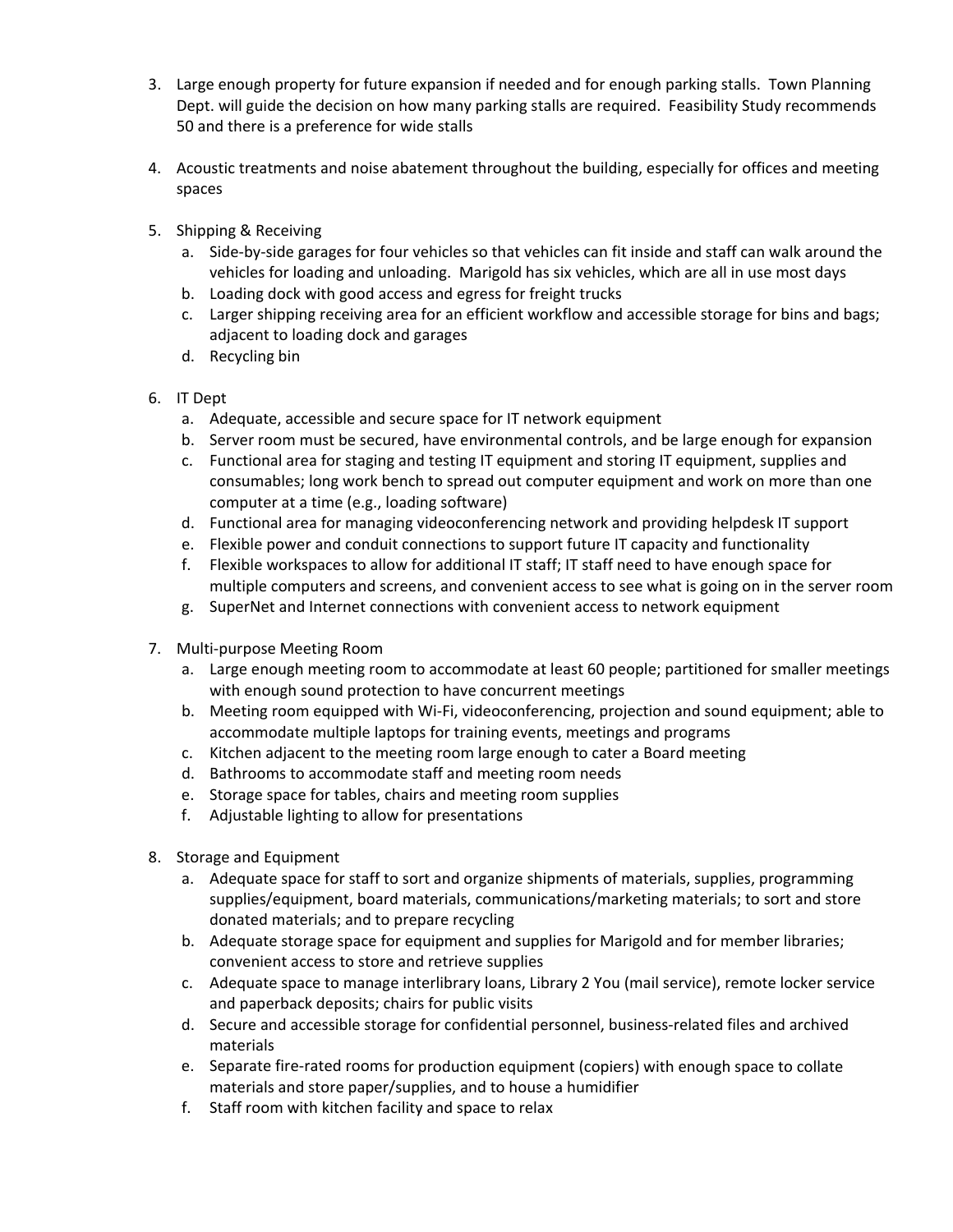- 9. Offices
	- a. Fifteen offices for professionals and staff members to conduct confidential business; offices large enough for a small table and chairs
	- b. Quiet and well‐lit space for staff involved with bibliographic workflows; book truck parking lot and enough space surrounding desks to allow for several book trucks
	- c. Space for the Accounting Administrator and HR Coordinator to have confidential printing and files close at hand; offices located near CEO and Deputy CEO
	- d. Space for Communications Specialists to design and prepare communication, training, promotional and marketing materials; space to store give-aways for trade shows etc
	- e. Four more workspaces for seasonal employment of staff members (usually during the summer)
	- f. CEO and Deputy CEO to have offices that are large enough to have a table and chairs for 4 people

#### 10. Nice to have list

Suggestions for nice‐to‐have amenities (if affordable) include:

- a. Welcoming reception space with comfortable chairs and display space; feature art in the entrance
- b. Larger meeting room with outside entrance that could be used by other organizations; locked access to areas where staff work
- c. Leed certified building standards to save on future heating and cooling costs
- d. Built‐in infrastructure for future energy savings
- e. Wellness room for staff
- f. Bicycle rack and storage
- g. New furniture (not used furniture, recycled from other businesses)
- h. Outdoor patio
- i.

#### **4. Funding for a new building**

#### **a. Co‐ownership**

Marigold Board members and staff have met four times with Western Irrigation District (WID) Board members and staff to explore our mutual interest in working collaboratively towards construction and operation of a co‐owned facility. We have come to the mutual agreement that our organizations are a good fit because we are both not‐for‐profit, service‐based organizations with approximately the same number of staff and each has a need for a new building that is approximately the same size. The benefits of co-ownership include reduced costs of planning, construction and operating a joint facility; alignment with the strategic priorities of all levels of government; enhanced community engagement; opportunity to demonstrate leadership in efficiency, governance and environmental stewardship; and, of course, delivery of better and more cost-effective service to our members.

WID has property just south of the TransCanada Highway in Strathmore that we believe is well‐suited for Marigold. If Marigold Board approves the motion: *To authorize Marigold Library System to enter into a co‐ownership project with Western Irrigation District (WID) and to negotiate with WID to purchase property for a co‐located facility,* a Statement of Intent will be signed by both parties and planning and negotiations will begin with WID. Marigold does not intend to lease this facility; ownership is a priority so that Marigold has an asset if relocation or rebuilding becomes a necessity in the future.

#### **b. Project Funds**

Marigold Library System received a \$3,020,000 capital infrastructure grant this year from the Alberta Government to cover the costs of replacing Marigold Library System headquarters. This unexpected announcement came in March and the money was deposited and invested in June. The purpose of the grant, as stated in the Agreement with Municipal Affairs, is to cover costs associated with the maintenance and renovation, or replacement, of the Marigold Library System headquarters, and it must be spent by December 31, 2020.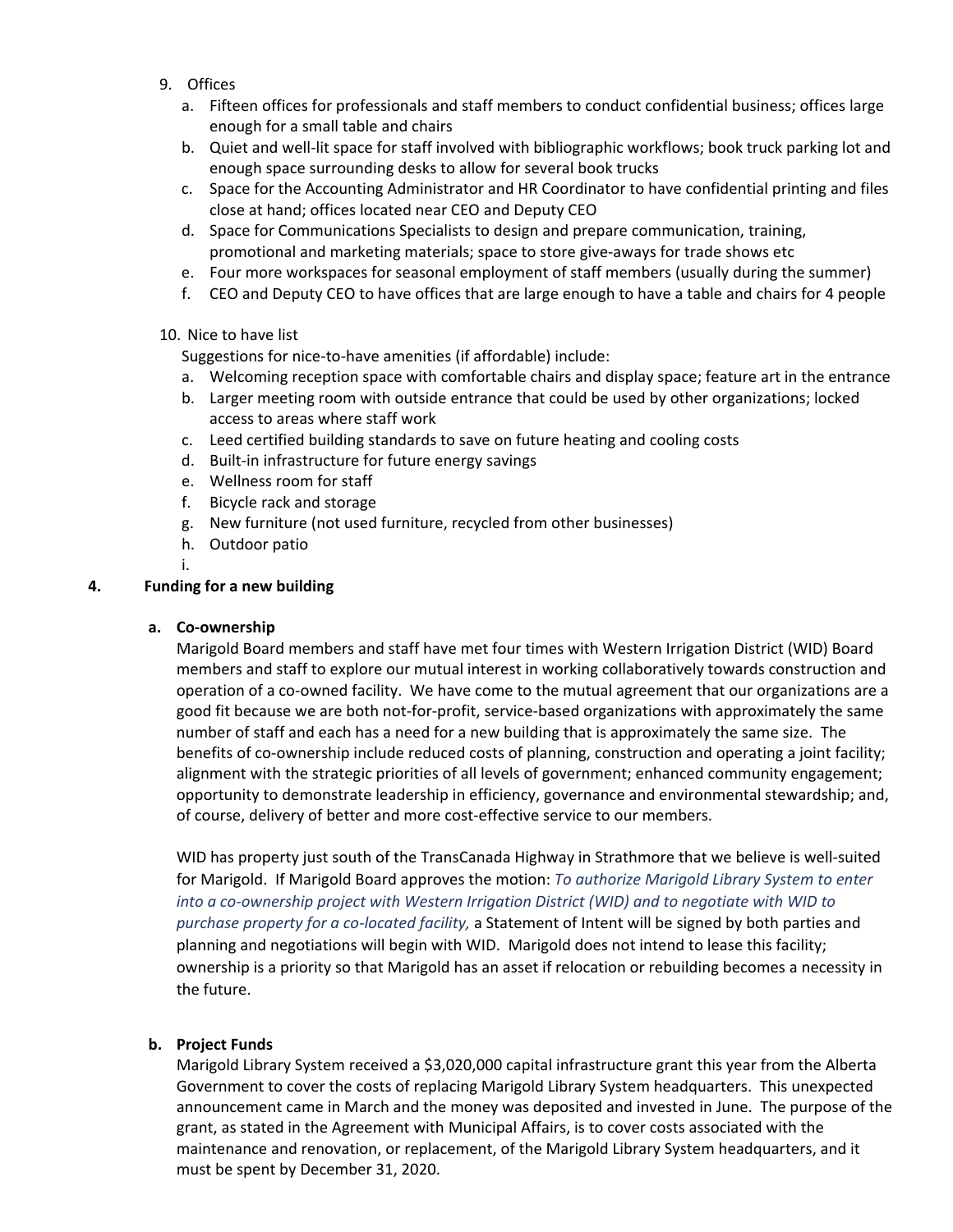For ten years, Marigold has invested its operational surpluses, as determined by the annual audit, into a capital reserve that currently sits at \$2,223,987. There are small savings in other capital and restricted reserves that may be used to top up this amount to nearly \$2.5M. When added to the capital infrastructure grant, the total comes to \$5,500,000.

With the savings and capital infrastructure grant, Marigold is able to pay for a substantial portion of the estimated \$7.7M project cost to build a new headquarters facility. This probable cost estimate from the Feasibility Study includes the estimated costs for a suggested property purchase, structural work, building envelope, interior finishes, mechanical, electrical, data, site improvements, contingencies, furnishings, relocation costs and permit fees.

The actual cost of the project will depend on the cost of the property and the results of the design and constructions RFPs, as well as the potential for a joint venture. There may also be unexpected project costs even though a reasonable contingency has been built into the estimate of \$7.7M. Marigold's need for additional funding to go ahead with the project may range between \$2,000,000 and \$3,000,000, and it is Marigold's responsibility to acquire this funding. There is no more funding available from the provincial government.

The Town of Strathmore has been approached to take out a loan for Marigold because The Libraries Act of Alberta allows a municipality to borrow funding for capital purposes for a library system facility. There is no provision in the Act for a library system to borrow funds directly from a financial institution and Library Systems cannot borrow from the Alberta Capital Financing Authority. Marigold needs to be prepared to enter into a formal agreement with this municipality to repay the loan with Marigold providing mortgage security. Marigold is seeking a long‐term low interest rate that would be affordable to repay with annual operating funds; however, this remains to be seen as this municipality must achieve Council consensus and municipal approval to proceed with such a loan. If this municipality cannot provide a loan, other options for requesting a loan have been proposed.

Marigold Library Board will also be applying for grants and, at an appropriate time, intends to list its property for sale. The proceeds from these fundraising activities will hopefully lower the amount of the loan.

#### **c. Marigold Headquarters Building History and Future**

The headquarters building, which Marigold currently occupies, was originally built as an armory in 1953. Marigold Library System began its operations in Strathmore in 1981. An extension was added in 1989 to increase the footprint to 9,600 sq ft. Since 2006, Marigold's service population has grown 2  $\frac{1}{2}$ times, whereby Marigold has gone from the smallest to the largest regional library system with a service population exceeding 300,000 Albertans. Although the building is structurally sound and well maintained, the small building footprint and inefficient layout for Marigold's purposes, as well as potentially unsafe egress for large delivery vehicles, limits Marigold's ability to meet future regional library system standards for public library service delivery and personal safety.

Retaining a headquarters facility in Strathmore, where it has been since 1981, is deemed to be the best business decision for Marigold's future. Strathmore is centrally located within Marigold Library System's area of 53,646 sq. km., and this facilitates IT network and support, van delivery services and consultants' work with 36 libraries, 44 municipalities, 2 remote locker installations and 12 book deposits. Retaining skilled workers who have made a home for themselves and their families in Strathmore is also good for Marigold. Marigold has developed mutually beneficial vendor relationships with local business, bank and professional services in Strathmore.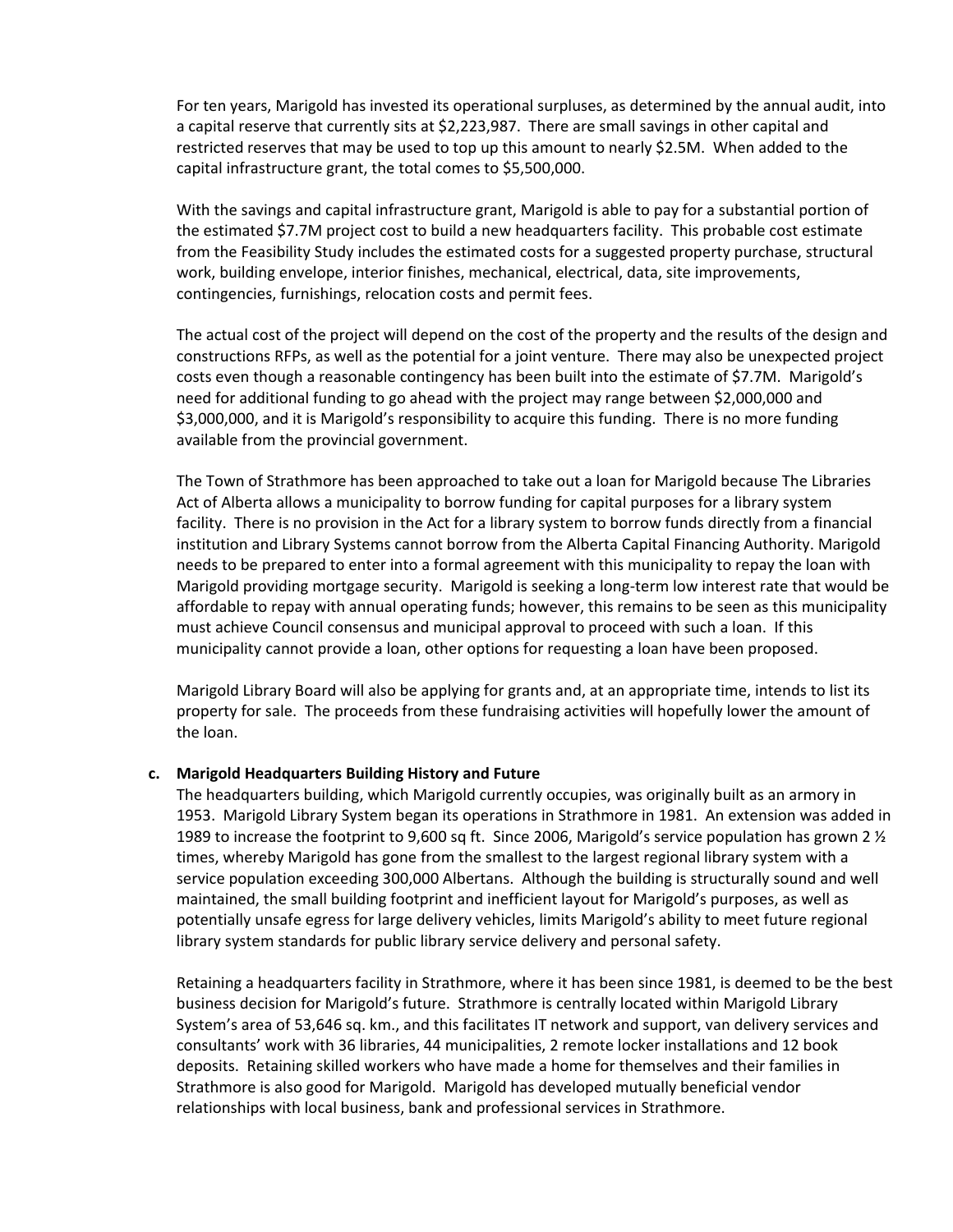#### **5. Garage Floor and Shipping and Receiving**

At the end of March, Headquarters staff noticed that the garage bay floor was sinking and that the concrete was cracking badly with rebar fully exposed. The deteriorating condition of the garage floor, which is suspended over a basement room, was identified as a serious hazard. Staff were notified that vehicles could not be backed into the garage and that delivery items could not be stacked on the floor until engineers confirmed that the floor was structurally sound. Our one‐bay garage is used to store interlibrary loan boxes and bags and to load delivery vans (one at a time).

The structural engineering assessment completed by Mike Pyra of Kassian Dyck Associates (Consulting Engineers) confirmed the cement slab cannot safely support Marigold operations in its current condition. Every work day, 11,000 pounds are placed on the front of the garage (full vehicle plus staging), plus 5,500 pounds on the back half of the floor (bins, government courier bags, people, dollies, etc.). The engineers investigated several options and were unable to find a workable solution using the existing floor and underlying support. The rebar in the slab is very small at 8mm (the smallest rebar you can buy today is 10mm, so the floor is not to code regardless).

At the direction of the Marigold Executive, Kassian Dyck prepared engineering designs and drawings for a steel beam reinforcement solution, and is tendering and negotiating RFPs on Marigold's behalf. Marigold Executive agreed to two motions to install new steel support beams below Marigold's garage bay and to replace and resurface the concrete pad at a cost not to exceed \$10,000. Construction will begin the week of August 21<sup>,</sup> with the installation of the steel beams. The concrete repair will follow in early September. Whether or not Marigold Headquarters remains at the existing site, this repair work is necessary.

#### **6. Basement Renovation**

Marigold completed renovations of the long-abandoned bathrooms in the basement to provide muchneeded storage and meeting space. In May, the linoleum floor tile was tested and came back positive for asbestos residue underneath. Asbestos remediation was completed for \$3,275 in July. Then, fixtures and plumbing were removed, and a jackhammer was used to clear some areas for environmental reasons and to level the floor. The renovations included patching and paint, lighting, outlets, data drops and flooring at a total cost of \$16,950.

#### **7. Canada Post Pilot Project with select Marigold Libraries and Public Library Services Branch (written by Lynne Thorimbert)**

The following announcement from PLSB was shared with Marigold member libraries in July.

#### *Delivery Review*

PLSB is reviewing the interlibrary loan delivery ecosystem in Alberta, with a specific focus on delivery via the *government courier service. The review and its ensuing recommendations (in process) hope to create* efficiencies and equitability in access to library resources for all Albertans. In the 2016/17 fiscal year, PLSB *paid \$764,806 for the government courier service. Government courier serves approximately 90 of the 322 library service points in Alberta. The review has uncovered various problems and inefficiencies with the service, such as inequitable service, damaged items, tense relationships between library staff and provincial* government staff, OH&S concerns, and a higher than anticipated cost for the service. A complete report will *be available once PLSB develops its recommendations.* 

#### *Canada Post Pilot*

Based on a close analysis of the cost for government courier and on an evaluation of other comparable *delivery services, PLSB is conducting an interlibrary loan delivery pilot with Canada Post. The primary* purpose of the pilot is to do a direct and actual cost comparison of delivery services. The secondary purpose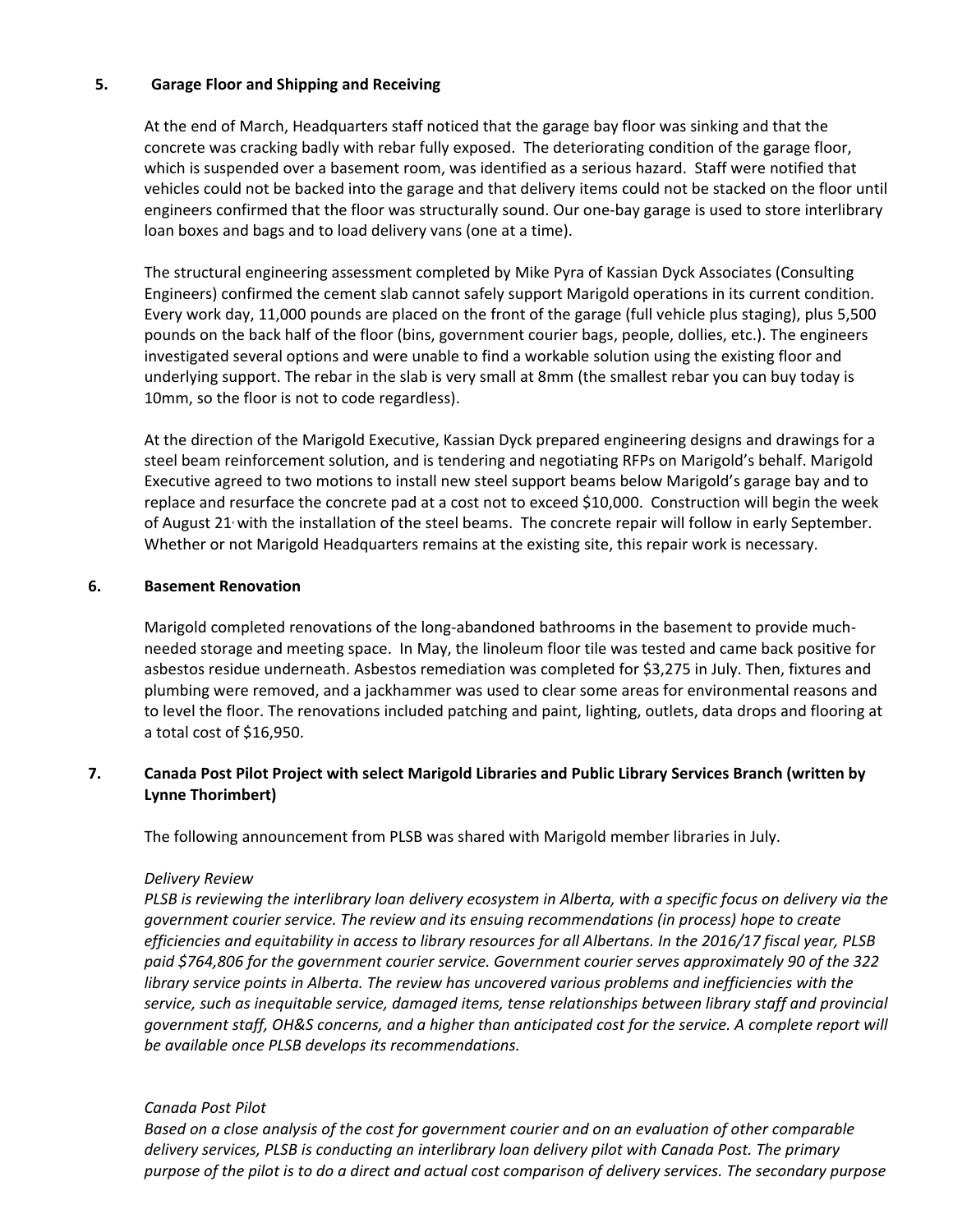for the pilot is to troubleshoot unanticipated problems that may arise if PLSB introduces a new or a *supplementary delivery service. The expected outcome is a more efficient and more equitable delivery* model. The pilot is being run in partnership with Marigold Library System who will be using the Canada Post Parcel Service. Please be aware that this is not the Canada Post Library Book Rate; it is an entirely different *service. The participating service points include: Marigold Library System, Okotoks Public Library, Oyen Municipal Library, Canmore Public Library, Three Hills Municipal Library, and Drumheller Public Library. The* pilot will begin in September and run for six months. We are very excited to be running this pilot. We *sincerely hope that it helps to improve interlibrary loan efficiency in Alberta.* 

#### *Canada Post Pilot Details*

*The participating pilot libraries and system headquarters will be sending everything they normally send out through government courier through Canada Post instead. They will still be receiving items through government courier. Marigold headquarters will begin sending out items through Canada Post in July in* order to adjust to the software and to create some best practices for the member pilot libraries. The rest of the participants will join the pilot on September 1. After running the pilot for six months, we should have a good idea of the cost of shipping library items throughout the province with Canada Post. A major concern *with government courier is that the prices are not based on numbers of actual items shipped but on estimates. With the Canada Post pilot, we will be able to gather real numbers and the actual costs associated.*

#### *Pilot Implications For libraries*

The pilot should have minimal impact on libraries. Please note that the parameters of the pilot will not necessarily translate into process if another delivery service is adopted. The pilot is meant to provide a cost *analysis and the process will be developed along the way.* 

#### *Future of Delivery Service in Alberta*

*Although interlibrary loan delivery service is under review, PLSB is committed to supporting an equitable resource‐sharing environment for public libraries in Alberta. We are not seeking to eliminate a delivery* service; we are hoping to improve the current delivery model and make it more efficient. It is in the spirit of *fiscal responsibility and equitable library service that PLSB is undertaking both the delivery review and the Canada Post pilot project.*

#### **8. Hoopla**

Marigold Executive has discussed the unpredictable escalating cost of the PLSB‐sponsored streaming media service 'hoopla.' Hoopla costs are billed to Marigold on a "pay‐per‐transaction" basis each month. Because of the substantial costs, estimated to be around \$100,000 in 2017, Marigold has decided to reduce hoopla downloads (check‐outs or transactions) per patron per month. Executive passed a motion on June 21 to support the recommendation from Standards & Services Committee to reduce the monthly patron download limit from 5 to 2 on September 1, 2017, and to report back to Executive in January with additional cost‐controlling measures if needed.

A decision to scale back service to patrons is always difficult; however, the concern about uncontrollable cost is shared among all hoopla subscribers including Alberta's regional library systems. Our concerns have been clearly communicated on a number of occasions to the vendor. Marigold HQ has communicated to member libraries and to patrons via the website about the upcoming changes and the rationale for those changes. The Marigold Advisory Committee, led by Marigold Library Managers, was asked for their recommendations and preferences for communicating this change. Based on their feedback, the following has been done to communicate the change to member libraries and patrons: a message was sent to member libraries which includes library managers and staff through an email message on August 1. The hoopla link on the eResources section of the website for all libraries was updated to make users aware of the change. The hoopla brochure and a banner on the website promoting the service have also been updated. Some libraries are already communicating the change to their patrons via social media.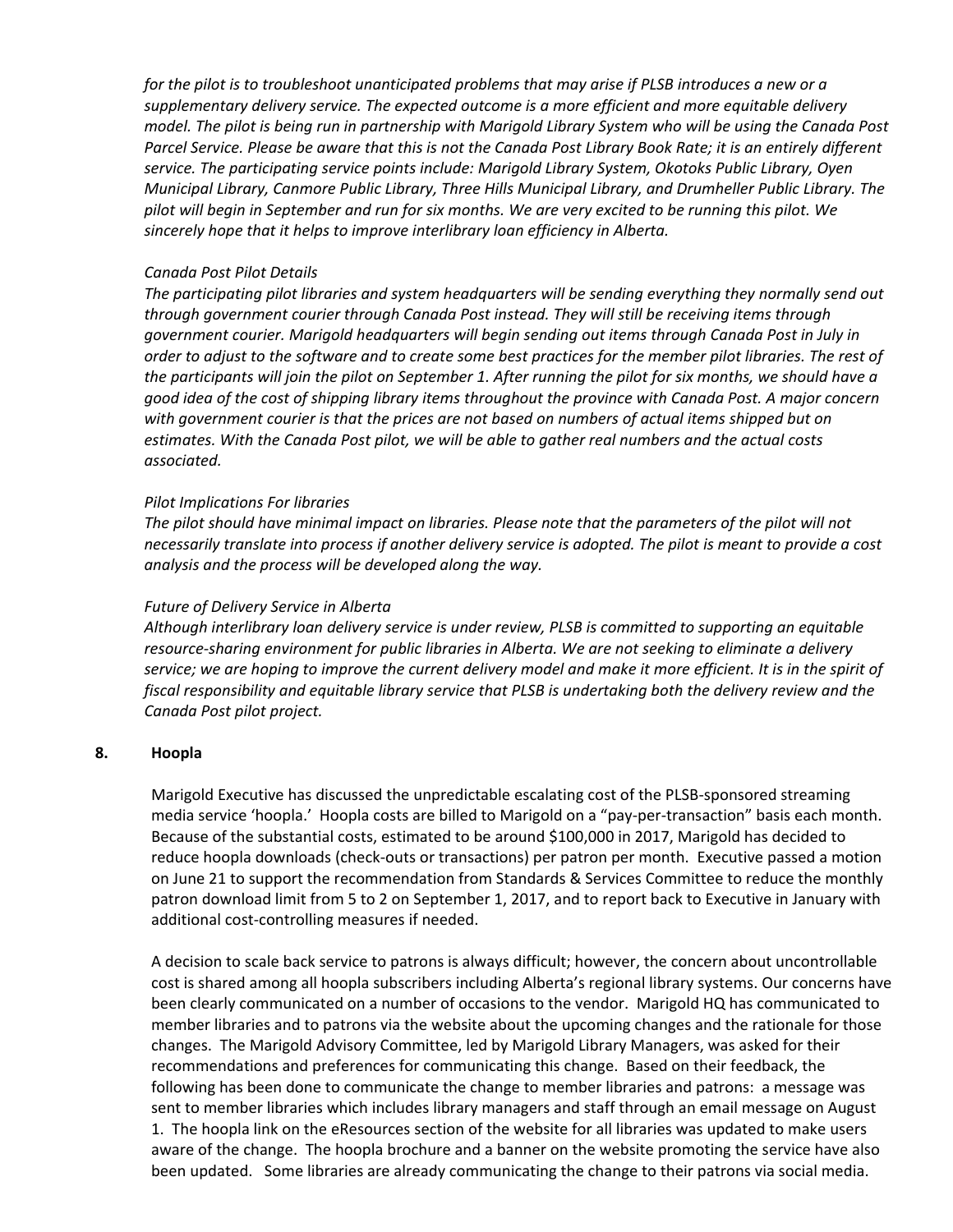Other library systems in Alberta have employed cost containment measures, such as reducing the number of downloads per month, placing a limit on the cost per downloaded title (which now ranges up to \$4.99 per title), or setting an expenditure cap per year. After analysis, the only effective cost containment measure for Marigold is to reduce the number of downloads per month. Because Marigold's contract for hoopla does not expire till May 9, 2018, Standards & Services Committee suggested applying other cost controls starting with the above recommendation before deciding to cancel hoopla.

#### **9. Advocacy Training Proposal**

Marigold, Peace and Northern Lights Library Systems are partnering to develop an advocacy course for member library staff and board members. Because these three library systems are funding partners, the course will be offered at a discounted rate for participants from these library systems. The course will be developed for delivery starting in March 2018 by an instructor with Northern Lakes College. Northern Lakes College has previously provided Marigold members with 'live online' training for Marigold members: leadership and supervision, budgeting and reading financial statements.

Course deliverables will include: self‐paced resources to prepare those who are new to advocacy; a customized advocacy program for participants to employ after the course; and a toolkit for advocates in the future. This will be timely with upcoming elections and the need to increase stakeholder support. Top of mind is how and when to ask for financial support in a competitive environment where resources are limited. There is no better time than the present (March 2018) to begin advocacy training.

While updating the hand-out to explain how libraries get revenue from municipal and provincial sources, Carlee redesigned the allocation chart to clearly illustrate that Marigold libraries are receiving less than the provincial average for municipal allocations

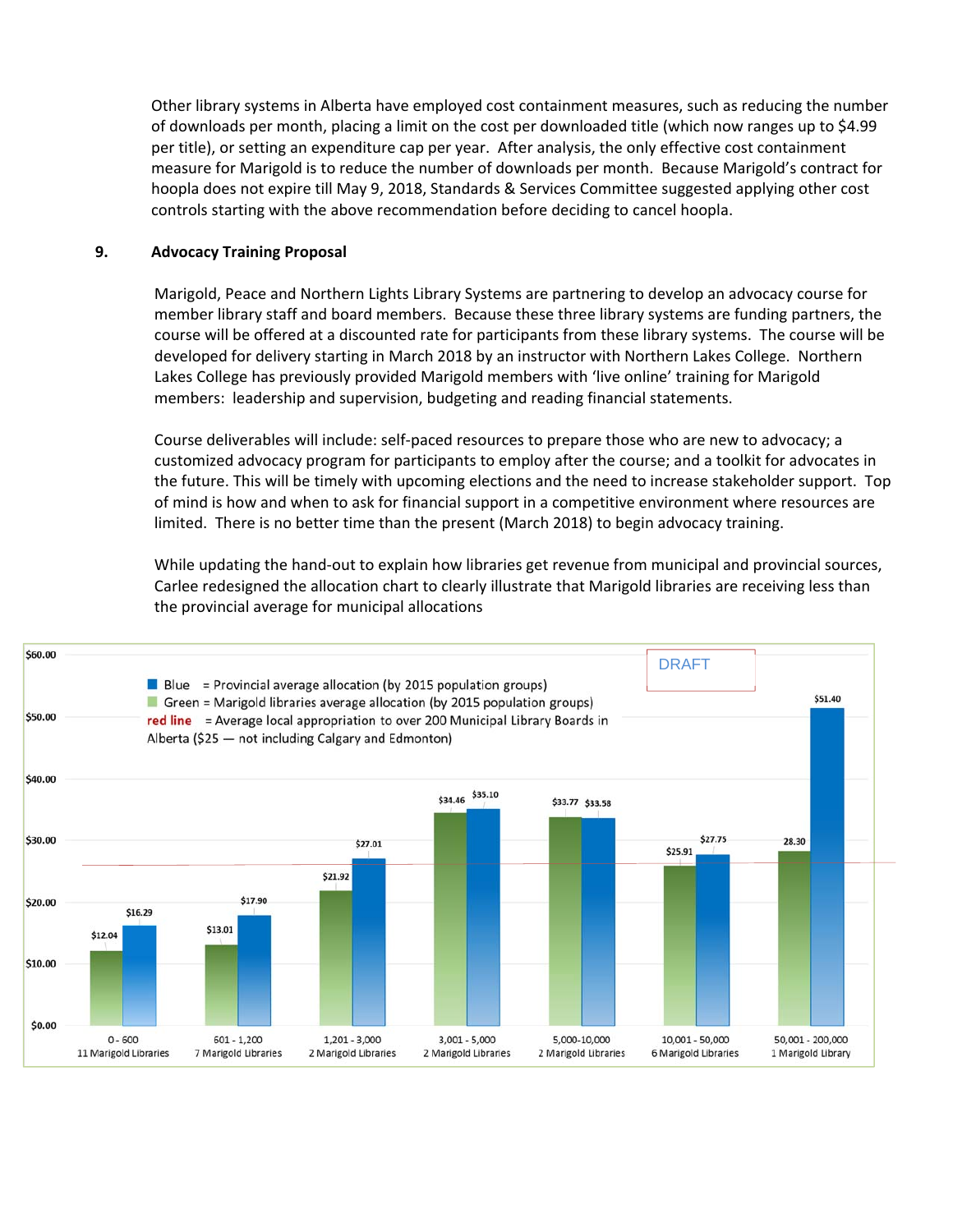#### **MARIGOLD LIBRARY SYSTEM** Board of Management **Saturday, November 18, 2017** Badlands Community Facility **Drumheller, Alberta MINUTES**

#### **MARIGOLD BOARD MEMBERS IN ATTENDANCE MARIGOLD HQ STAFF IN ATTENDANCE**

#### ACADIA Maxine Booker 1 ACME Daniel Leronowich 2 AIRDRIE Kayla Jessen‐White 3 Lynne Thorimbert BEISEKER Sharon King 14 M.D. BIGHORN Lynda Lyster 5 CARBON Guss Nash 6 Nora Ott (recording) CHESTERMERE Lennox Gomes 7 COCHRANE Susan Roper 8 CONSORT Michael Beier 9 DELIA Janice Hoover 10 DRUMHELLER Margaret Nielsen 11 FOOTHILLS M.D. Eleanor Chinnick 12 GHOST LAKE Donna Bauer 13 **REGRETS WITH NOTICE** HANNA Melanie Jensen 14 HIGH RIVER **Heather Meszaros** 15 IRRICANA Shannon Simmons 16 KNEEHILL COUNTY Glen Keiver 17 LONGVIEW Jan Dyck 18 18 I.D. #9 Ghada Wirth MORRIN Karen Neill 19 LINDEN Wendy Marsh OYEN Stacey Wiechnik 20 ROCKY VIEW COUNTY Dimitri Dimopoulos 21 ROCKYFORD Gary Billings 22 SPECIAL AREA# 3 Helen Veno 23 STANDARD STANDARD John Getz 24 STARLAND COUNTY Lil Morrison 25 STRATHMORE Denise Peterson 26 **VACANCIES** THREE HILLS Marilyn Sept 27 TURNER VALLEY/ BLACK DIAMOND Nancy Jackson 28 SPECIAL AREA # 2 WAIPAROUS Janine Jevne 29 YOUNGSTOWN WHEATLAND COUNTY Amber Link 30

| Michelle Toombs        |                            |
|------------------------|----------------------------|
| Laura Taylor           |                            |
| Lynne Thorimbert       |                            |
| Caleigh Haworth        |                            |
| Carlee Pilikowski      |                            |
| Nora Ott (recording)   |                            |
| Alida Pituka           |                            |
| <b>Richard Kenig</b>   |                            |
| Jessie Bach            |                            |
| Nicole Talsma          |                            |
|                        |                            |
|                        | <b>REGRETS WITH NOTICE</b> |
| <b>CANMORE</b>         | <b>Judith Smith</b>        |
| <b>CEREAL</b>          | <b>Elaine Michaels</b>     |
| <b>CROSSFIELD</b>      | Jo Tennant                 |
| <b>HUSSAR</b>          | Kristen Anderson           |
| I.D. #9                | Ghada Wirth                |
| <b>LINDEN</b>          | <b>Wendy Marsh</b>         |
| <b>OKOTOKS</b>         | Marian Walsh               |
| <b>TROCHU</b>          | <b>Bonnie Munro</b>        |
|                        |                            |
|                        |                            |
|                        |                            |
|                        |                            |
|                        | <b>VACANCIES</b>           |
| KANANASKIS I.D.        |                            |
| <b>SPECIAL AREA #2</b> |                            |
|                        |                            |
| YOUNGSTOWN             |                            |

| <b>GUESTS</b>   |                           |   | <b>REGRETS WITHOUT NOTICE</b> |                |
|-----------------|---------------------------|---|-------------------------------|----------------|
| Luella Gaultier | Chestermere Library Board |   | <b>BANFF</b>                  | Corrie DiManno |
| Joan Pennett    | Cereal                    |   | <b>EMPRESS</b>                | Sheila Howe    |
| Kristyne DeMott | Drumheller Town Council   | ર | <b>MUNSON</b>                 | Lyle Cawiezel  |
|                 |                           |   | SPECIAL AREA #4               | Lisa Vert      |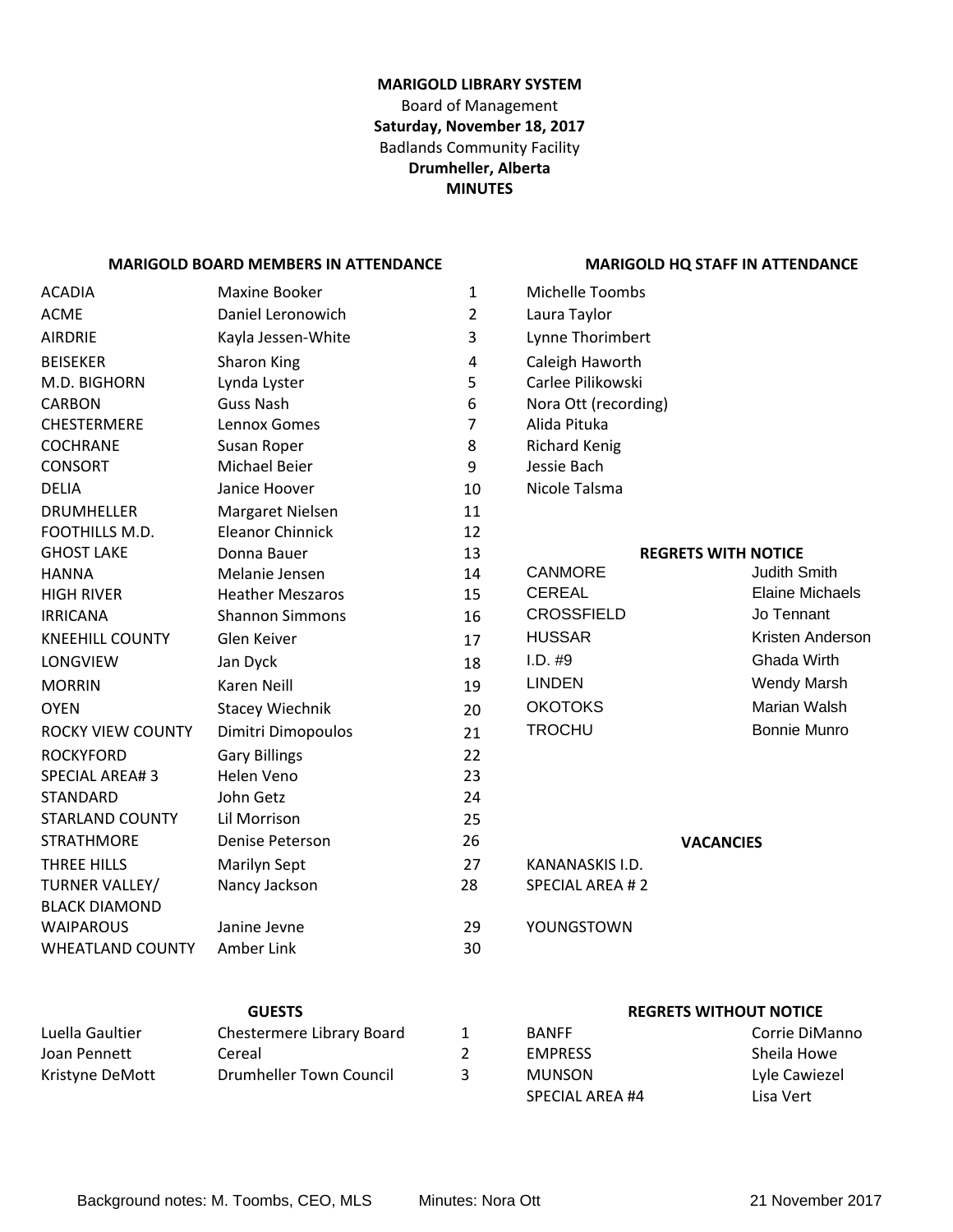# **MINUTES**

**1. CALL TO ORDER ‐** L. Lyster called the meeting to order at 9:27 am and acknowledged that the meeting was situated on Treaty 7 territory, traditional lands of Indigenous peoples of Southern Alberta

1.1 Greetings from the Town of Drumheller

‐The Drumheller Library Society distributed silver gift boxes to all attendees ‐ Margaret Nielsen hosted the meeting and thanked Linda Traquair, from the Drumheller Library Society, and Denise Lines, from the Drumheller Library Board, who procured and assembled breakfast for those attending the meeting

‐Drumheller Mayor, Heather Colberg, welcomed the delegates to the community of Drumheller. Mayor Colberg talked about how a community grows through the many opportunities provided through the power of books found in libraries. Mayor Colberg explained that the Town of Drumheller works with the Drumheller library to ensure that residents get free access to the library

- 1.2 Delegates, guests, and Marigold staff introduced themselves
- 1.3 Recognition of new Board members
	- Nancy Jackson Town of Turner Valley/Town of Black Diamond
	- Michael Beier Village of Consort
	- Melanie Jensen‐ Town of Hanna
	- Stacey Wiechnik Alternate Town of Oyen
	- Marilyn Sept Town of Three Hills
	- Bonnie Munro Town of Trochu
	- Amber Link Alternate Wheatland County

There are three vacancies

#### **2. APPROVAL OF AGENDA**

**MOTION:** G. Nash/M. Booker ‐To approve the agenda CARRIED

#### **3. MINUTES OF THE August 26, 2017 MEETING**

**MOTION:** J. Dyck/M. Nielsen **‐**To accept the Minutes of the August 26, 2017 Board Meeting as presented CARRIED

#### **4. CONSENT AGENDA**

- 4.1 Transfer of agenda items from consent agenda ‐There were no items to be transferred from the consent agenda
- 4.2 Motion to accept remaining consent agenda items

**MOTION:** D. Peterson/E. Chinnick ‐To approve agenda items 4.1 to 4.5 CARRIED

#### **5. DECISION**

5.1 Financial Reports and Budget

5.1.1 Marigold Financial Statements to October 31, 2017

 **MOTION**: G. Billings/ A. Link

‐That subject to audit, the Marigold Financial Statements to October 31, 2017 be accepted as presented CARRIED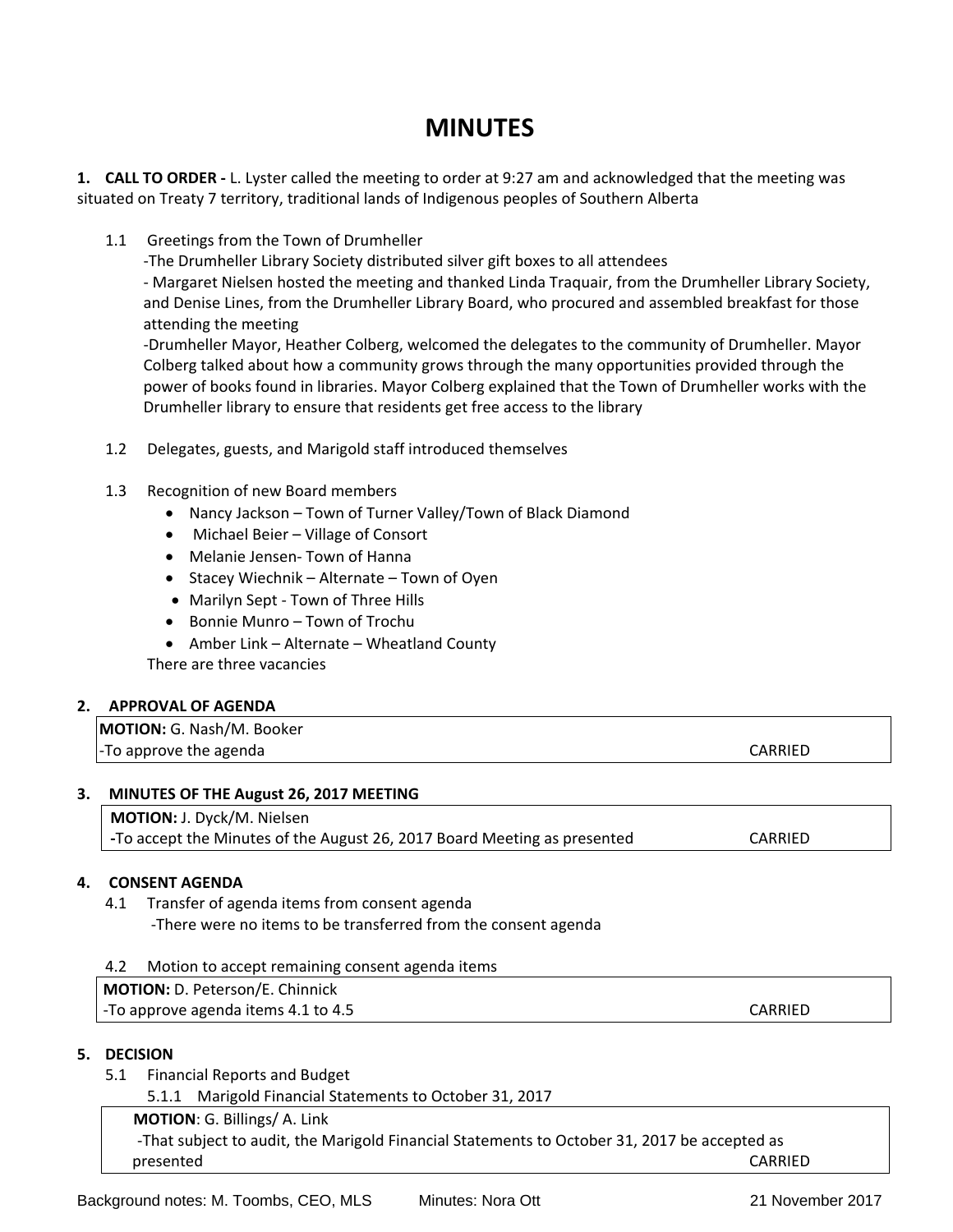5.1.2 RISE Financial Statements to October 31, 2017

**MOTION:** J. Getz/K. Jessen‐White

‐That, subject to audit, the RISE Financial Statements to October 31, 2017 be accepted as presented CARRIED

#### 5.1.3 Draft Marigold Operating Budget 2018‐2020

#### **MOTION:** L. Morrison/ D. Peterson ‐To approve the DRAFT Marigold Operating Budget for 2018‐2020 for information CARRIED

#### 5.1.4 Draft Marigold Capital/Projects Budget 2018

#### **MOTION:** A. Link/ M. Nielsen

‐To approve the DRAFT Marigold Capital/Projects Budget for 2018 for information CARRIED

#### 5.2 New Building Update

#### INFORMATION:

 ‐In response to suggestions at the August Board meeting, Marigold staff have created a quarterly newsletter highlighting any developments pertaining to the new building project ‐For the benefit of all new Marigold Representatives, J. Getz delivered a brief history explaining why Marigold needs a new Headquarters building and how Marigold has acquired existing funds (\$6M) destined to be spent on the new building project

 ‐General assumptions are that Marigold will re‐locate to anther property in Strathmore and co-locate in a joint property venture with WID with expected completion to occur in the fall of 2020. The current budget is \$8M

 ‐It is Marigold's intent to spend the infrastructure grants and capital/operational reserve savings before borrowing money or drawing on a line of credit to complete the new building project

#### 5.3 Schedule C

DISCUSSION:

 ‐The purpose of the Schedule C Committee is to propose an amount for a levy increase to cover inflation for 2019‐2020. The proposed amount will be presented to the full Board in April 2018 for approval

‐To cover inflation, it was suggested that the increase for 2019 – 2020 be 1.5% ‐ 2%

 ‐To obtain a broader perspective, it was suggested that the representation on the Schedule C Committee be composed of large and small municipalities

#### **MOTION:** D. Peterson/M. Nielsen

‐That the current Executive Committee will be the Schedule C Committee for 2019 ‐2020

**CARRIED** 

#### 5.4 Marigold Board Committee Vacancies

 ‐Members were asked to contact Michelle Toombs or Laura Taylor if they were interested in volunteering for the Advocacy Committee or the HR Committee

 ‐Nominating Committee members approach Marigold Board members who are interested in committee positions. The time commitment is small and the committee is dissolved after the 2018 AGM.

 ‐ J. Dyck volunteered and E. Michaels was nominated to be on the Nominating (Ad Hoc) Committee. There were no further nominations.

#### **DECISION:**

‐As there were no further nominations, J. Dyck and E. Michaels were appointed to the Nominating Committee CARRIED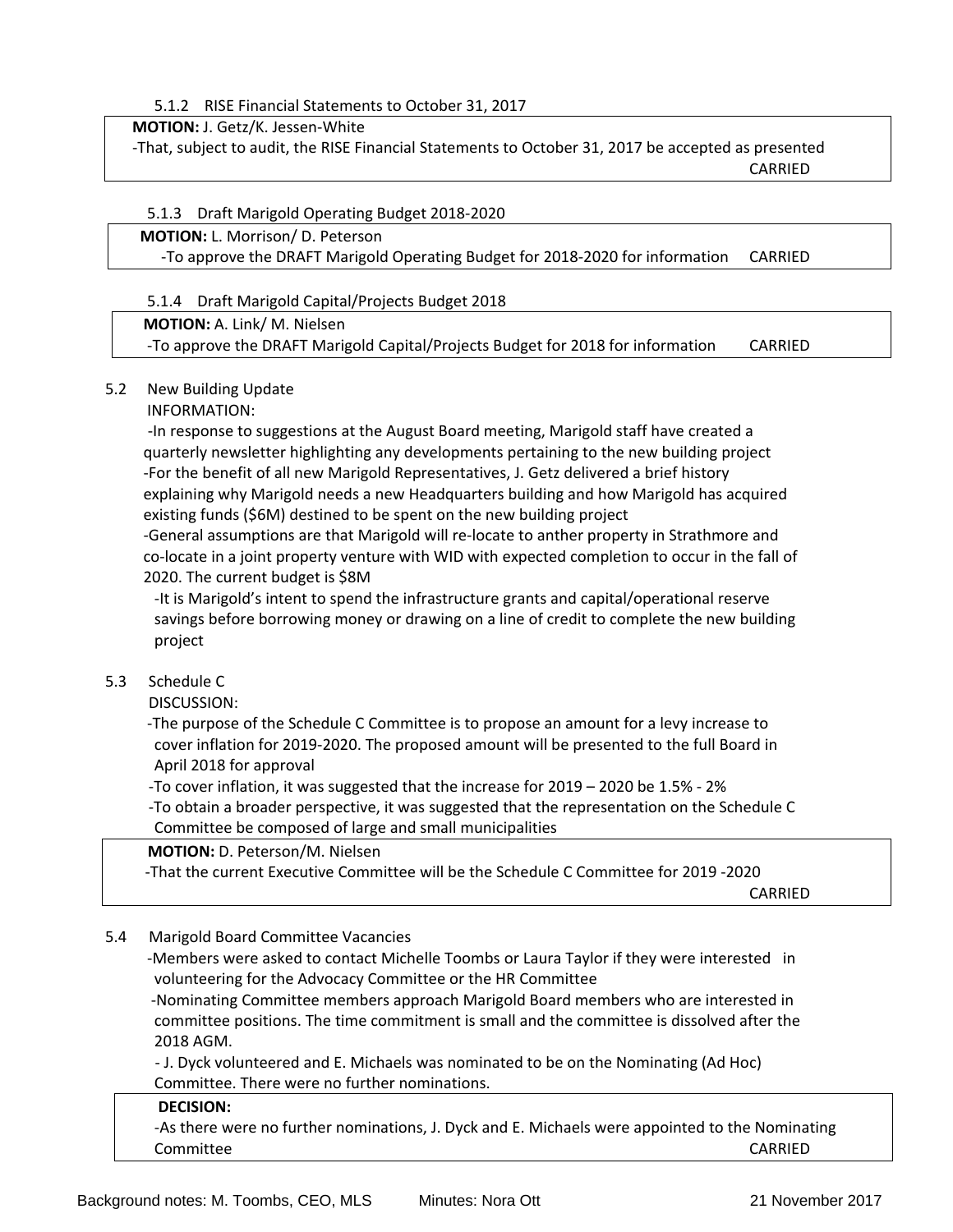#### 5.5 Policies/Plans

#### 5.5.1 Transfer Payments Policy – Standards & Services

| <b>MOTION:</b> M. Booker                  |         |
|-------------------------------------------|---------|
| - To approve the Transfer Payments Policy | CARRIED |

#### 5.5.2 Information Technology Policy – Standards & Services

**MOTION:** M. Booker

- To approve the Information Technology Policy **CARRIED** 

#### 5.5.3 Public Admittance to the Library System Facility Including Use of Library Premises Bylaw -Reviewed by Governance Committee

**MOTION:** E. Chinnick/ D. Dimopoulos

‐ that the Public Admittance and Use of Library System Facility Bylaw be given first reading CARRIED

**MOTION:** E. Chinnick/ J. Getz ‐ that the Public Admittance and Use of Library System Facility Bylaw be given second reading CARRIED

**MOTION:** E. Chinnick/ J. Dyck ‐ that the Public Admittance and Use of Library System Facility Bylaw be given third reading CARRIED

**MOTION:** E. Chinnick ‐ To approve the Public Admittance and Use of Library System Facility Bylaw CARRIED

5.5.4 Finance Policy – Finance **MOTION**: G. Billings

- To approve the Finance Policy **CARRIED** 

#### 5.5.5 Operational Governance – Reviewed by Finance Committee

**MOTION**: G. Billings ‐ To approve the Operational Governance Policy CARRIED

#### 5.5.6 Revenue Development Committee Mandate Statement

**MOTION**: G. Billings ‐ to delete the Revenue Development Committee Mandate Statement CARRIED

#### 5.5.7 Revenue Development Plan

**MOTION:** G. Billings ‐ to delete the Revenue Development Plan CARRIED

#### 5.5.8 Donations Policy

**MOTION:** G. Billings - to delete the Donations Policy **CARRIED** 

Background notes: M. Toombs, CEO, MLS Minutes: Nora Ott 21 November 2017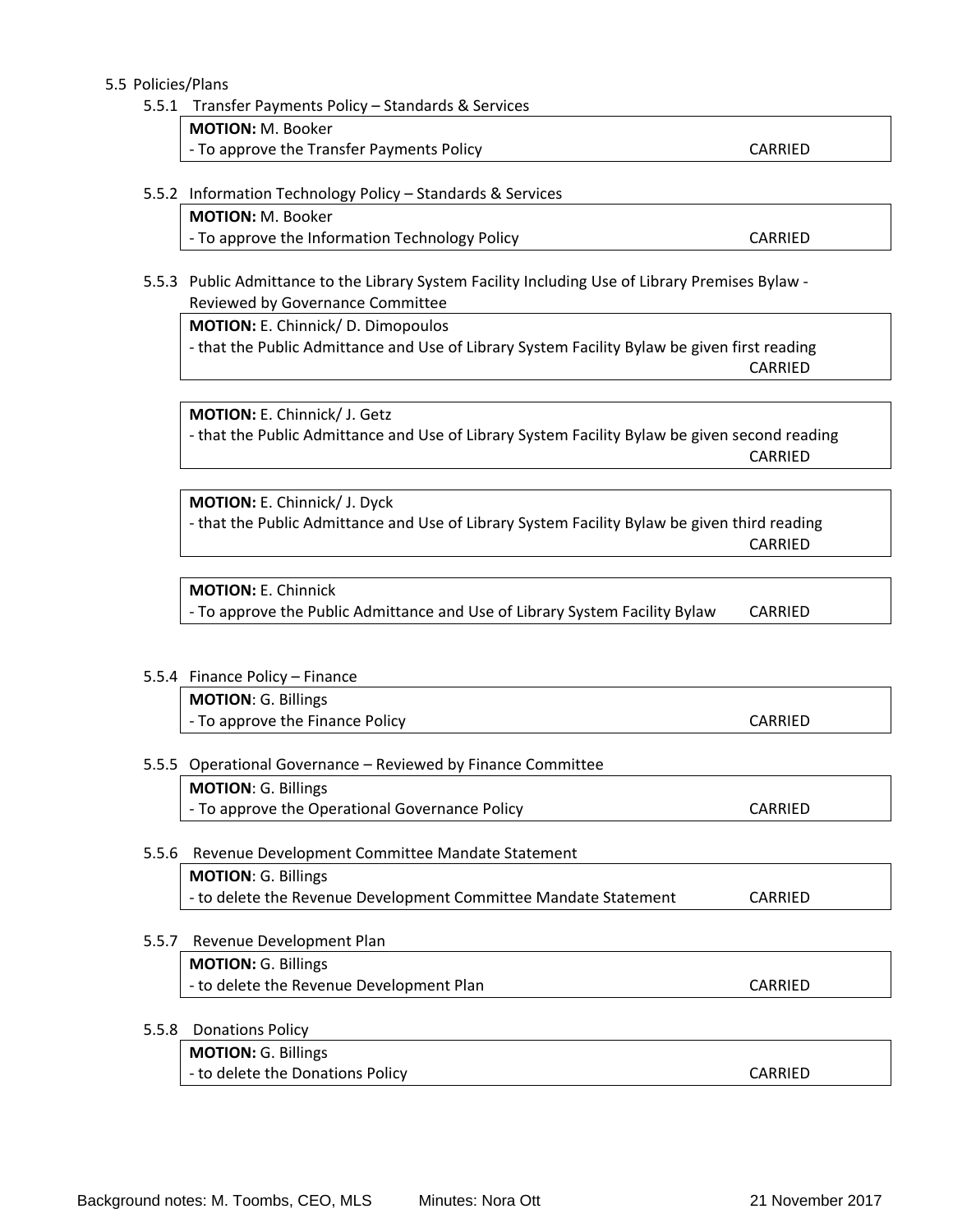#### 5.6 Freedom to Read Week Proclamation

- ‐ L. Lyster declared February 25 to March 3, 2018 as Freedom to Read week
- ‐ L. Taylor read the proclamation and L. Lyster signed it
- ‐ The full declaration will be sent to Councils and Library Boards in early January
- ‐ C. Haworth talked about the importance of Freedom to Read Week

#### **6 ITEMS FROM THE CONSENT AGENDA**

 **‐**There were no items from the Consent Agenda

#### **7 GROUP DISCUSSION**

L. Lyster asked the Marigold Representatives, who were also Councillors, to answer and discuss the question, "From a Councillor's perspective, what approach from Marigold Board members has worked, so that council has gained an understanding of the value of Marigold and the local library." Comments included:

‐Open communication that explains what Marigold does for their community and asks what their council can do for Marigold

‐An approach must take the perspective of what Marigold can do to contribute to the community ‐Libraries and Marigold should become part of the core that comes to council to educate public officials at the beginning of a term and at the end of the term

‐Keep council informed of finances to ensure local libraries have enough to function ‐There should be open communication between library managers, local Board members and

Marigold

‐Opportunities to network with 43 other municipalities

‐Support other community businesses

‐Attend election meetings to find out who supports libraries

‐Invite council to library events

‐Have council members sit on library boards so they become supportive

‐Challenge council to help with fundraising for their local library

‐Invite council candidates to visit their local library as part of their campaign

#### **8 INFORMATION**

8.1 Updates

‐Marigold is re‐branding. New logo designs have been offered and Marigold hopes to choose a new logo before the end of 2017

‐Richard Kenig, Manager of IT for the Marigold Library System, talked about the progress being made on the investigation to acquire a new website platform for Marigold. Richard has also negotiated faster internet service for all Marigold libraries at the same cost that Marigold is paying now

‐The Canada Post Pilot Project that Marigold is conducting for Public Library Services Branch with Canada Post has had a significant impact on library space and staffing. The pilot project will finish at the end of February 2018

‐Marigold is co‐developing an Advocacy Course with Northern Lakes College and Peace Library System. The Advocacy Course will be extremely useful and will be offered to interested Marigold members free of charge. When participants have completed the course, they will have something tangible to take to various presentations

‐Provincial library organizations have been targeted by CRA to be audited for GST returns. The Alberta Library has been assessed for 1.1 million dollars for not charging GST on memberships. TAL has hired legal representation to challenge the assessment. Marigold will monitor the issue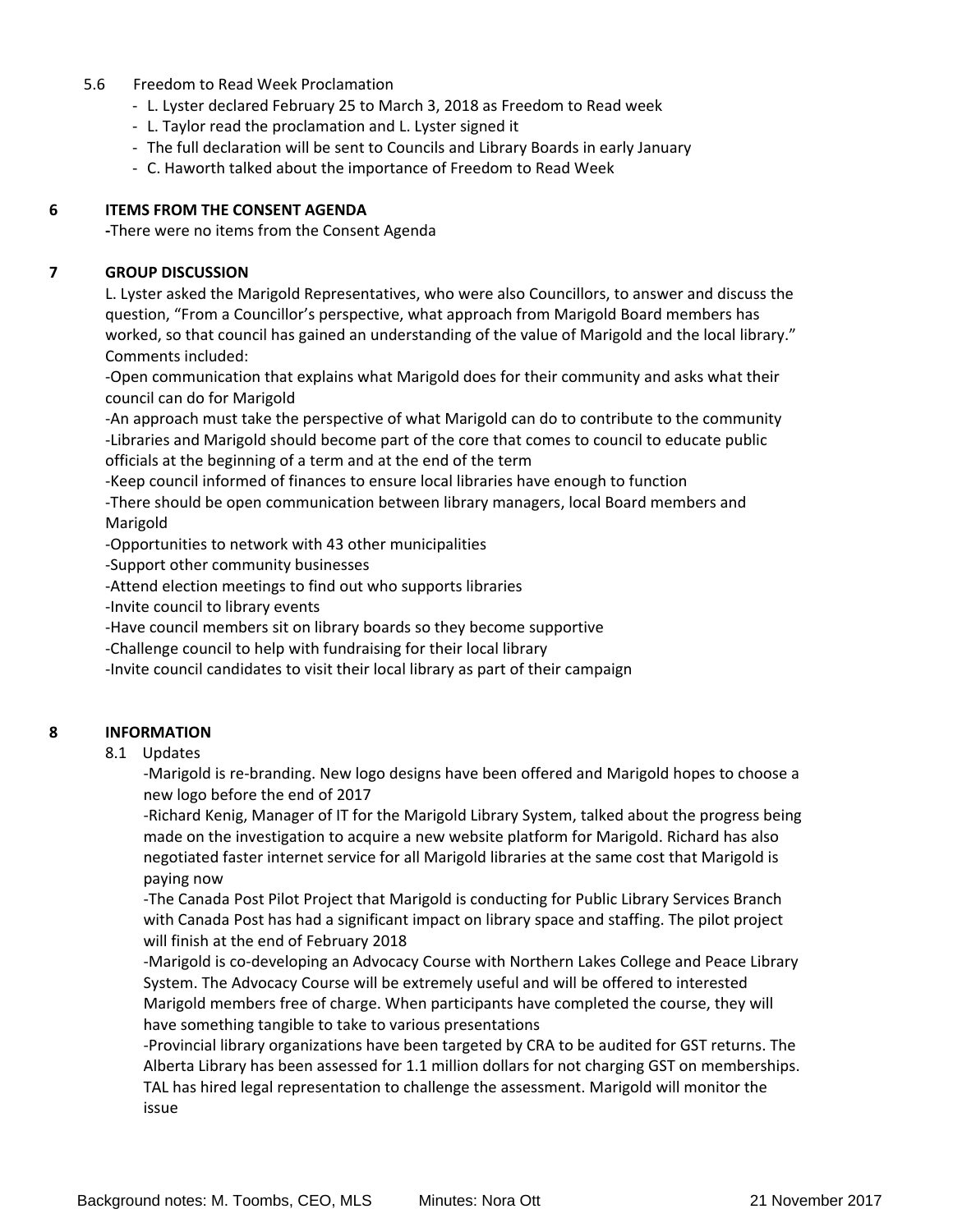- 8.2 Upcoming Board Meetings
	- Saturday, January 27, 2018, 9:30 a.m. Via Videoconference at four locations: Airdrie Library, Sheep River Library in Turner Valley, Hanna Library, and Marigold HQ in Strathmore
	- Saturday, April 21, 2018, 9:30 a.m. Strathmore, at the Alliance Church
	- Saturday, August 25, 2018, 9:30 a.m. Crossfield
	- Saturday, November 17, 2018, 9:30 a.m. Chestermere

#### **9 BOOK DRAW**

‐The Book Draw for, "The Faraway Nearby" an iconic collection of 150 photographs of Canada, was won by Heather Meszaros from High River

**\_\_\_\_\_\_\_\_\_\_\_\_\_\_\_\_\_\_\_\_\_\_\_\_\_\_\_\_\_\_\_\_\_\_\_\_\_\_\_\_\_\_ \_\_\_\_\_\_\_\_\_\_\_\_\_\_\_\_\_\_\_\_\_\_\_\_\_\_\_\_\_\_\_\_\_\_**

**10 ADJOURNMENT** - L. Lyster declared the meeting adjourned at 12:34 pm

**CEO Board Chair** 

## **Marigold Board Meeting November 18, 2017 Background Notes**

#### **1. Marigold and RISE Financials**

#### Marigold Balance Sheet and Income Statement (unaudited) to October 31, 2017:

#### **Balance Sheet:**

The balance sheet includes the \$3M capital grant that was received in June 2017. This shows as an increase to GICs on the asset side and an increase to excess revenue over expenditures on the liability/equity side of the balance sheet for 2017.

As mentioned in past background notes for the Board, furniture and equipment assets decreased substantially after the inventory list was updated and because remaining assets were almost fully depreciated. Changes to the building asset reflect work done on the current headquarters facility, including repairs of the garage floor and renovation of a basement room.

The deferred Indigenous Grant fund amount (\$67,544) was unspent as of December 31, 2016. This fund was totally spent by March 31, 2017 to coincide with the Provincial government financial year-end. The Establishment Fund was decreased by almost \$64,000 because of the annual amortized value of the Bell wireless system that was installed in 2013. The Establishment Fund has \$389,000 in expendable funds after annual amortizations and is being retained for system projects that will benefit all members and residents (e.g., website development). The funds were originally given to Marigold to equip libraries and enhance library service in municipalities which joined Marigold Library System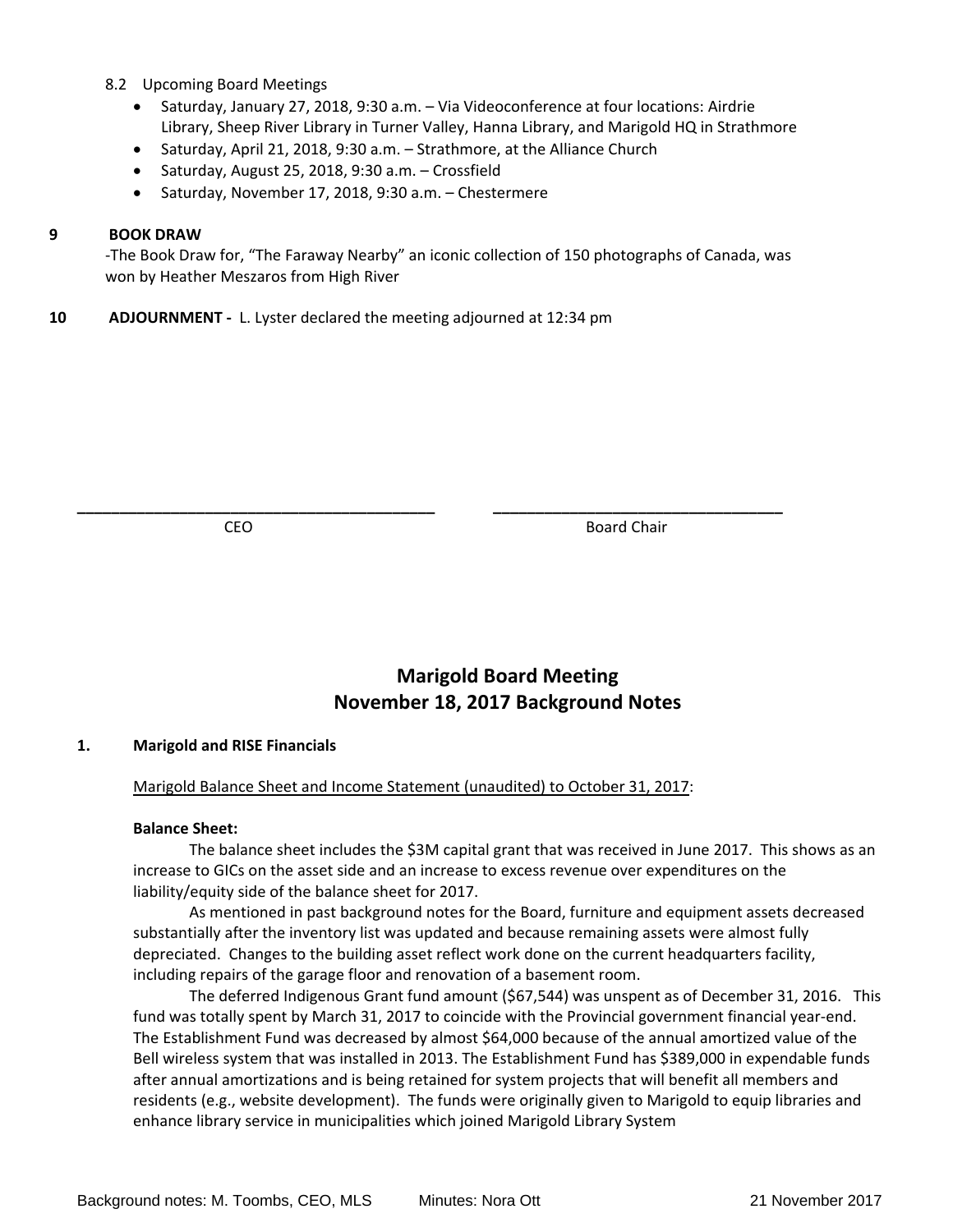The total money allocated to reserves increased by \$369,813 after the 2016 audit was approved by the Board in April. The operating reserve at \$996,467 would theoretically cover expenses for 2.4 months (using a rough estimate of annual budget divided by 12 months).

#### **Income Statement:**

**Revenue**: Marigold is in a good financial position with the receipt of levy payments from municipal members and local library boards. The provincial grants for Marigold added up to \$38,000 more than expected because Municipal Affairs based their grant formula on current, official municipal populations for 2016. Marigold's auditors provide good advice on how to record revenue and expenditures as shown on line 14 for travel reimbursements.

**Expenditures**: 83% of the year has passed to the end of October; 82% of the Expenses budget has been spent. Expenditures are on track, including salaries at 79%. There are three bi‐weekly pay periods in December, so the salary budget will be mostly spent by the end of the year. Staff salary increases went into effect on July 1 following a salary grid review that was approved by Executive on May 17. Materials and resource expenditures are also on track at 83%.

Although we are concerned about the escalating cost of electronic resources generally, our electronic resources expenditures are on track at 78% (line 94). When the hoopla download limit was reduced from five titles per month to two titles per month on September 1, 2017, monthly invoices for hoopla decreased for September and October by 44% compared to the August invoice. Just over 1,000 cardholders are active users of hoopla each month out of a membership base for Marigold of 101,000 cardholders. Before the decrease in patron downloads, the projected cost was trending over \$100,000 per year, just for that one electronic resource. On the other hand, there are reports of patron frustration that the hoopla downloads have been decreased. A report will go to Executive in January for a decision on whether Marigold should implement more limits for cost containment or stop subscribing to hoopla.

The shelf‐ready account is overspent this year (line 52) for several reasons. Last year, Marigold did not spend as much on shelf-ready cataloguing and processing of new material purchases, so the budget was reduced. There were also publishing delays which resulted in a backlog of materials arriving in 2017 for which we acquired shelf-ready cataloguing to expedite turn-around. The budget for shelf-ready cataloguing has been increased for 2018.

Alida Pituka, Accounting Administrator, and I agree that the budget is getting tighter; therefore, it is more likely going forward that some budgets will be overspent. This is being carefully managed whenever possible.

If anyone would like more information about how the budget and finances are handled at Marigold, please ask Michelle. A day-long Board orientation for new board members is scheduled for Saturday, March 10, 2018.

#### RISE Balance Sheet and Income Statement (unaudited) to October 31, 2017:

Because of the partnership with Marigold, Chinook Arch and Shortgrass library systems, which began in 2008 to manage a high‐end videoconferencing network for over 80 libraries, the accounts for RISE have been separate from Marigold accounts. Decisions about budgets and expenditures are reviewed by Marigold's Executive and by Chinook Arch administration. Shortgrass no longer chooses to be involved. Marigold's IT staff manage the network and central IT functions and our Accounting Administrator, Alida, looks after the accounts.

**Balance Sheet:** Prepaid accounts include \$34,950 for three years of maintenance support for the new RISE central site equipment that was purchased in 2016. The auditors have adjusted the RISE balance sheet following the approval of the 2016 Marigold financials.

**Income Statement:** Activity in RISE accounts is minimal except when service payments are received in January (\$1,000 per library site that has RISE equipment), and transfers are done from RISE to Marigold for IT salaries, Internet and administration costs. Financially, RISE is on track. The videoconferencing system is well used in Marigold for TRAC meetings, programs, training and Marigold Board committee meetings.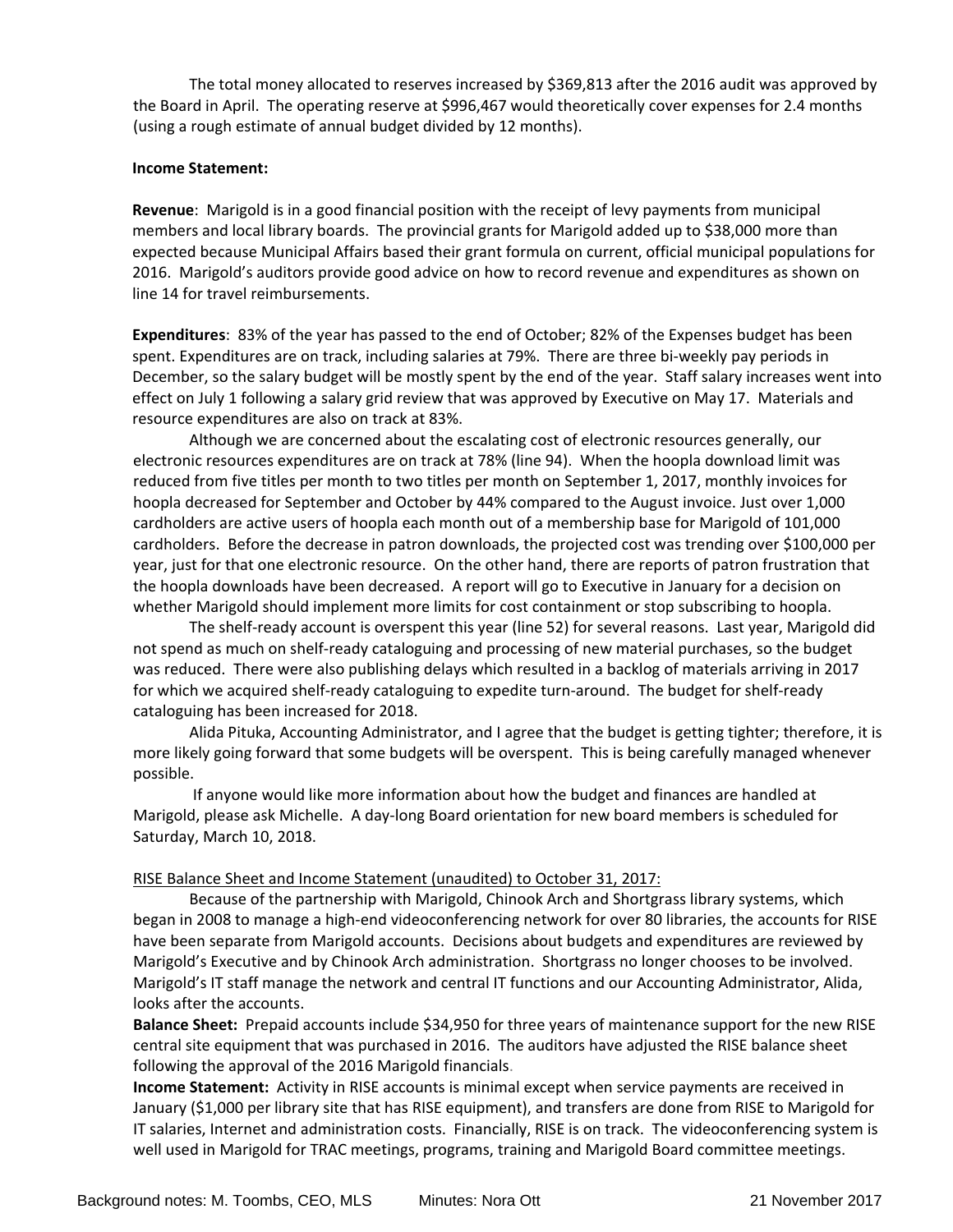#### **2. Draft Marigold Operating Budget 2018 to 2020, and 2018 Capital and Projects Budget**

The draft budgets for operating and capital/projects budgets are included in the Board package. The final budget is presented to the Board at the end of January Board meeting for final approval with year‐ end actual expenditures and official population from Municipal Affairs (hopefully).

Marigold's draft operating budget for 2018 is \$5,259,280 (3.5% above the Board‐approved 2017 budget amount of \$5,081,076). Marigold is the third largest library system in Alberta after Calgary and Edmonton, based on population. Marigold has the highest service population at 306,000 compared to the other six regional library systems. With a larger service population, costs are higher, and many costs are calculated on a per capita basis.

In the preparation of this version of the draft budget, these are key considerations:

**Revenue:** A 2% per year population increase is used to calculate revenue from levies. This is typically a conservative estimate of population growth in Marigold; however, there are many factors that affect population changes in a region which is a large as ours (44 municipalities).

- For the past two years, Municipal Affairs has used the most recent official population to calculate provincial grant amounts; however, the Public Library Services Branch (PLSB) recommends using the past year's provincial grant amount for the current budget projections because the provincial budget is approved after the Marigold budget is approved by the Marigold Board.
- Recent federal census will change municipal populations reported by Municipal Affairs, but it is not certain when that will occur or what impact it will have.
- In 2016, PLSB provided a grant so that library systems could provide library service to on‐reserve populations. The grant for 2017 was \$93,624; however, the federal census shows lower resident populations on the Siksika and Stoney reserves; therefore, the budgeted amount was reduced to \$80,000.

#### **Expenditures:**

- Budgeted expenditures that are **based on population** include (but are not limited to) the TRAC levy, contract subscription fees for online resources, TAL and other organizational memberships. Service cost increases that mirror population increases include delivery costs, insurance coverage, materials allocations and service grants.
- **Salaries and benefits:** A 6% increase includes staff salaries for salary grid step increases for eligible staff; increased benefit costs and increased salaries for staff after a salary grid review was conducted in 2017. A salary grid review was last done in 2012 and many salaries had not kept up with salaries in comparable organizations. Overall salaries account for 35% of the total budget, which is very low for a knowledge‐based organization. Marigold has the lowest percentage of salary relative to total budget when compared to other library systems.
- **Materials, processing, delivery:** E‐book and e‐resource costs set by US vendors are increasing faster than inflation. Although delivery costs are expected to increase because of increased fuel costs, mileage, larger vehicles and more frequent trips to high volume libraries, this budget was reduced to more closely match actuals.
- **Transfer payments**: A 2% increase to match increased levy revenue for population growth. Service grants for larger communities near Calgary are based on per capita populations, while the base rates for communities with smaller populations have been maintained in 2018. These amounts are established in the Transfer Payments Policy and are decided by Board motion.
- **Admin, Board, building, supplies, vendor services and contracts:** Collection HQ is an online tool that headquarters and member library staff use to fine-tune collections and collection expenditures. We expect rising contract costs to increase for local services such as snow removal along with maintenance fees for aging infrastructure, insurance and shipping costs. Marigold has embarked on a building project; however, new building costs have not been built into this three-year budget because:
	- o Marigold is not expected to move to a new facility before September 2020.
	- o Property and building costs are not confirmed because it is too early in the process.
- **Computers, peripherals, licenses, network costs:** A significant increase in the computer budget is because of the Fortigate devices which interface with the SuperNet and are due for replacement in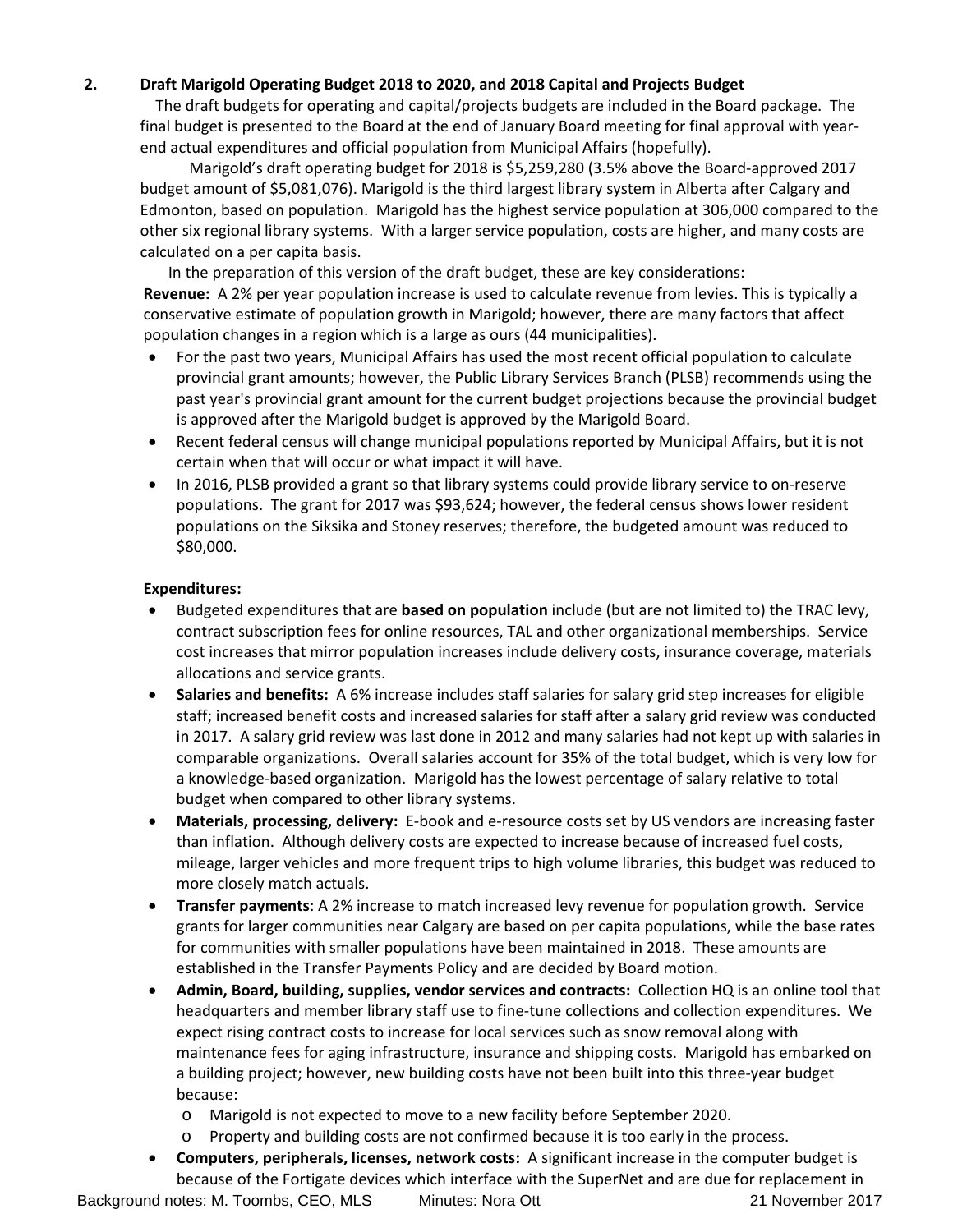many member libraries in 2018. Marigold pays for these devices. Member libraries would like Marigold to replace the website platform for a more appealing and functional website presence and to make it easier for member libraries to populate their own websites (see below). TRAC costs are increasing, mostly because of our service population growth.

- **Consultation, programs, marketing:** The 5% increase will cover increased costs for Marigold consultants, IT staff and program staff to travel to work at member libraries. The budget includes funds to hold the Member Library conference at a Calgary hotel. This was a great success in 2017, allowing for a larger audience of board members and library staff.
- **Capital and project expenditures** for 2018 are based on available funds after operating costs have been subtracted from revenue projections (line 124). This amount will be used to replace a service vehicle in 2018 and to help pay for a new website platform. Available funds for capital and project expenditures are decreasing year to year as budgets get tighter.

At the November Board meeting, board members will be asked to vote to approve both of these draft budgets.

#### **3. New building update**

Building Committee members will update the Board on the new building plans and progress, including the discussion and direction from an important meeting with Western Irrigation District on Thursday, November 16.

Please read the **ReNEWs** newsletter (Marigold's New Building Plans and Progress) that is included with your board package and is also among the email attachments for this Board meeting. At the August Board meeting, the Executive promised to keep the Board informed about discussion and decisions on the new building. That is why Marigold has begun the publication **ReNEWs.** Marigold's Advocacy Committee has advised Marigold HQ staff to distribute this publication to Board members, member library board chairs. member municipal councils and provincial partners. It will be published at least four times per year and whenever there is a major decision or milestone.

At the August Board meeting on August 26, 2017, four important motions were passed:

**MOTION 1**: To accept, for information, the recommendations in the Feasibility Study, and to use this information as a guide to proceed with planning for a new headquarters facility for Marigold Library System in a different location in Strathmore, Alberta.

**MOTION 2**: To authorize Marigold Library System to enter into a joint venture with Western Irrigation District (WID) and to negotiate with WID to purchase property for a co-located facility.

**MOTION 3**: To grant the Executive Committee of Marigold Library Board clear authority to proceed with negotiations, enter into building agreements to buy land and build, and to commit to the expenditure of funds for the property purchase and building project.

**MOTION 4**: To approach the Town of Strathmore and/or Wheatland County to provide Marigold with a loan of up to \$3,000,000. Marigold is prepared to negotiate and enter into binding agreements for a repayment plan and mortgage security.

The details about these motions and discussions about our new building plans were recorded in a publication entitled Marigold Report, which was sent to Councils, Board members and member libraries. The Marigold Report is also on Marigold's website: www.marigold.ab.ca.

#### **a. News and developments since the August Board meeting:**

- **ii.** The Town of Strathmore Letter of Intent was signed and delivered on Oct 12. This letter provides assurance that the Town will loan up to \$2M as needed for the Building Project and at an interest rate of prime + 1%.
- **iii.** Gary, Michelle & Alida have met with ATB, CIBC, Scotiabank, RBC and Chinook Financial bank representatives to explore possibilities of a line of credit or overdraft protection. Overdraft protection is a possibility at Scotiabank where Marigold maintains its accounts.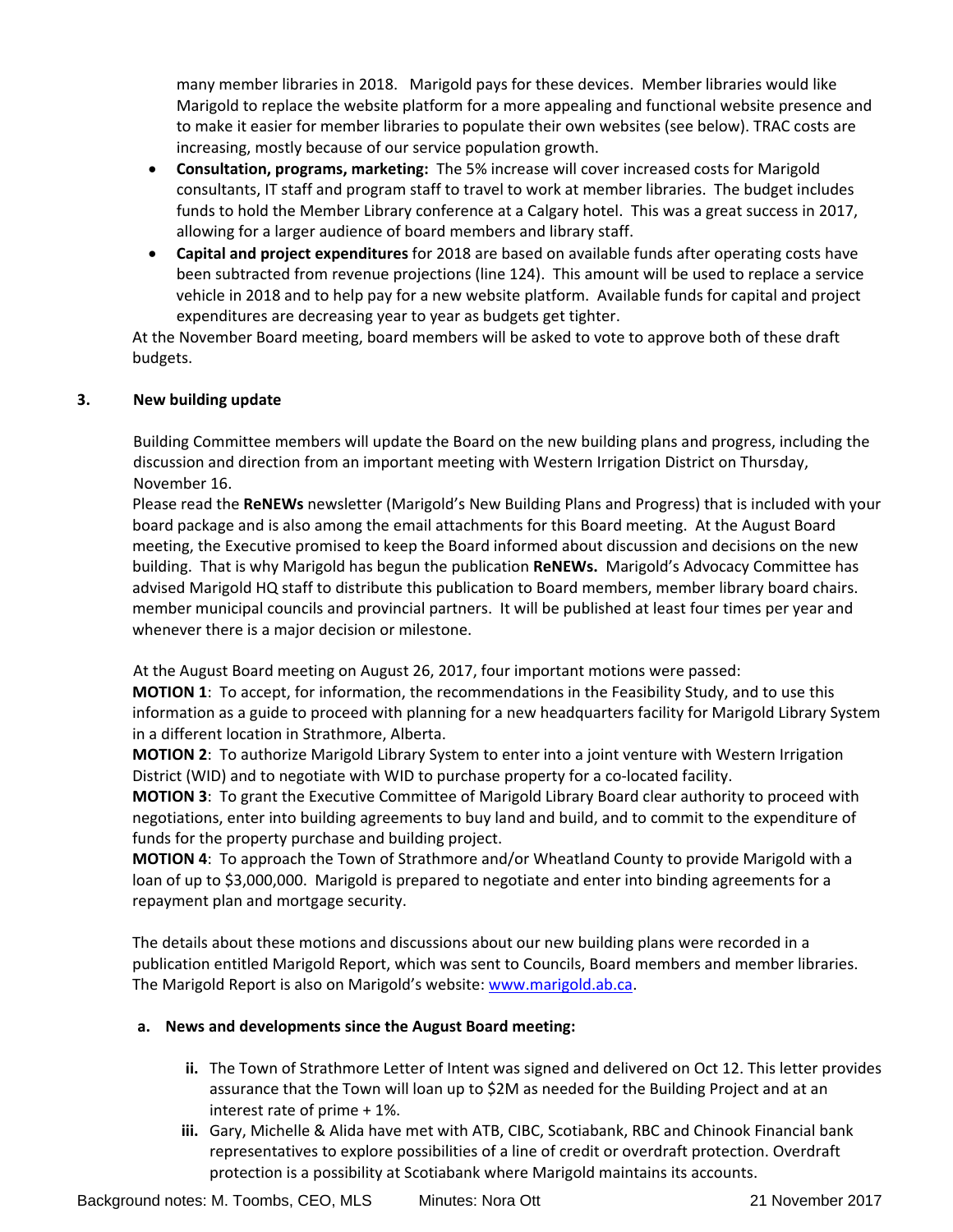- **iv.** John, Gary and Michelle will meet with Wheatland County CAO, Alan Parkin, on Nov 20 to ask if Wheatland County would loan Marigold money at ACFA (Alberta Capital Finance Authority) rates.
- **v.** The budget for this building project is \$8M, based on probable costs in the Feasibility Study. Those probable costs were based on a stand‐alone building on 2.5 acres.
- **vi.** Because Marigold is considering co-locating with Western Irrigation District (WID), the total cost of this project is expected to be less because of cost‐saving benefits of sharing common areas and the building envelope, but we will not know for sure until the project is tendered.
- **vii.** Target completion: September 2020

#### b. **Financial status:**

- i. Alida Pituka, Accounting Administrator, estimates that Marigold currently has \$6M in GICs which can be used for the building project. These savings include the Infrastructure grant from Municipal Affairs (\$3M), plus savings in capital and operating reserves.
- ii. Marigold intends to spend the Infrastructure grants and capital reserve savings first. We don't expect to draw on a 'line of credit' type loan until our own resources (savings and capital infrastructure grant) are exhausted, and that is not expected until later in the building project timeline (2 + years from now?)
- iii. Marigold will be looking for other sources of revenue such as grants and money from foundations. In September, Lynne Thorimbert sent in the application for a CFEP Large Funding Stream Capital Project grant of up to \$1M for which we acquired letters of support from local MLAs and other dignitaries. A staff person from the Alberta government department called to acknowledge the receipt of our application and to ask for follow‐up information regarding the property purchase.
- iv. At the right time and in accordance with the budget and with Marigold's Finance Policy, Marigold may expense some building costs to the operating budget (e.g., more tables for the board room might be charged to the furniture account).
- v. The FOR SALE sign will not go up until Marigold is ready to move so that service to our members will be minimally disrupted. This could be closer to the completion of the new building.
- vi. Marigold will only borrow what is needed, thereby intentionally keeping the loan to its lowest amount to minimize the costs to acquire, maintain and repay the loan. Annual payments of \$150,000 per year are considered to be affordable with current revenue and services.
- vii. If we go into debt at the later stages of the building project because of unforeseen expenses, the Libraries Act allows us to borrow for operations.
- viii. Before we can set up a line of credit or overdraft protection, the bank needs to know that borrowing is allowed in Marigold's policies. The proposed wording changes to the Finance Policy to allow for borrowing are as follows:
	- **1. The operating and/or capital reserves may be used to offset operating expenses before taking out operating loans.**
	- **2. The Board may approve a loan, a line of credit or overdraft protection to cover an operating shortfall. Section 17 (a) (RSA 2000) of the Libraries Act states that a System Board may***: "borrow from time to time for the purpose of defraying its operating expenses an amount not exceeding 50% of the amount expended by it during its immediately preceding fiscal year.*
- ix. Marigold's operating reserve is \$947,467, (as of December 31, 2017). The Executive may propose to the Board that a portion of the operational reserve at \$996,467 be transferred to the capital building reserve. Marigold has never withdrawn money from its operating reserve to my knowledge. Marigold is considered by our auditors and by the banks to be in a strong financial position.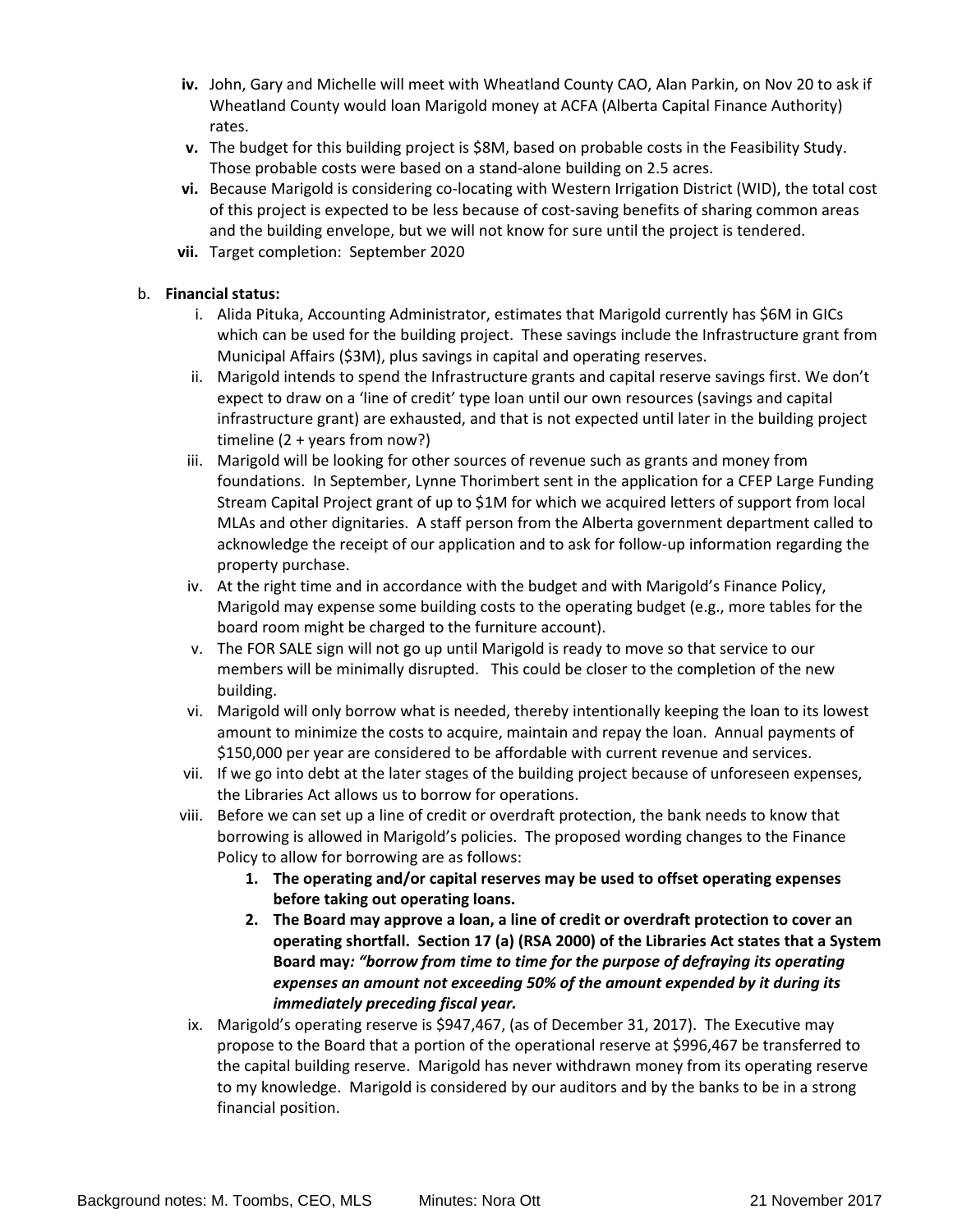#### **4. Schedule C**

A question for the Board at the November Board meeting is how to proceed with a decision on Schedule C levies for 2019 and beyond. Marigold Board will need to pass a motion at the 2018 AGM so that an amended Schedule C can be considered for signature by member municipal councils. Clause 45 of the Marigold Agreement states:

*This Agreement shall be amended by a motion for amendment passed by Marigold Board. Such amendment shall be effective upon receipt by Marigold Board of written notification from 60% of the Parties to this Agreement representing 60% of the people living within the boundaries of Marigold that they so authorized such amendment. The Parties to this Agreement shall conform to such amendment upon notification from Marigold Board that the amendment is in effect.* 

Typically, there is a call at the November Board meeting for volunteers to sit on this ad hoc Schedule C committee. It has been helpful in the past to have Marigold Board members who represent municipalities of all sizes, and some who are also Councillors.

A different approach would be to skip the Schedule C Committee for this upcoming amendment. Instead, the Board might ask the Executive Committee to bring forward an update and/or recommendation for Schedule C at the January Board meeting. Please see the sample Schedule C in your package.

The last Schedule C listed municipal and board levy rates for 2017 and 2018. The per capita levy rates for member municipalities with library boards (i.e., libraries in town) were increased 2% from the previous Schedule C in line with the Bank of Canada target inflation rate at the time. Library board levies were unchanged. Levy rates for municipalities without library boards (e.g., counties, MDs, Special Areas, IDs) were increased 4.5% to bring their levy rates in line with what the other municipalities were paying (still 30 cents less per capita).

#### **These points were discussed by the Executive Committee on October 18:**

- 1. Proposed levy rate increase for municipalities with library boards is 1% for 2019 and 2020.
- 2. Timing is not ideal to increase levy rates substantially when Marigold is building a new building and while voters are mindful of increasing taxes.
- 3. Past Schedule C committees felt that it is useful to increase levies each time to mitigate the need for higher levy increases later.
- 4. Consumer Price Index for Alberta shows a yearly inflation rate at 1.1% for August 2017.
- 5. There are other factors to consider when setting levy rates, such as costs downloaded to regional library systems because of provincial initiatives; US exchange rates; lower investment revenue; increased costs for e-resources, IT equipment and licenses; building maintenance costs and much more.
- 6. Past Schedule C committees were committed to harmonizing levy rates for all residents, whether they live in municipalities with libraries or whether they use libraries that are in nearby municipalities. Marigold is very close to achieving this. Two years of levy increases for municipalities without library boards to harmonize levy rates is suggested to keep increases closer to 2% for municipalities without library boards.
- 7. Library Board levies will remain the same at \$4.50 per capita for municipalities with library boards. Many library boards in Marigold struggle to make ends meet. For example, recent increases to the minimum wage have impacted library board budgets.

Marigold's levy rates compared to the six other regional library systems in Alberta for 2017 rank Marigold in third place for each of the levy rates for municipalities with library boards, municipalities without library boards and for library board levies.

#### **5. Website Renewal**

Member library staff are keen to replace our existing website. This is a priority project because member libraries are promoting online conveniences and functionality, and because Peace Library System has expressed an intention to partner with Marigold. The most affordable option is **EZ Systems**, based in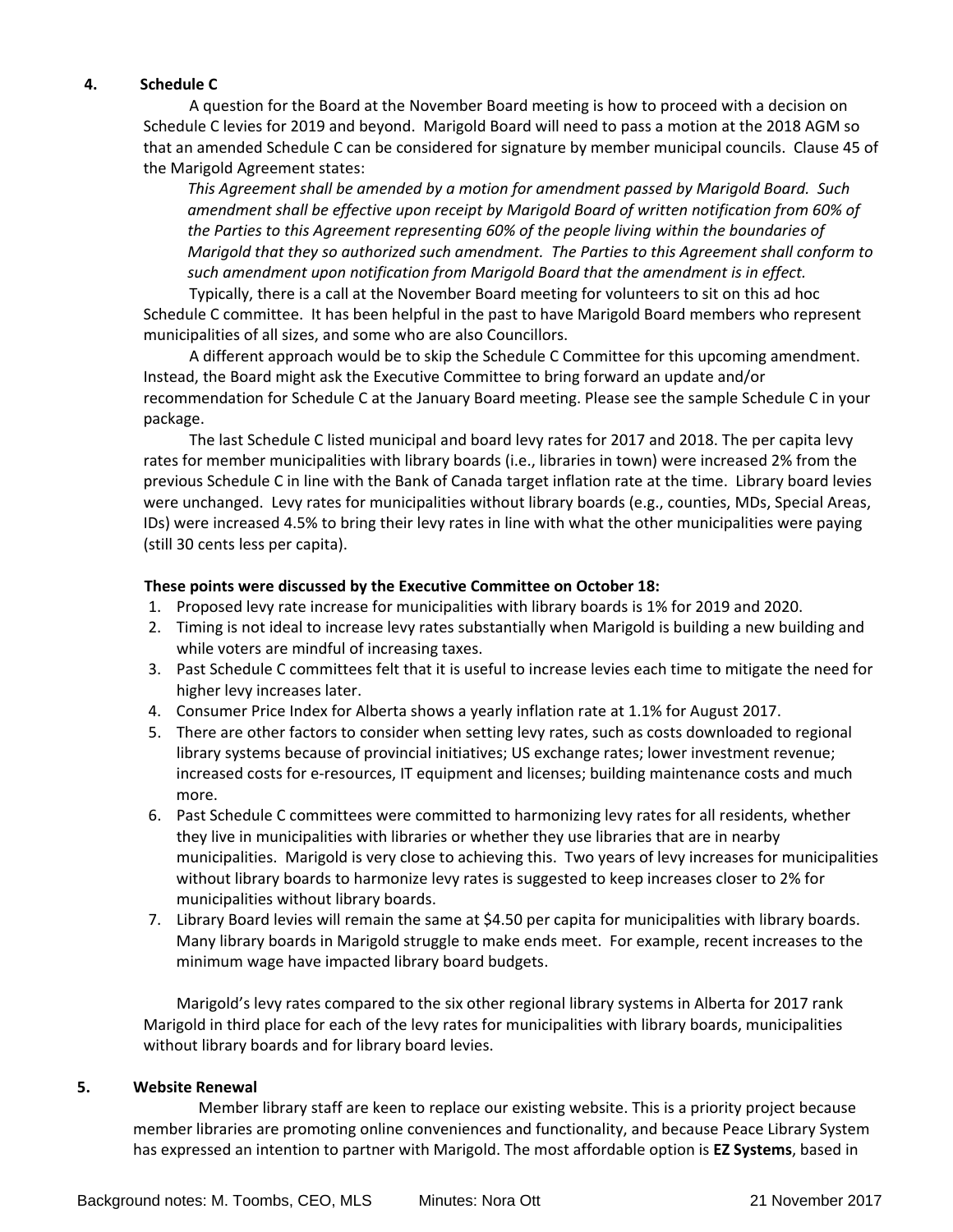Norway. The time zone difference was not deemed to be an impediment to achieving good service and support.

The cost for the EZ Systems is \$150,000 for the first year, to be shared equally with Peace Library System. This speaks to the complexity of the product and the development process. Much of the development work, which might be phased over a year or two, is separate from the platform cost and needs to be confirmed when the developer gets to know us: what we want to keep in past websites; new features and functionality; how much integration with TRACpac and Polaris; and much more.

It is important for Marigold to transition to a new website system as soon as possible. At this stage, our previous website configuration has languished for many years without the ability to be properly maintained and updated. It is now in a high-risk state, both from a security standpoint, and from our ability to recover it in the case of any type of major system failure. Moving to a new system will not only provide the ability to refresh the face of our websites, but to move to new, more secure, technology and to partner with a company that can provide long term maintenance and support of our site so that we will not find ourselves in the same position again a few years from now.

Our current sites were the first exploration of Marigold into an online hosted space for our members, and we have learned a lot from that experience. Based on the knowledge and experience we have now about how our members design their own sites and how our patrons use them has led us to this new solution that will provide a better experience for everyone involved.

#### **6. Internet Service**

Public demand for faster Internet continues to grow, especially at busier locations and with the increased use of streaming services. Airdrie recently alerted Richard to their concerns about slow Internet response time, so this report from Richard was especially good news and a testament to his negotiating skill**:** 

*"I have been working with Axia to reconfigure our network to provide direct Internet access to the* libraries that should help alleviate some traffic issues we are having here at Headquarters in general, and provide more speed for the libraries that are just trying to access resources on the internet. The plan is to *provide a direct internet connection at the libraries, instead of having to route all traffic through headquarters – which is how our network is currently designed.* 

*In addition to the network restructuring, I was able to renegotiate our Internet service contract* with Axia. Our previous contract was for 80Mbps, our new contract is for 320Mbps (400% increase), at *no additional cost.*

*Once all the work is completed, all of our members will have much higher bandwidth internet service and faster access to central resources and software that we host at Marigold HQ."*

#### **7. Branding and Logo Session**

A motion at the September Executive meeting was approved *to* hire Corey Brennan, who owns Elevate, a graphic design and branding company in Calgary. Total cost is \$5,140 for a new logo and designs for our publications, business cards, website header and more. Corey Brennan compiled results from a thought‐provoking questionnaire to set the stage for a branding session that he facilitated on Oct 18 for HQ staff. Later, he summarized this session for the Executive. Marigold will soon be receiving his preliminary logo designs in black and white, inspired by words that emerged from the branding session: Navigate, Empower, Beacon, Growth and Inspire. Corey's website emphasizes that *Your Brand is NOT your logo, your* location, your brochure, your business card, your website, the latest trend or popular color. Your Brand is *the promise of distinction, memorable experiences and your clients' experiences.* Looking forward to seeing what that looks like.

Our goal is to have a new logo to present at the January Board meeting. This has been on Marigold's to do list for a long time and was included in Marigold's Strategic Plan (2016 to 2018). As Marigold's building project gains momentum, Marigold will have more visibility, so it will be helpful to have a fresh new recognizable and current logo.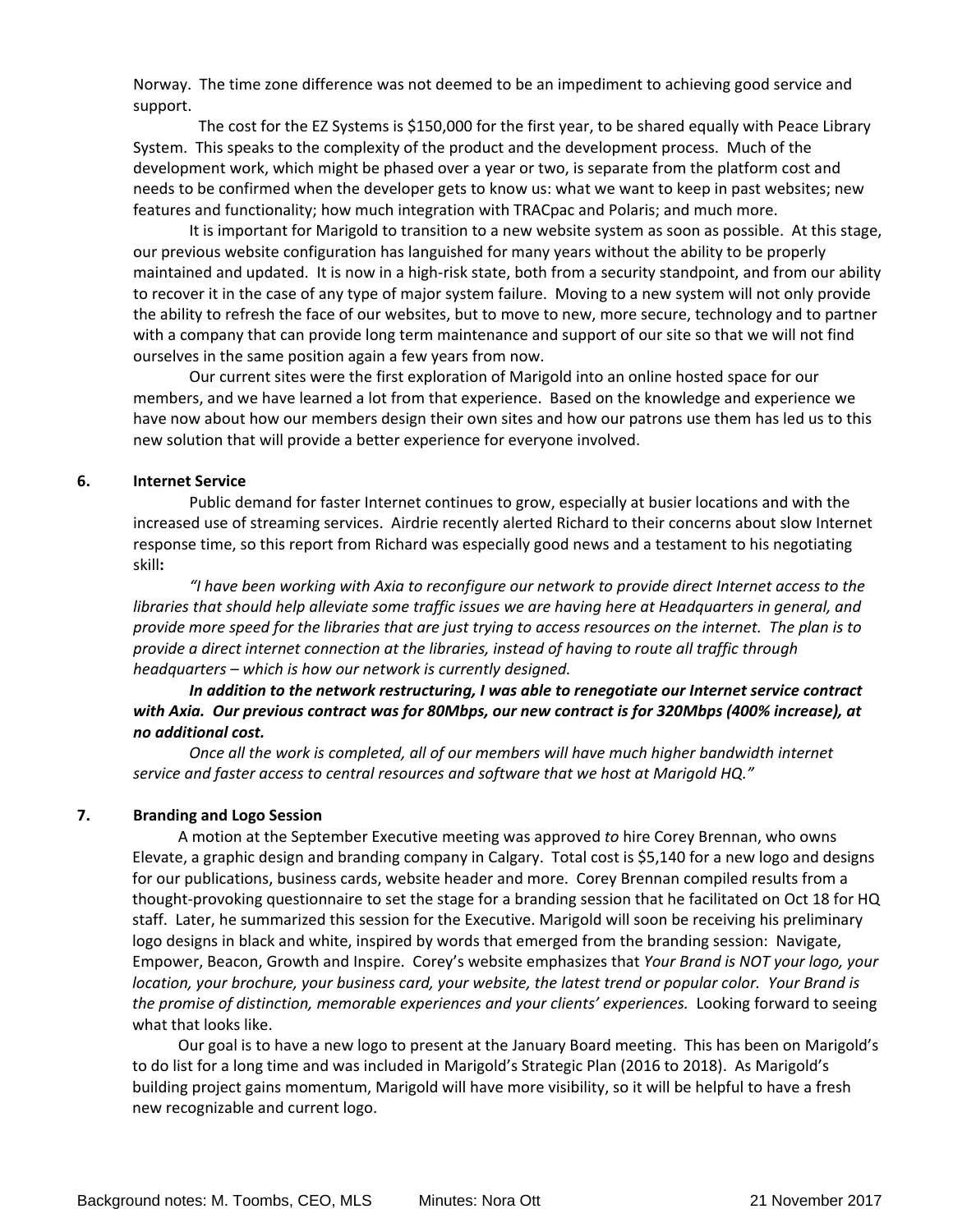#### **8. Garage Floor and Shipping and Receiving**

Marigold's single car garage bay was out of service from March until October because of a deteriorating and visibly sinking garage floor. Marigold engaged Kassian Dyck, a structural engineering firm, who confirmed the cement slab would not support Marigold operations in its current condition. Kassian Dyck prepared drawings to reinforce and resurface the floor and negotiated RFPs to steel and concrete companies on Marigold's behalf. Steel beam installation in the basement room ceiling below the garage to reinforce the garage floor was completed the week of August 21 by AB&S Steel. HAF Concrete Systems began repair of the garage floor on September 15. Large sections of rebar were completely corroded. The crew believed the rebar was not removed and replaced when the previous repair / leveling was done in early 2009 (by a different company). HAF removed delaminated spots in the floor and disintegrating rebar, cleaned and resealed good rebar to prevent future rust and corrosion, and removed exposed rebar and repaired concrete on the basement ceiling. HAF confirmed with Kassian Dyck that the steel reinforcement and lower layer of rebar met structural requirements. Marigold staff were authorized to resume using the garage for loading and unloading on October 2, one day before a major snowfall. The total cost to repair the garage was \$15,445.20: \$4,950+GST for AB&S Steel and \$10,495.20+GST for HAF Concrete (invoices for \$4,800, \$4695.20, \$1,000).

#### **9. Basement Renovation**

Marigold completed renovation of the long‐abandoned bathrooms in the basement to provide much‐needed storage and meeting space. In May, the linoleum floor tile was tested and came back positive for asbestos residue underneath. Asbestos remediation was completed for \$3,275 in July. Then, fixtures and plumbing were removed, and a jackhammer was used to clear some areas for environmental reasons and to level the floor. The renovations included patching and paint, lighting, outlets, data drops and flooring at a total cost of \$16,950.

#### **10. Advocacy Course for Board and Library Managers**

Is your library struggling to make ends meet? Are you concerned about how rising minimum wage costs will impact your budget? Does your community have a project in mind (regardless of scale) that you would like to pursue? Do you want to see your library used and recognized by more people? Do you wish that people would not think of public libraries and dinosaurs in the same breath? If you answer yes to one or all of these questions, please set aside some time to take the Advocacy Course that Marigold is creating with Northern Lakes College for our members. This course will be delivered in the first quarter of 2018.

Course participants will complete the course online with a live instructor from the comfort of your home, office or in the public library. At the end of the course, participants will have practiced a presentation and will have tools to do advocacy in his or her community. The timeline of the course will be three, three‐hour live online sessions with an instructor. Participants will be taking the course with other board members and library managers in Marigold and other library systems including Northern Lights and Peace who are also participating in the development of the course. Some preparation will be required to do background reading and review of information prior to the live, online training. A facilitator's guide and workbook will be provided.

There is no cost to attend the course, but it is crucial that participants include both Board and library staff. A fundamental role of board members is to advocate for their libraries, and it is important not to solely rely on the Library Manager and staff to fulfill this important, ongoing work. Effective advocacy includes planning, patience and passion. This includes going to Council to advocate on behalf of the library several times throughout the year, and not just when asking for money.

An effective advocacy strategy is to be visible in the community and to tell the library story again and again. This will raise the profile of the library in the community. Marigold is confident that this course will provide the tools for you to become a better advocate for your library. Marigold Library System will provide regular updates about this exciting course as details become available.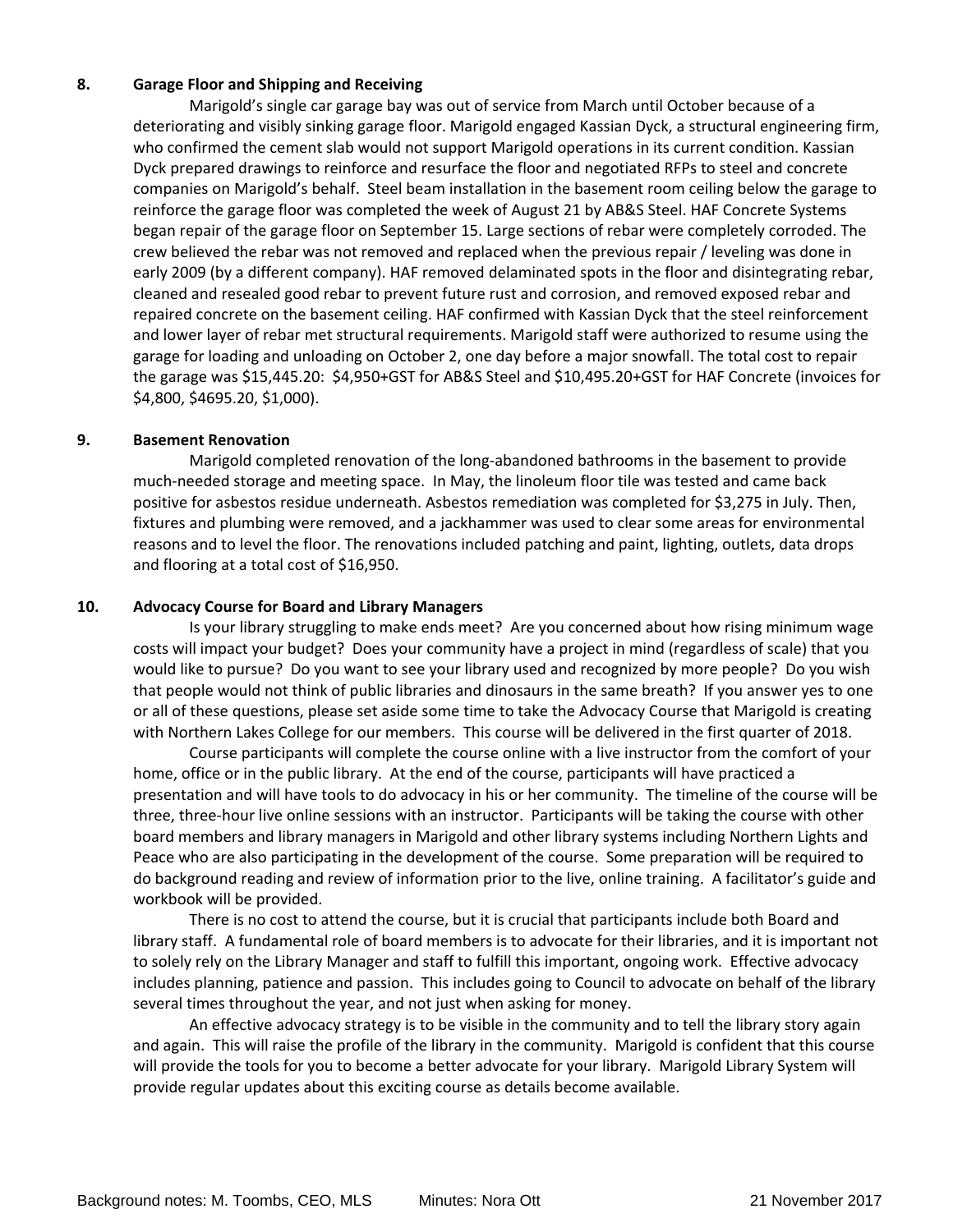#### **11. Canada Post Pilot Project with select Marigold Libraries and Public Library Services Branch**

The following announcement from PLSB was shared with Marigold member libraries in July: *Delivery Review*

PLSB is reviewing the interlibrary loan delivery ecosystem in Alberta, with a specific focus on delivery via the *government courier service. The review and its ensuing recommendations (in process) hope to create* efficiencies and equitability in access to library resources for all Albertans. In the 2016/17 fiscal year, PLSB *paid \$764,806 for the government courier service. Government courier serves approximately 90 of the 322 library service points in Alberta. The review has uncovered various problems and inefficiencies with the service, such as inequitable service, damaged items, tense relationships between library staff and provincial* government staff, OH&S concerns, and a higher than anticipated cost for the service. A complete report will *be available once PLSB develops its recommendations.* 

#### *Canada Post Pilot*

Based on a close analysis of the cost for government courier and on an evaluation of other comparable *delivery services, PLSB is conducting an interlibrary loan delivery pilot with Canada Post. The primary* purpose of the pilot is to do a direct and actual cost comparison of delivery services. The secondary purpose for the pilot is to troubleshoot unanticipated problems that may arise if PLSB introduces a new or a *supplementary delivery service. The expected outcome is a more efficient and more equitable delivery* model. The pilot is being run in partnership with Marigold Library System who will be using the Canada Post Parcel Service. Please be aware that this is not the Canada Post Library Book Rate; it is an entirely different *service. The participating service points include: Marigold Library System, Okotoks Public Library, Oyen Municipal Library, Canmore Public Library, Three Hills Municipal Library, and Drumheller Public Library. The* pilot will begin in September and run for six months. We are very excited to be running this pilot. We *sincerely hope that it helps to improve interlibrary loan efficiency in Alberta.* 

#### *Canada Post Pilot Details*

*The participating pilot libraries and system headquarters will be sending everything they normally send out through government courier through Canada Post instead. They will still be receiving items through government courier. [The pilot began on September 1]. After running the pilot for six months, we should* have a good idea of the cost of shipping library items throughout the province with Canada Post. A major concern with government courier is that the prices are not based on numbers of actual items shipped but on *estimates. With the Canada Post pilot, we will be able to gather real numbers and the actual costs associated.*

#### *Pilot Implications For libraries*

The pilot should have minimal impact on libraries. Please note that the parameters of the pilot will not necessarily translate into process if another delivery service is adopted. The pilot is meant to provide a cost *analysis and the process will be developed along the way.* 

#### *Future of Delivery Service in Alberta*

*Although interlibrary loan delivery service is under review, PLSB is committed to supporting an equitable resource‐sharing environment for public libraries in Alberta. We are not seeking to eliminate a delivery* service; we are hoping to improve the current delivery model and make it more efficient. It is in the spirit of *fiscal responsibility and equitable library service that PLSB is undertaking both the delivery review and the Canada Post pilot project.*

#### **Pilot Update (written by Lynne Thorimbert)**

Staff from Marigold Headquarters, Okotoks, Canmore, Three Hills, Drumheller and Oyen libraries have provided generous feedback to PLSB and Canada Post during the first three months of the pilot. Several concerns have been brought forward, including from Marigold's TRAC Consortia partners, who receive material shipped through the pilot program. Noted issues with the Canada Post Courier service include:

- Library staff state the time spent on ILL has increased since the start of the pilot. Library managers are aware they may opt out of participating in the pilot at any time if it becomes unmanageable.
- Library staff must determine weight and other parameters to ascertain how an item can be shipped; this slows workflows and inhibits cross‐training. The process of figuring out how to ship something and then having to use the software is time‐consuming, fiddly and difficult.